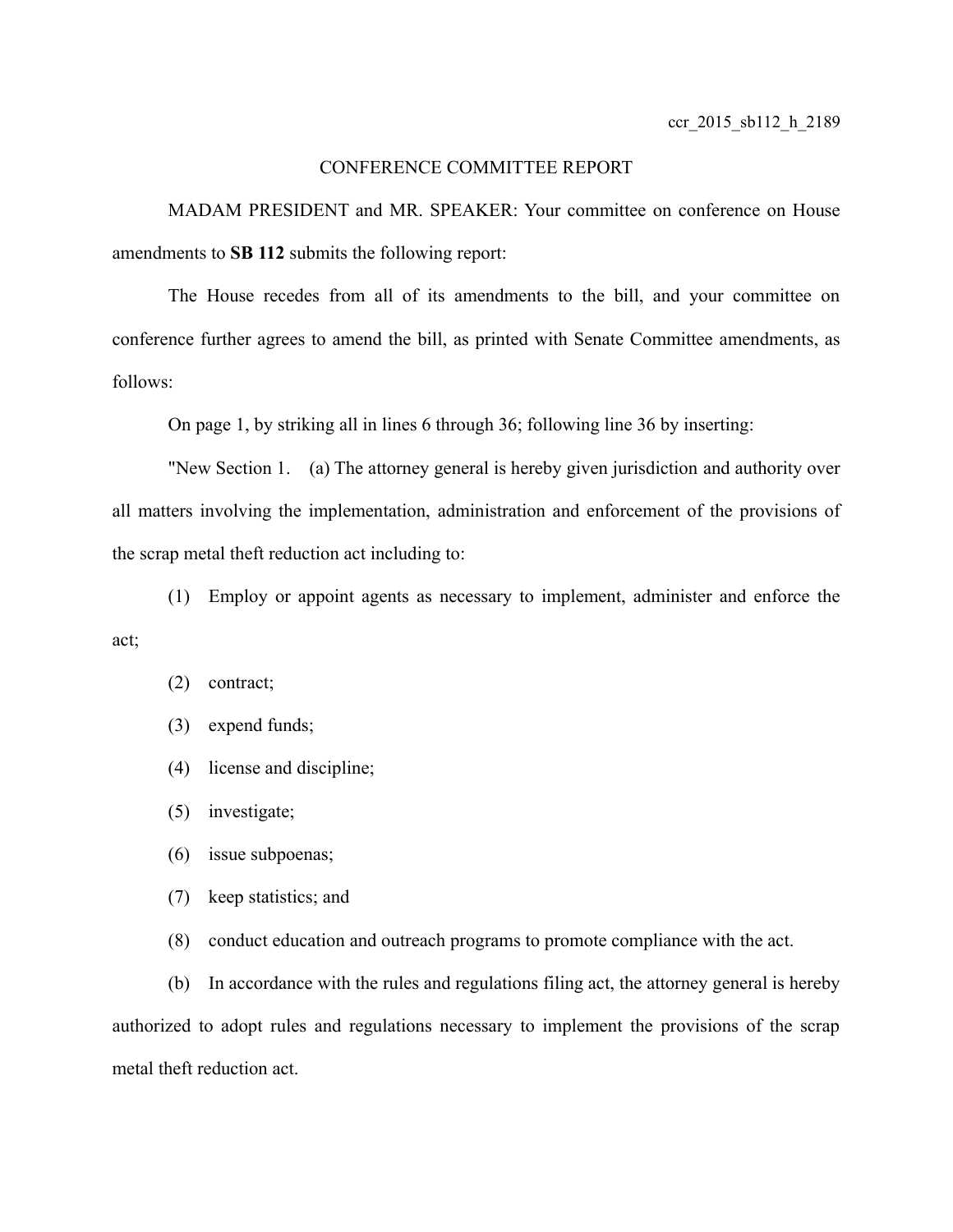(c) There is hereby established in the state treasury the scrap metal theft reduction fee fund to be administered by the attorney general. All moneys received by the attorney general from fees, charges or penalties collected under the provisions of the scrap metal theft reduction act shall be remitted to the state treasurer in accordance with the provisions of K.S.A. 75-4215, and amendments thereto, who shall deposit the entire amount thereof in the state treasury to the credit of the scrap metal theft reduction fee fund. All expenditures from such fund shall be made in accordance with appropriation acts upon warrants of the director of accounts and reports issued pursuant to vouchers approved by the attorney general or the attorney general's designee. All moneys credited to the scrap metal theft reduction fee fund shall be expended for the administration of the duties, functions and operating expenses incurred under the provisions of the scrap metal theft reduction act.

(d) Before July 1, 2016, the attorney general shall establish and maintain a database which shall be a central repository for the information required to be provided under K.S.A. 2014 Supp. 50-6,110, and amendments thereto. The database shall be maintained for the purpose of providing information to law enforcement and for any other purpose deemed necessary by the attorney general to implement and enforce the provisions of the scrap metal theft reduction act.

(e) The information required by K.S.A. 2014 Supp. 50-6,110, and amendments thereto, maintained in such database by the attorney general, or by any entity contracting with the attorney general, submitted to, maintained or stored as part of the system shall:

(1) Be confidential, shall only be used for investagatory, evidentiary or analysis purposes related to criminal violations of city, state or federal law and shall only be released to law enforcement in response to an official investigation or as permitted in subsection (d); and

(2) not be a public record and shall not be subject to the Kansas open records act,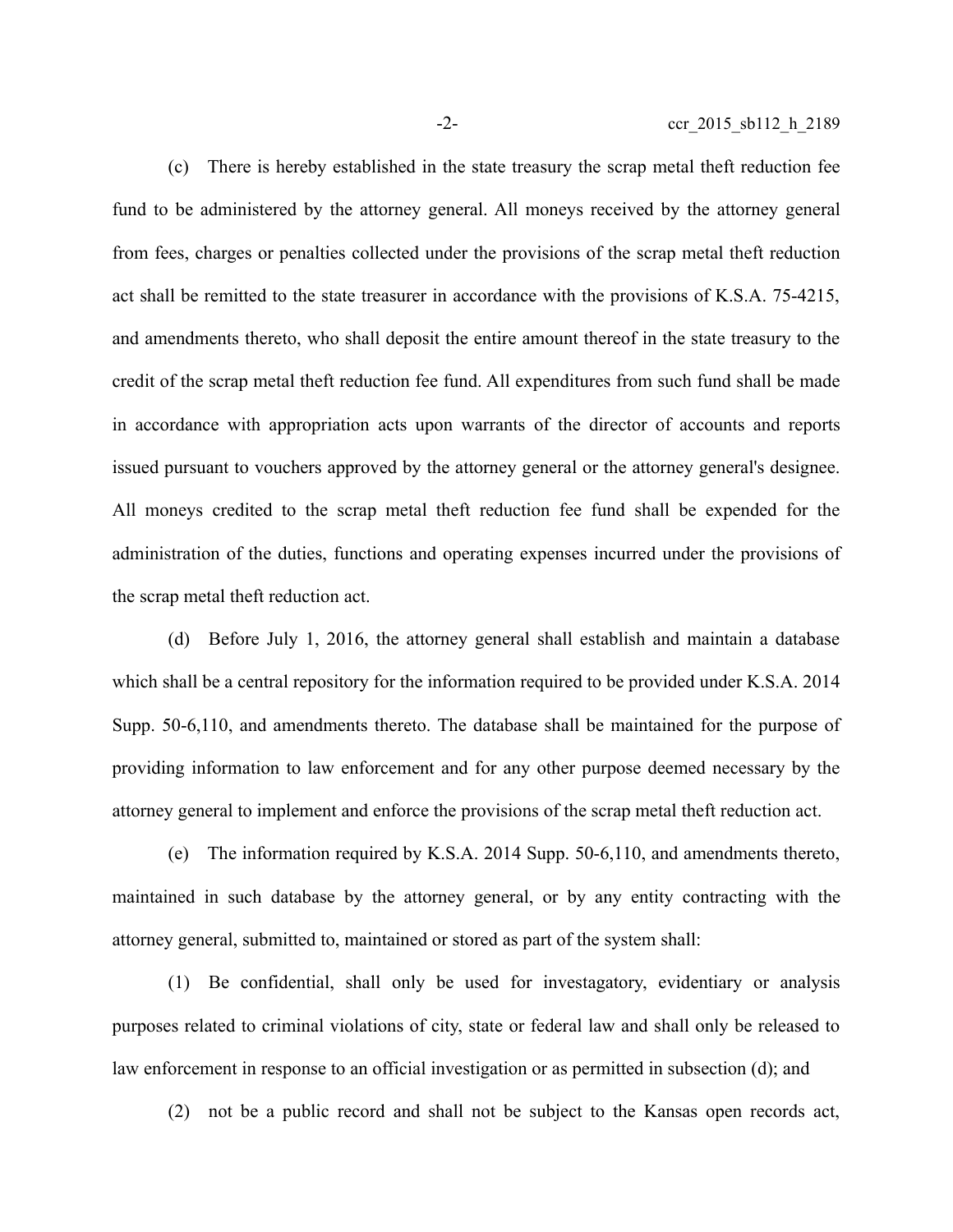K.S.A. 45-215 et seq., and amendments thereto. The provisions of this subsection shall expire on July 1, 2020, unless the legislature reviews and reenacts this provision pursuant to K.S.A. 45- 229, and amendments thereto.

New Sec. 2. (a) If, by the attorney general's own inquiries or as a result of complaints, the attorney general has reason to believe that a person has engaged in, is engaging in or is about to engage in an act or practice that violates the scrap metal theft reduction act, the attorney general, or any deputy attorney general or assistant attorney general may administer oaths and affirmations, subpoena witnesses or matter and collect evidence.

(b) If the matter that the attorney general subpoenas is located outside this state, the person subpoenaed may either make it available to the attorney general at a convenient location within the state or pay the reasonable and necessary expenses for the attorney general or the attorney general's designee to examine the matter at the place where it is located. The attorney general may designate representatives, including officials of the state in which the matter is located, to inspect the matter on the attorney general's behalf, and the attorney general may respond to similar requests from officials of other states.

(c) Service by the attorney general of any notice requiring a person to file a statement or report, or of a subpoena upon any person, shall be made by:

(1) The mailing thereof by certified mail to the last known place of business, residence or abode within or without this state; or

(2) in the manner provided in the code of civil procedure as if a petition had been filed.

(d) The attorney general may request that an individual who refuses to comply with a subpoena, on the ground that the testimony or matter may incriminate the individual, be ordered by the court to provide the testimony or matter. Except in a prosecution for perjury, an individual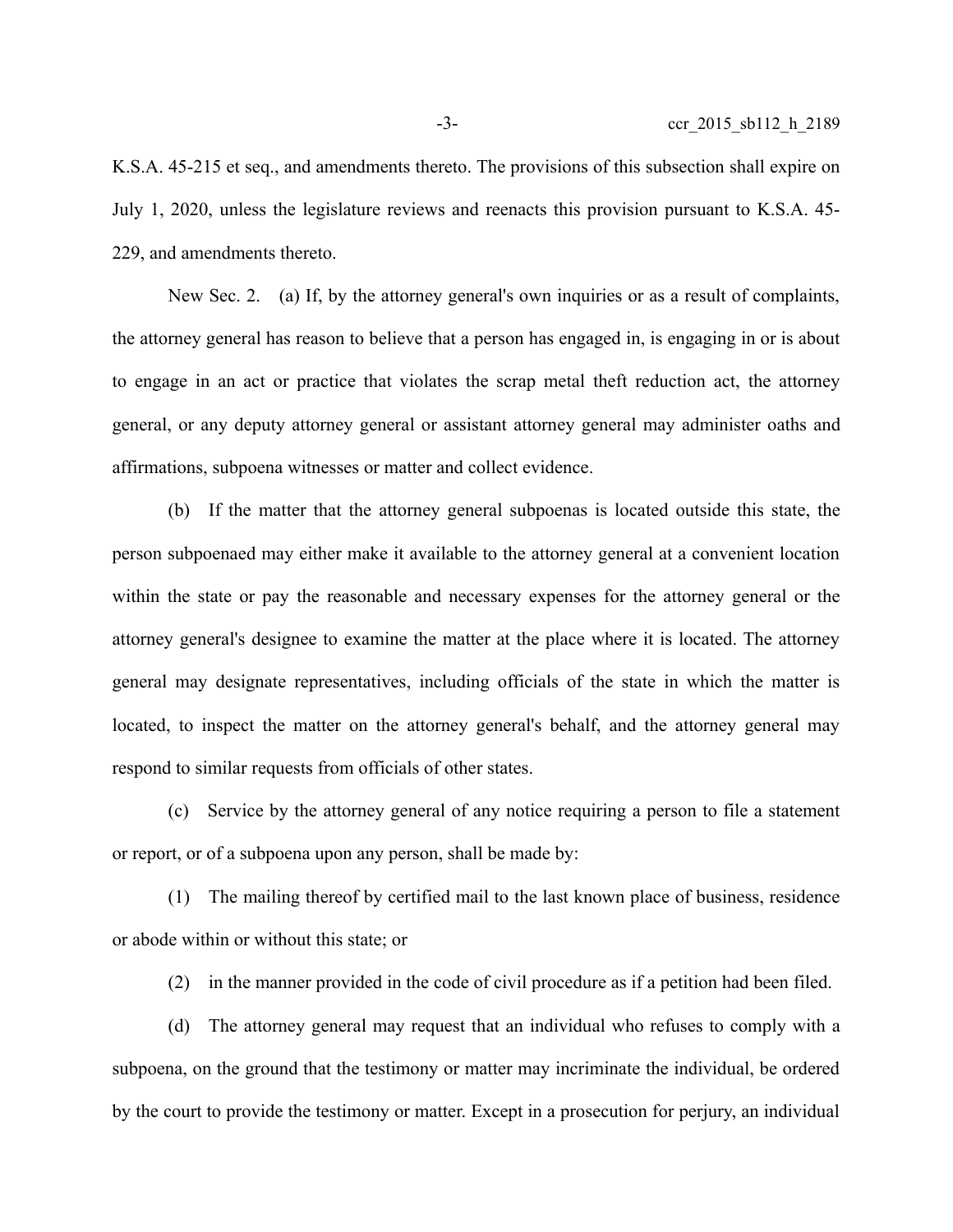who complies with a court order to provide testimony or matter after asserting a privilege against self-incrimination to which the individual is entitled by law, may not be subjected to a criminal proceeding or to a civil penalty to the transaction concerning which the individual is required to testify or produce relevant matter.

(e) If any person willfully fails or refuses to file any statement or report required by the scrap metal theft reduction act, or obey any subpoena issued by the attorney general, the attorney general may, after notice, apply to the district court and, after a hearing thereon, the district court may issue an order:

(1) Granting injunctive relief restraining the sale or advertisement of any services or merchandise by such persons;

(2) vacating, annulling or suspending the corporate charter of a corporation created by or under the laws of this state or revoking or suspending the certificate of authority to do business in this state of a foreign corporation or revoking or suspending any other licenses, permits or certificates issued pursuant to law to the person, which are used to further the allegedly unlawful practice; or

(3) granting such other relief as may be required, until the person files the statement or report, or obeys the subpoena.

New Sec. 3. (a) Any scrap metal dealer who violates any of the provisions of the scrap metal theft reduction act, in addition to any other penalty provided by law, may incur a civil penalty imposed pursuant to subsection (b) in an amount not less than \$100 nor more than \$5,000 for each violation.

(b) The attorney general, upon a finding that a scrap metal dealer or any employee or agent thereof or any person or entity required to be registered as a scrap metal dealer has violated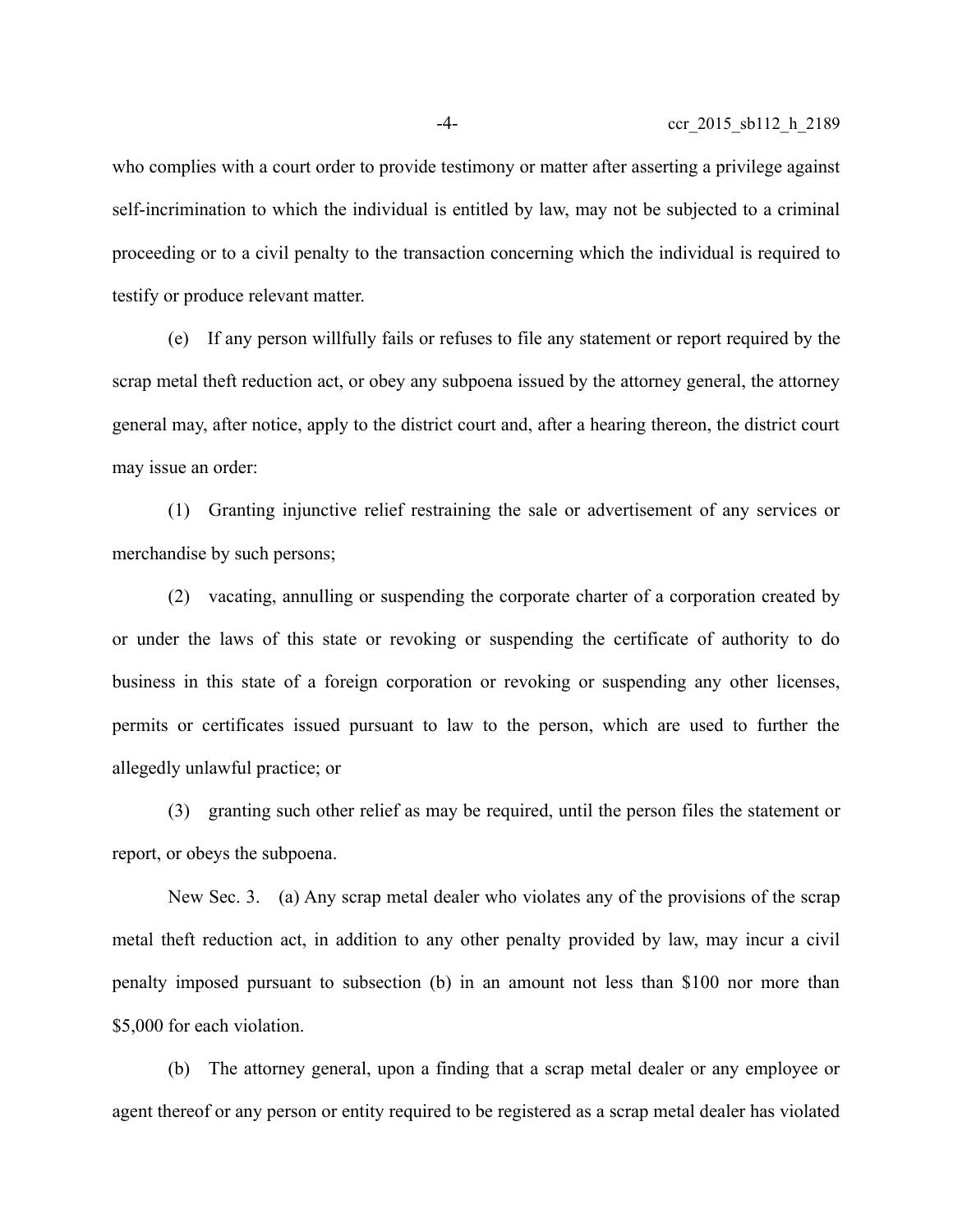any of the provisions of the scrap metal theft reduction act may impose a civil penalty as provided in this subsection upon such scrap metal dealer.

(c) A civil penalty shall not be imposed pursuant to this section except upon the written order of the attorney general to the scrap metal dealer who is responsible for the violation. Such order is a final order for purposes of judicial review and shall state the violation, the penalty to be imposed and the right of such dealer to appeal as provided in the Kansas judicial review act.

(d) This section shall take effect on and after January 1, 2016.

New Sec. 4. (a) The attorney general may bring a civil action to:

(1) Obtain a declaratory judgment that an act or practice violates the scrap metal theft reduction act;

(2) enjoin, or to obtain a restraining order against any person who has violated, is violating, or is otherwise likely to violate the scrap metal theft reduction act;

(3) recover reasonable expenses and investigation fees; or

(4) impose any civil penalty authorized by the scrap metal theft reduction act.

(b) In lieu of investigating or continuing an action or proceeding, the attorney general may accept a consent judgment with respect to any act or practice declared to be a violation of the scrap metal theft reduction act. Before any consent judgment entered into pursuant to this section shall be effective, it must be approved by the district court and an entry made thereof in the manner required for making an entry of judgment. Once such approval is received, any breach of the conditions of such consent judgment shall be treated as a violation of a court order, and shall be subject to all the penalties provided by law.

(c) In any action brought by the attorney general, the court may, without requiring bond of the attorney general: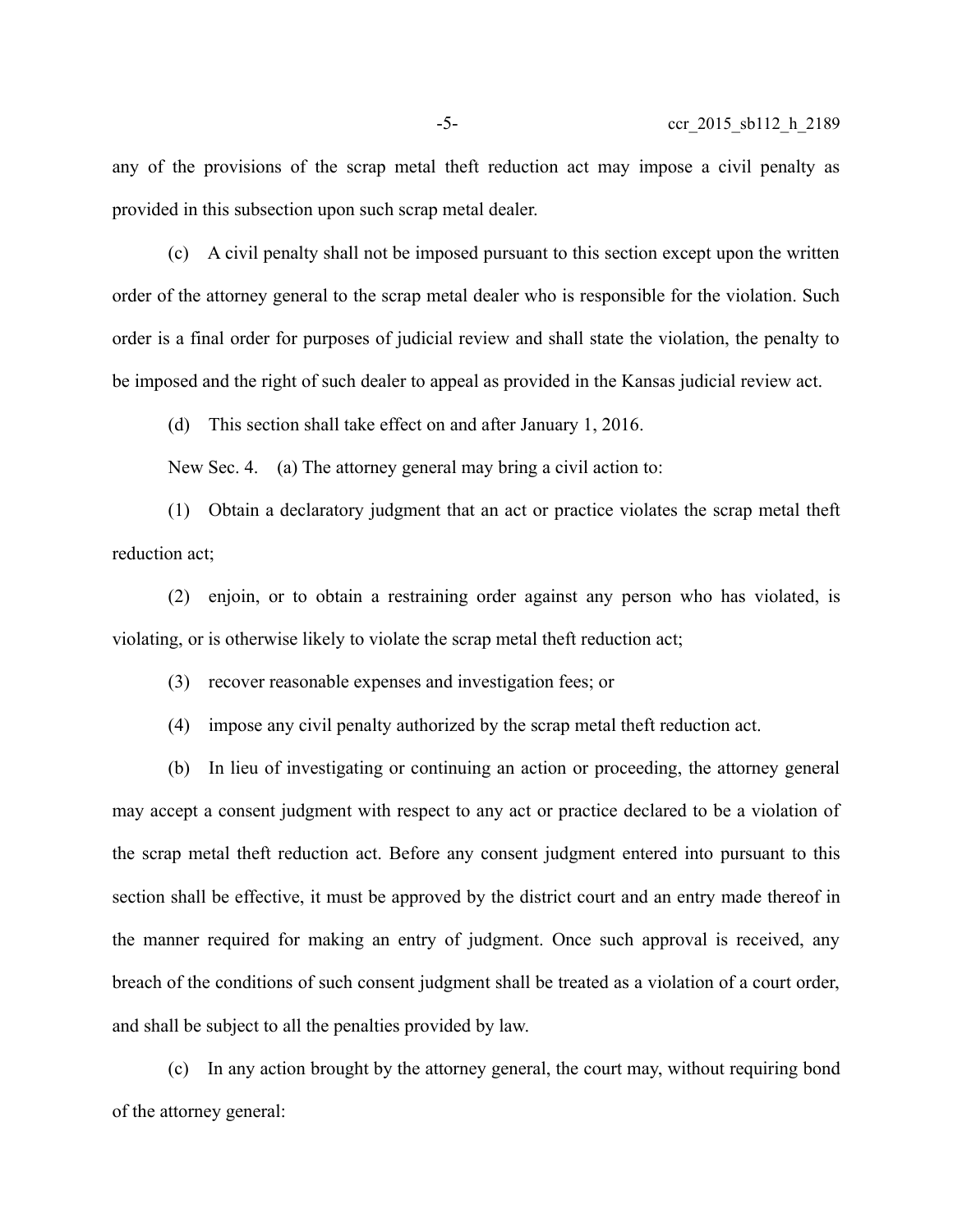(1) Make such orders or judgments as may be necessary to prevent the use or employment by a person of any practice declared to be a violation of the scrap metal theft reduction act;

(2) issue a temporary restraining order or enjoin any person from violating the scrap metal theft reduction act;

(3) award reasonable expenses and investigation fees, civil penalties and costs; and

(4) grant other appropriate relief.

(d) The commission of any act or practice declared to be a violation of the scrap metal theft reduction act shall render the violator liable to the state for the payment of a civil penalty, recoverable in an action brought by the attorney general, in a sum of not more than \$5,000 for each violation.

(e) Any person who willfully violates the terms of any court order issued pursuant to the scrap metal theft reduction act shall forfeit and pay a civil penalty of not more than \$10,000 per violation, in addition to other penalties that may be imposed by the court, as the court shall deem necessary and proper. For the purposes of this section, the district court issuing an order shall retain jurisdiction, and in such cases, the attorney general, acting in the name of the state may petition for recovery of civil penalties.

(f) Any act or practice declared to be a violation of the scrap metal theft reduction act which is continuing in nature shall be deemed a separate violation each day such act or practice exists.

(g) This section shall take effect on and after January 1, 2016.

New Sec. 5. (a) Any person, whether or not a resident or citizen of this state, who in person or through an agent or an instrumentality, engages in business as a scrap metal dealer as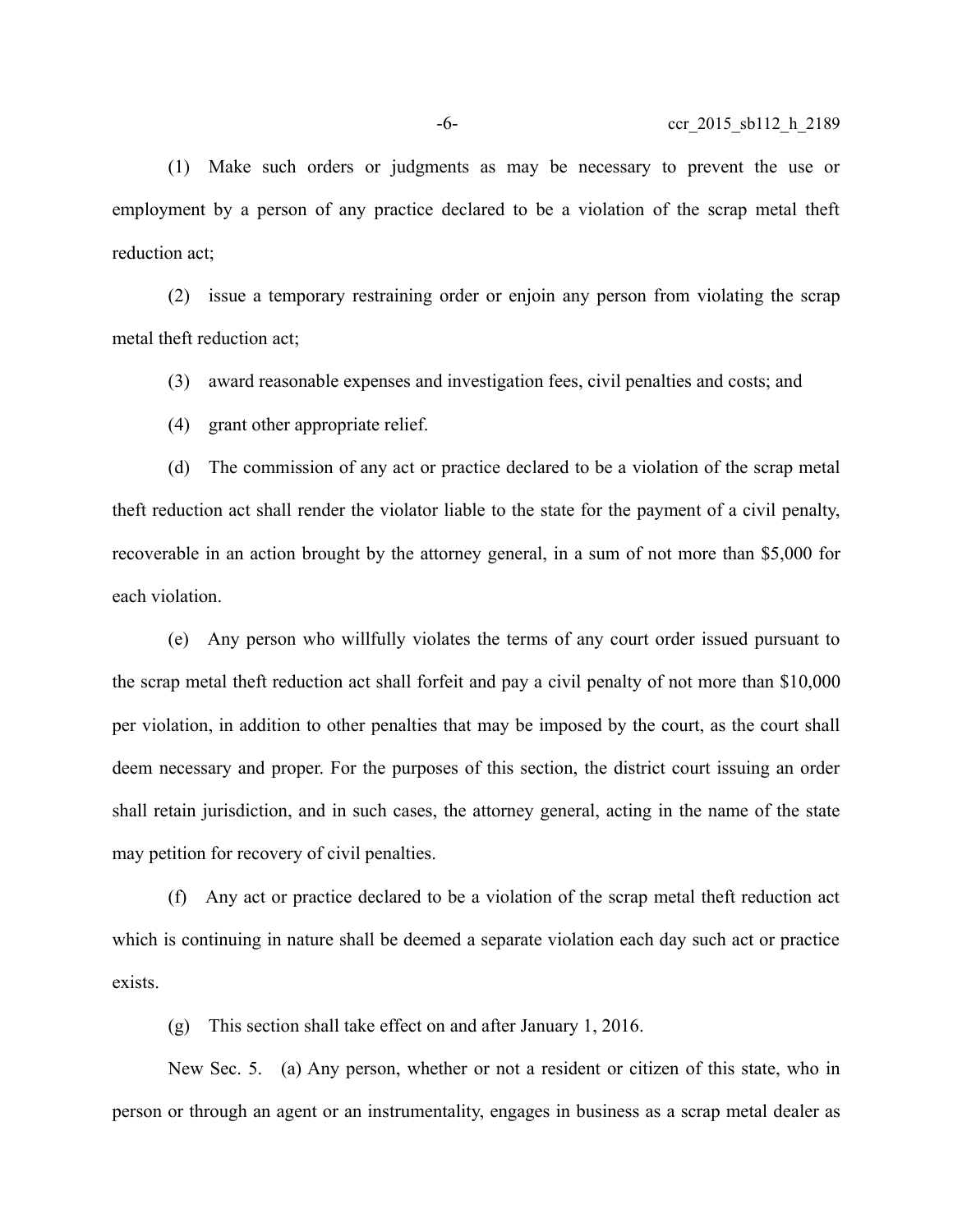defined in the scrap metal theft reduction act, thereby submits the person to the jurisdiction of the courts of this state as to any cause of action arising from such business.

(b) Every administrative or civil action pursuant to the scrap metal theft reduction act shall be brought in the district court of Shawnee county or in any other district where venue is otherwise authorized by law.

New Sec. 6. (a) A municipality shall not enact or enforce any ordinance, resolution or regulation relating to the implementation, administration and enforcement of the provisions of the scrap metal theft reduction act.

(b) Any ordinance, resolution or regulation prohibited by subsection (a) that was adopted prior to July 1, 2015, shall be null and void.

(c) No action shall be commenced or prosecuted against any individual for a violation of any ordinance, resolution or regulation that is prohibited by subsection (a) and which was adopted prior to July 1, 2015, if such violation occurred on or after July 1, 2014.

(d) As used in this section, "municipality" has the same meaning as defined in K.S.A. 75-6102, and amendments thereto.

New Sec. 7. (a) At any preliminary examination pursuant to K.S.A. 22-2902, and amendments thereto, in which the details of each sale or transaction required to be maintained by scrap metal dealers pursuant to K.S.A. 2014 Supp. 50-6,110, and amendments thereto, are to be introduced as evidence, the business records of such sale or transaction shall be admissible in to evidence in the preliminary examination in the same manner and with the same force and effect as if the individuals who made the record, and the records custodian who keeps the record, had testified in person.

(b) This section shall be part of and supplemental to the Kansas code of criminal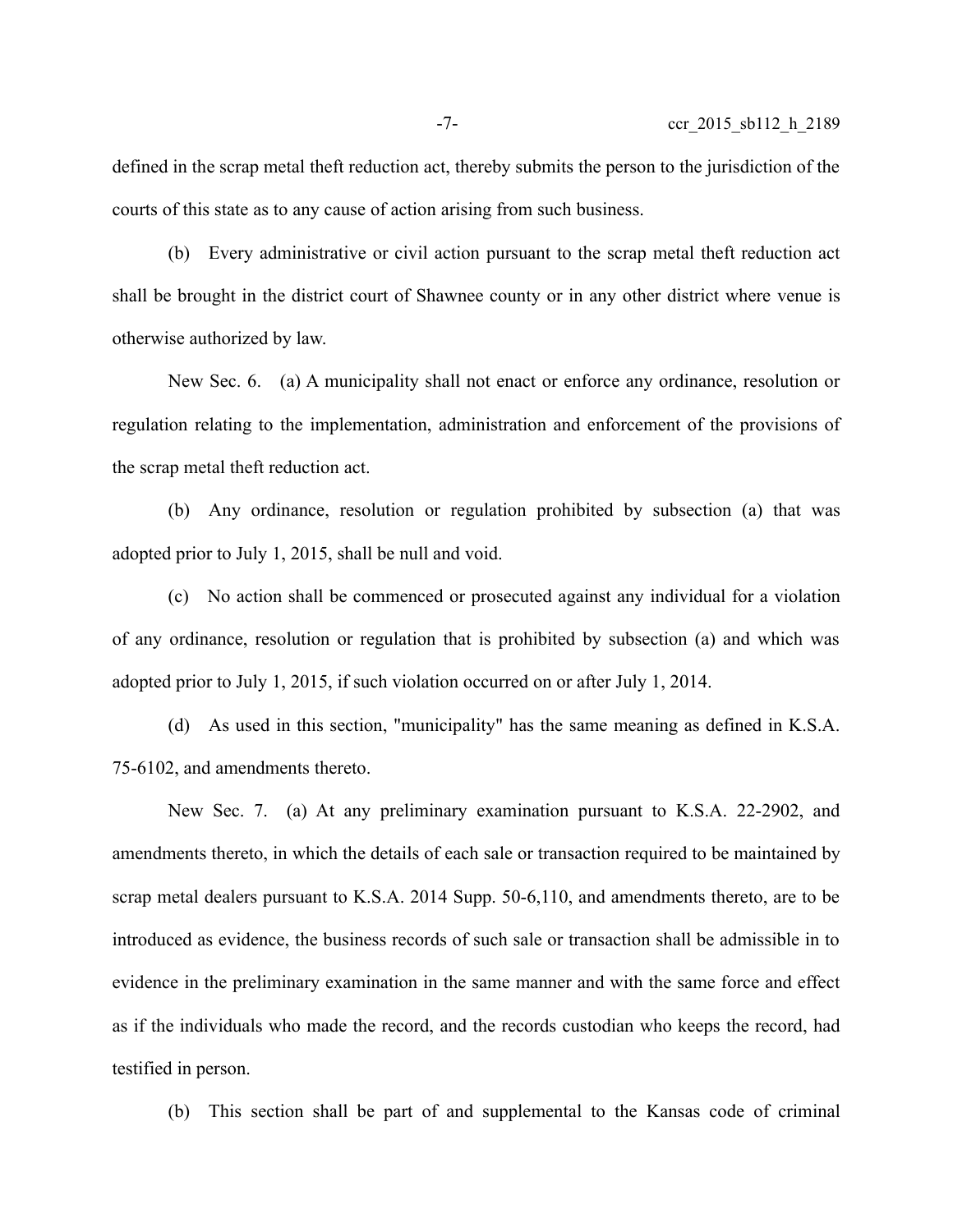procedure.

Sec. 8. K.S.A. 2014 Supp. 21-5804 is hereby amended to read as follows: 21-5804. (a) In any prosecution under K.S.A. 2014 Supp. 21-5801 through 21-5839, and amendments thereto, the following shall be prima facie evidence of intent to permanently deprive the owner or lessor of property of the possession, use or benefit thereof:

(1) The giving of a false identification or fictitious name, address or place of employment at the time of obtaining buying, selling, leasing, trading, gathering, collecting, soliciting, procuring, receiving, dealing or otherwise obtaining or exerting control over the property;

(2) the failure of a person who leases or rents personal property to return the same within 10 days after the date set forth in the lease or rental agreement for the return of the property, if notice is given to the person renting or leasing the property to return the property within seven days after receipt of the notice, in which case the subsequent return of the property within the seven-day period shall exempt such transaction from consideration as prima facie evidence as provided in this section;

(3) destroying, breaking or opening a lock, chain, key switch, enclosure or other device used to secure the property in order to obtain control over the property;

(4) destruction of or substantially damaging or altering the property so as to make the property unusable or unrecognizable in order to obtain control over the property;

(5) the failure of a person who leases or rents from a commercial renter a motor vehicle under a written agreement that provides for the return of the motor vehicle to a particular place at a particular time, if notice has been given to the person renting or leasing the motor vehicle to return such vehicle within three calendar days from the date of the receipt or refusal of the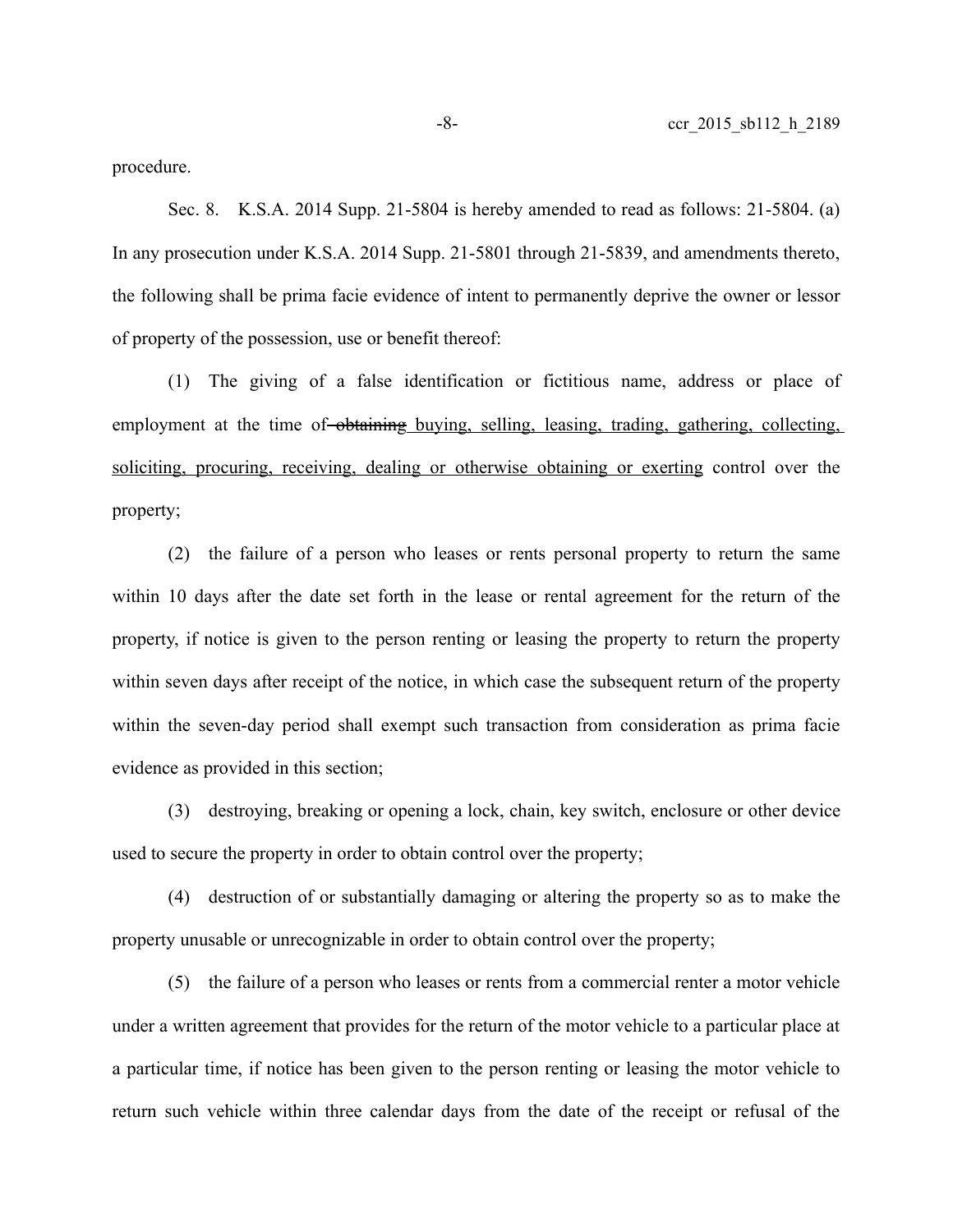demand. In addition, if such vehicle has not been returned after demand, the lessor may notify the local law enforcement agency of the failure of the lessee to return such motor vehicle and the local law enforcement agency shall cause such motor vehicle to be put into any appropriate state and local computer system listing stolen motor vehicles;

(6) the failure of a person who is provided with a use of a vehicle by the owner of the vehicle to return it to the owner pursuant to a written instruction specifying: (A) The time and place to return the vehicle; and (B) that failure to comply may be prosecuted as theft, and such instructions are delivered to the person by the owner at the time the person is provided with possession of the vehicle. In addition, if such vehicle has not been returned pursuant to the specifications in such instructions, the owner may notify the local law enforcement agency of the failure of the person to return such motor vehicle and the local law enforcement agency shall cause such motor vehicle to be put into any appropriate state and local computer system listing stolen motor vehicles;

(7) removing a theft detection device, without authority, from merchandise or disabling such device prior to purchase; or

(8) under the provisions of subsection  $(a)(5)$  of K.S.A. 2014 Supp. 21-5801(a)(5), and amendments thereto, the failure to replace or reattach the nozzle and hose of the pump used for the dispensing of motor fuels or placing such nozzle and hose on the ground or pavement.

(b) In any prosecution for a misdemeanor under K.S.A. 2014 Supp. 21-5801, and amendments thereto, in which the object of the alleged theft is a book or other material borrowed from a library, it shall be prima facie evidence of intent to permanently deprive the owner of the possession, use or benefit thereof if the defendant failed to return such book or material within 30 days after receiving notice from the library requesting its return, in which case the subsequent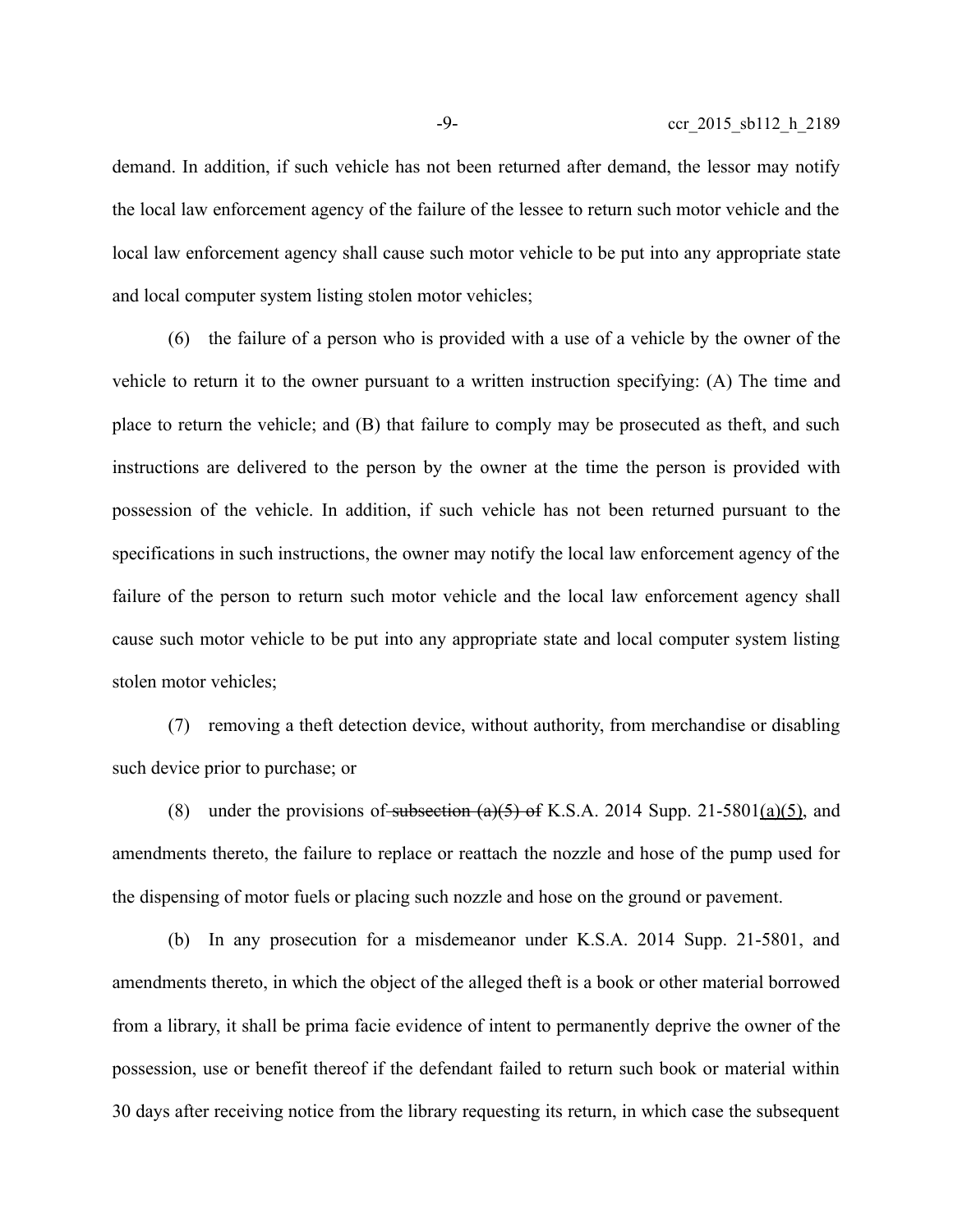return of the book or material within the 30-day period shall exempt such transaction from consideration as prima facie evidence as provided in this section.

(c) In a prosecution for theft as defined in K.S.A. 2014 Supp. 21-5801, and amendments thereto, and such theft is of services, the existence of any of the connections of meters, alterations or use of unauthorized or unmeasured electricity, natural gas, water, telephone service or cable television service, caused by tampering, shall be prima facie evidence of intent to commit theft of services by the person or persons using or receiving the direct benefits from the use of the electricity, natural gas, water, telephone service or cable television service passing through such connections or meters, or using the electricity, natural gas, water, telephone service or cable television service which has not been authorized or measured.

(d) In a prosecution for theft as defined in K.S.A. 2014 Supp. 21-5801, and amendments thereto, and such theft is of regulated scrap metal as defined in K.S.A. 2014 Supp. 50-6,109, and amendments thereto, either in whole or in part, the failure to give information or the giving of false information to a scrap metal dealer pursuant to the requirements of the scrap metal theft reduction act, the transportation of regulated scrap metal outside the county from where it was obtained, the transportation of regulated scrap metal across state lines or the alteration of any regulated scrap metal prior to any transaction with a scrap metal dealer shall be prima facie evidence of intent to permanently deprive the owner of the regulated scrap metal of the possession, use or benefit thereof.

 $(d)$  (e) As used in this section:

(1) "Notice" means notice in writing and such notice in writing will be presumed to have been given three days following deposit of the notice as registered or certified matter in the United States mail, addressed to such person who has leased or rented the personal property or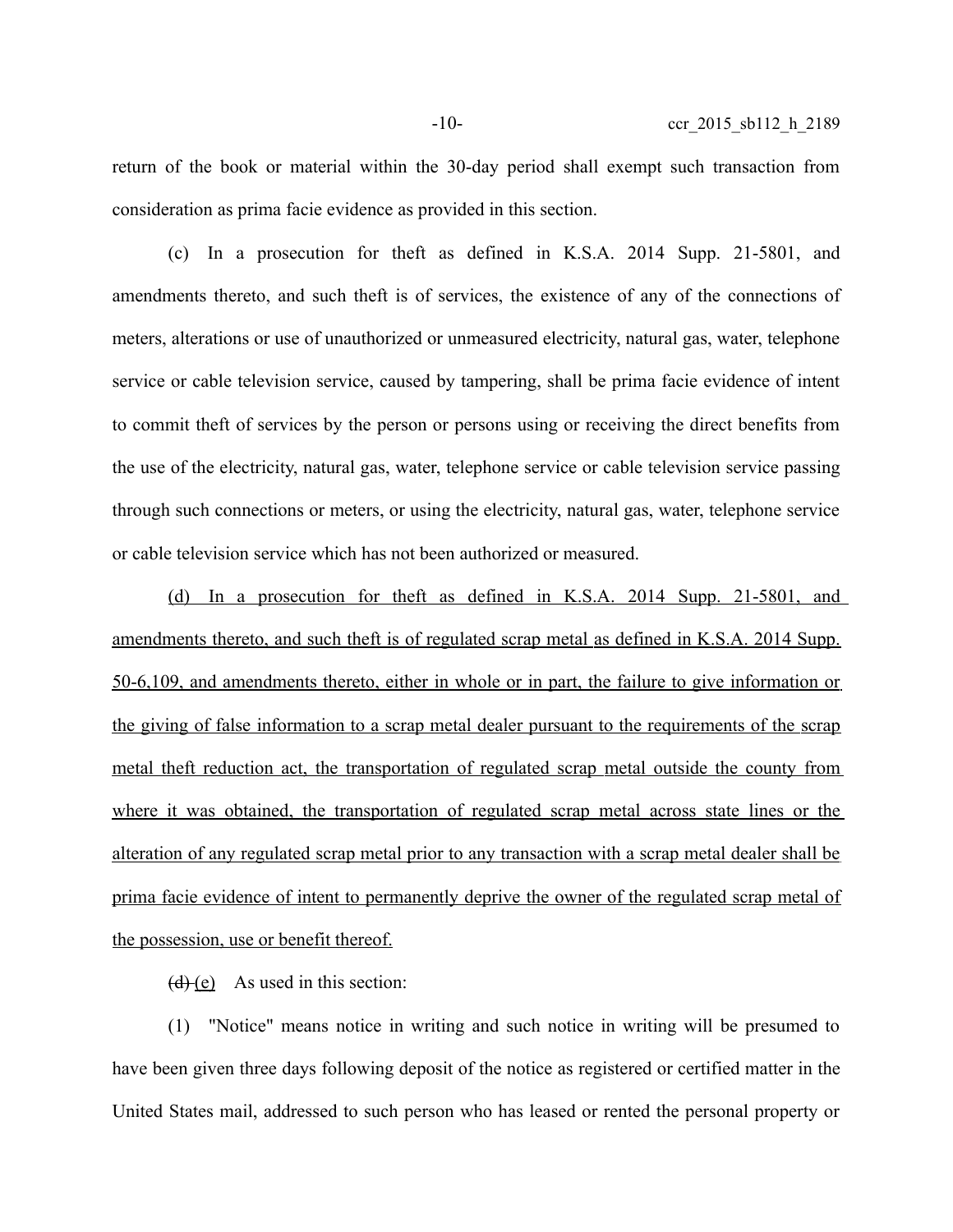borrowed the library material at the address as it appears in the information supplied by such person at the time of such leasing, renting or borrowing, or to such person's last known address; and

(2) "tampering" includes, but is not limited to:

(A) Making a connection of any wire, conduit or device, to any service or transmission line owned by a public or municipal utility, or by a cable television service provider;

(B) defacing, puncturing, removing, reversing or altering any meter or any connections, for the purpose of securing unauthorized or unmeasured electricity, natural gas, water, telephone service or cable television service;

(C) preventing any such meters from properly measuring or registering;

(D) knowingly taking, receiving, using or converting to such person's own use, or the use of another, any electricity, water or natural gas which has not been measured; or any telephone or cable television service which has not been authorized; or

(E) causing, procuring, permitting, aiding or abetting any person to do any of the preceding acts.

Sec. 9. K.S.A. 2014 Supp. 21-5813 is hereby amended to read as follows: 21-5813. (a) Criminal damage to property is by means other than by fire or explosive:

(1) Knowingly damaging, destroying, defacing or substantially impairing the use of any property in which another has an interest without the consent of such other person; or

(2) damaging, destroying, defacing or substantially impairing the use of any property with intent to injure or defraud an insurer or lienholder.

 (b) Aggravated criminal damage to property is criminal damage to property, as defined in subsection (a)(1), if the value or amount of damage exceeds \$5,000, committed with the intent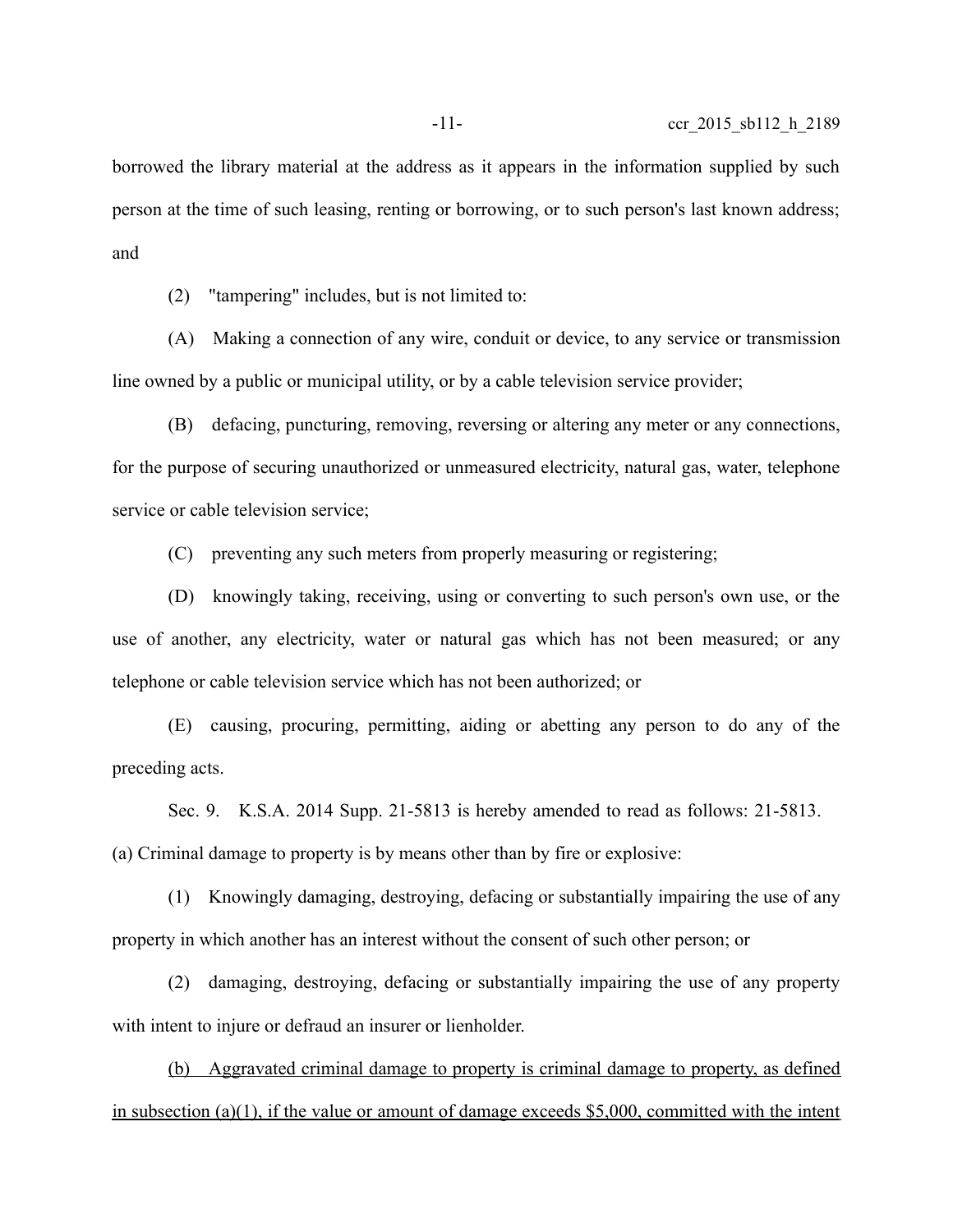to obtain any regulated scrap metal as defined in K.S.A. 2014 Supp. 50-6,109, and amendments thereto, or any items listed in K.S.A. 2014 Supp. 50-6,111(d), and amendments thereto, upon:

 (1) Any building, structure, personal property or place used primarily for worship or any religious purpose;

(2) any building, structure or place used as a school or as an educational facility;

(3) any building, structure or place used by a non-profit or charitable business, corporation, firm, service or association;

 (4) any grave, cemetery, mortuary or personal property of the cemetery or mortuary or other facility used for the purpose of burial or memorializing the dead;

(5) any agricultural property or agricultural infrastructure;

(6) any construction, mining or recycling facility, structure or site;

 (7) any utility, utility service, telecommunication, telecommunication service, cable or video service facility, property, building, structure, site or component thereof;

(8) any municipal, county or state building, structure, site or property;

(9) any residential, commercial, industrial or agricultural irrigation, sprinkler or watering system or component thereof;

(10) the infrastructure of any residence, building or structure;

(11) any historical marker, plaque or work of art;

(12) any vehicle or transportation building, facility, structure, site or property; or

(13) any other building, structure, residence, facility, site, place, property, vehicle or any infrastructure thereof.

 $(b)$  (c) Criminal damage to property if the property:

(1) Is damaged to the extent of \$25,000 or more is a severity level 7, nonperson felony;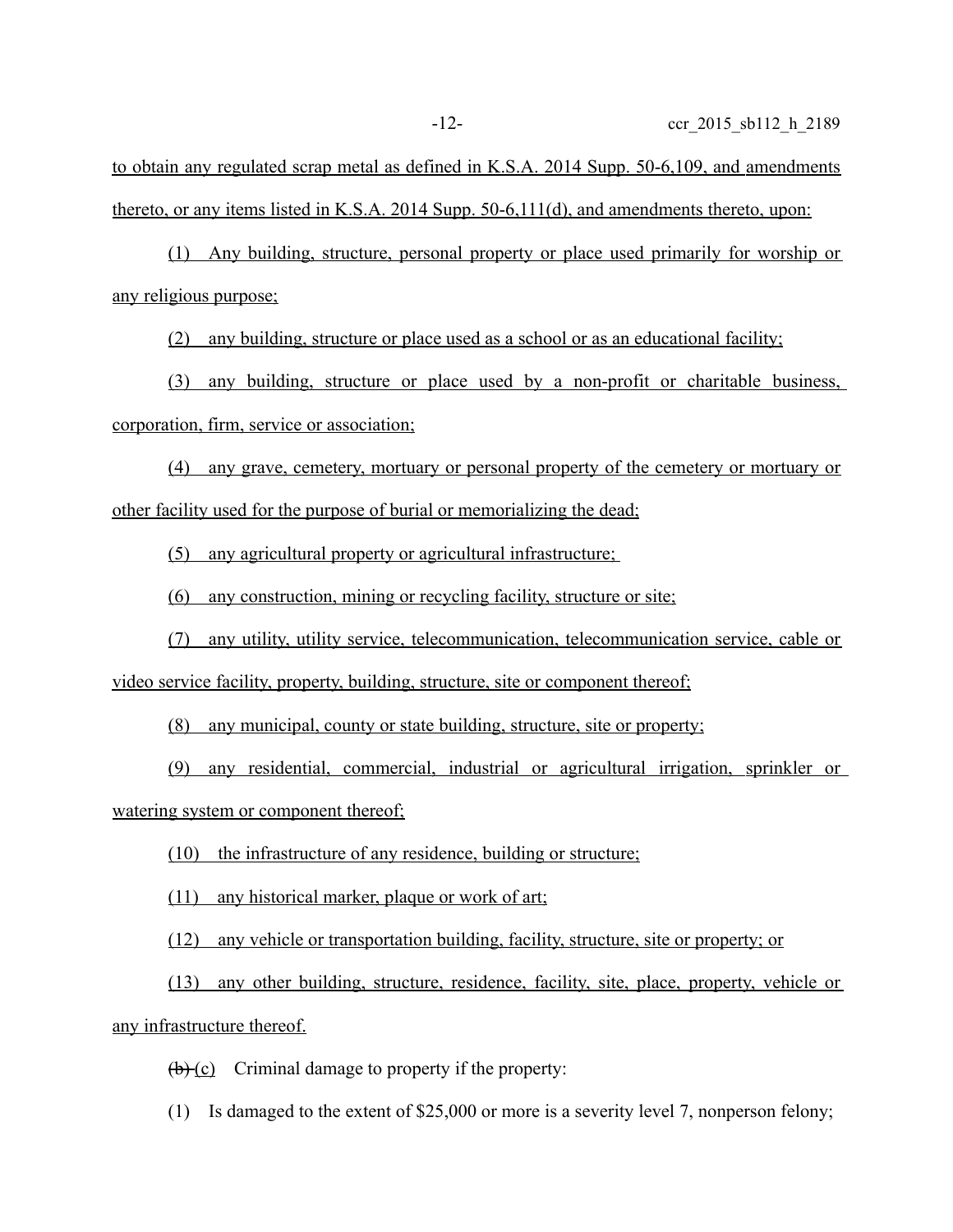(2) is damaged to the extent of at least \$1,000 but less than \$25,000 is a severity level 9, nonperson felony; and

(3) damaged is of the value of less than \$1,000 or is of the value of \$1,000 or more and is damaged to the extent of less than \$1,000 is a class B nonperson misdemeanor.

(d) Aggravated criminal damage to property is a severity level 6, nonperson felony.

(e)  $(1)$  As used in subsection  $(b)$ :

 (A) "Infrastructure" includes any fixture to, attachment upon or part of a residence, building or structure's framework, electrical wiring and appurtenances, plumbing or heating and air systems; and

 (B) "site" includes any area, place or location set aside for specific use or uses, including, but not limited to, storage, staging, repair, sorting, transportation, planning or organization.

 (2) Any of the items or locations listed in subsection (b) shall include the curtilage, adjoining land and any improvements thereupon.

(3) Nothing in subsection (b) shall be construed to require the:

(A) Construction or existence of any door, gate, fence, barrier or wall; or

(B) existence of notice, postings or signs to potential trespassers.

 (f) In determining the amount of damage to property, damages may include the cost of repair or replacement of the property that was damaged, the reasonable cost of the loss of production, crops and livestock, reasonable labor costs of any kind, reasonable material costs of any kind and any reasonable costs that are attributed to equipment that is used to abate or repair the damage to the property.

Sec. 10. K.S.A. 2014 Supp. 21-6604 is hereby amended to read as follows: 21-6604. (a)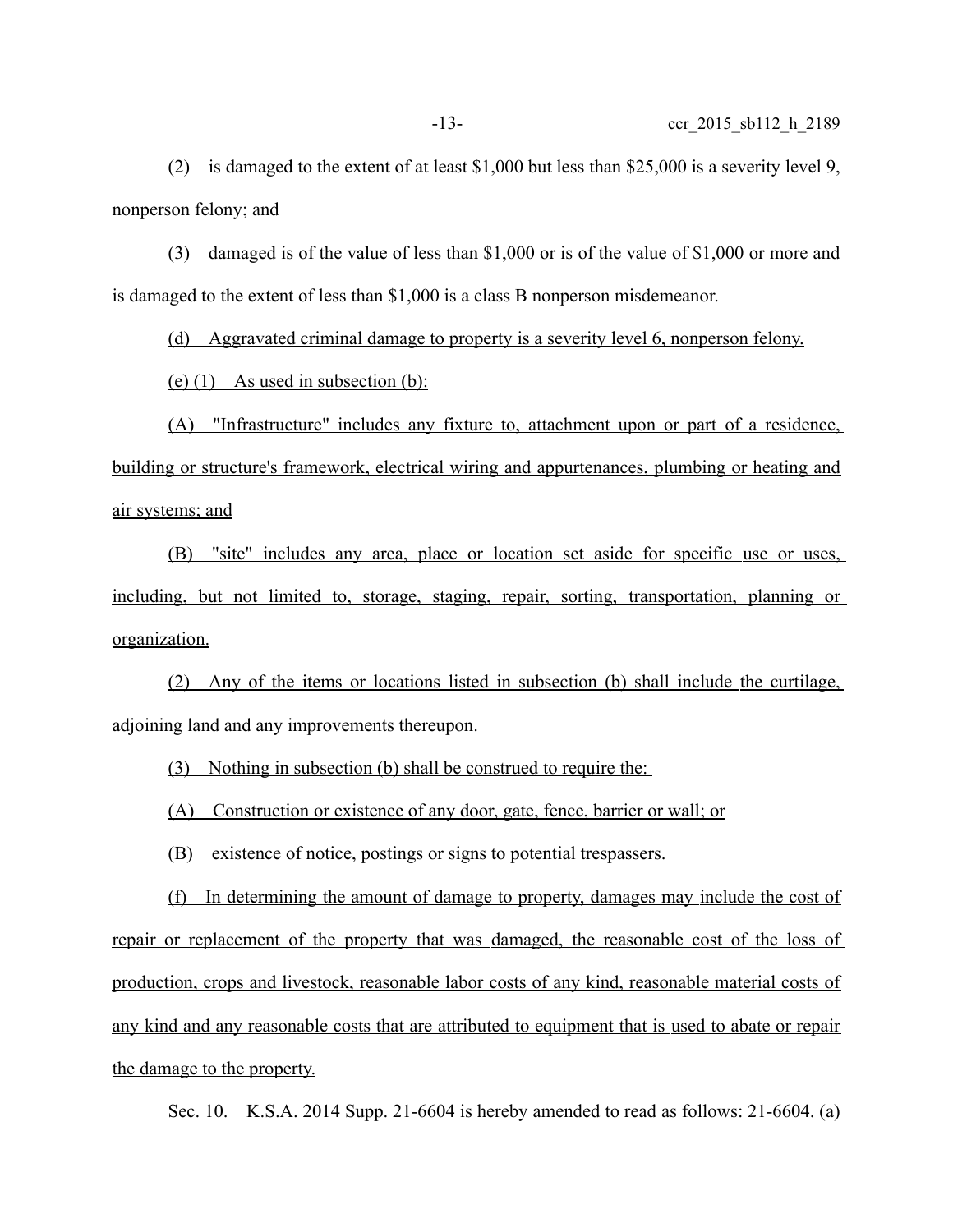Whenever any person has been found guilty of a crime, the court may adjudge any of the following:

(1) Commit the defendant to the custody of the secretary of corrections if the current crime of conviction is a felony and the sentence presumes imprisonment, or the sentence imposed is a dispositional departure to imprisonment; or, if confinement is for a misdemeanor, to jail for the term provided by law;

(2) impose the fine applicable to the offense and may impose the provisions of subsection (q);

(3) release the defendant on probation if the current crime of conviction and criminal history fall within a presumptive nonprison category or through a departure for substantial and compelling reasons subject to such conditions as the court may deem appropriate. In felony cases except for violations of K.S.A. 8-1567, 8-2,144 and K.S.A. 2014 Supp. 8-1025, and amendments thereto, the court may include confinement in a county jail not to exceed 60 days, which need not be served consecutively, as a condition of an original probation sentence;

(4) assign the defendant to a community correctional services program as provided in K.S.A. 75-5291, and amendments thereto, or through a departure for substantial and compelling reasons subject to such conditions as the court may deem appropriate, including orders requiring full or partial restitution;

(5) assign the defendant to a conservation camp for a period not to exceed six months as a condition of probation followed by a six-month period of follow-up through adult intensive supervision by a community correctional services program, if the offender successfully completes the conservation camp program;

(6) assign the defendant to a house arrest program pursuant to K.S.A. 2014 Supp. 21-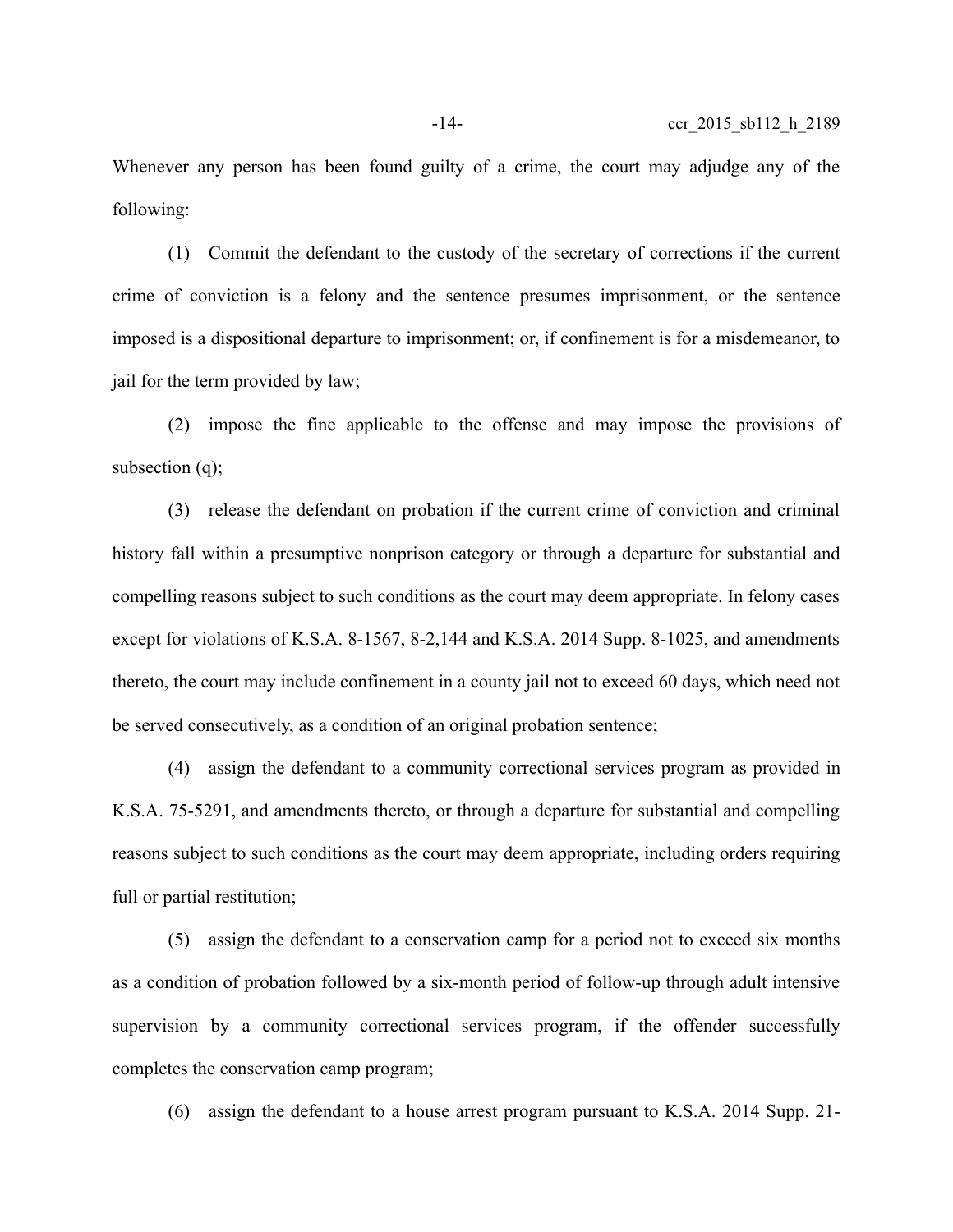6609, and amendments thereto;

(7) order the defendant to attend and satisfactorily complete an alcohol or drug education or training program as provided by subsection  $(e)$  of K.S.A. 2014 Supp. 21-6602 $(c)$ , and amendments thereto;

(8) order the defendant to repay the amount of any reward paid by any crime stoppers chapter, individual, corporation or public entity which materially aided in the apprehension or conviction of the defendant; repay the amount of any costs and expenses incurred by any law enforcement agency in the apprehension of the defendant, if one of the current crimes of conviction of the defendant includes escape from custody or aggravated escape from custody, as defined in K.S.A. 2014 Supp. 21-5911, and amendments thereto; repay expenses incurred by a fire district, fire department or fire company responding to a fire which has been determined to be arson or aggravated arson as defined in K.S.A. 2014 Supp. 21-5812, and amendments thereto, if the defendant is convicted of such crime; repay the amount of any public funds utilized by a law enforcement agency to purchase controlled substances from the defendant during the investigation which leads to the defendant's conviction; or repay the amount of any medical costs and expenses incurred by any law enforcement agency or county. Such repayment of the amount of any such costs and expenses incurred by a county, law enforcement agency, fire district, fire department or fire company or any public funds utilized by a law enforcement agency shall be deposited and credited to the same fund from which the public funds were credited to prior to use by the county, law enforcement agency, fire district, fire department or fire company;

(9) order the defendant to pay the administrative fee authorized by K.S.A. 22-4529, and amendments thereto, unless waived by the court;

(10) order the defendant to pay a domestic violence special program fee authorized by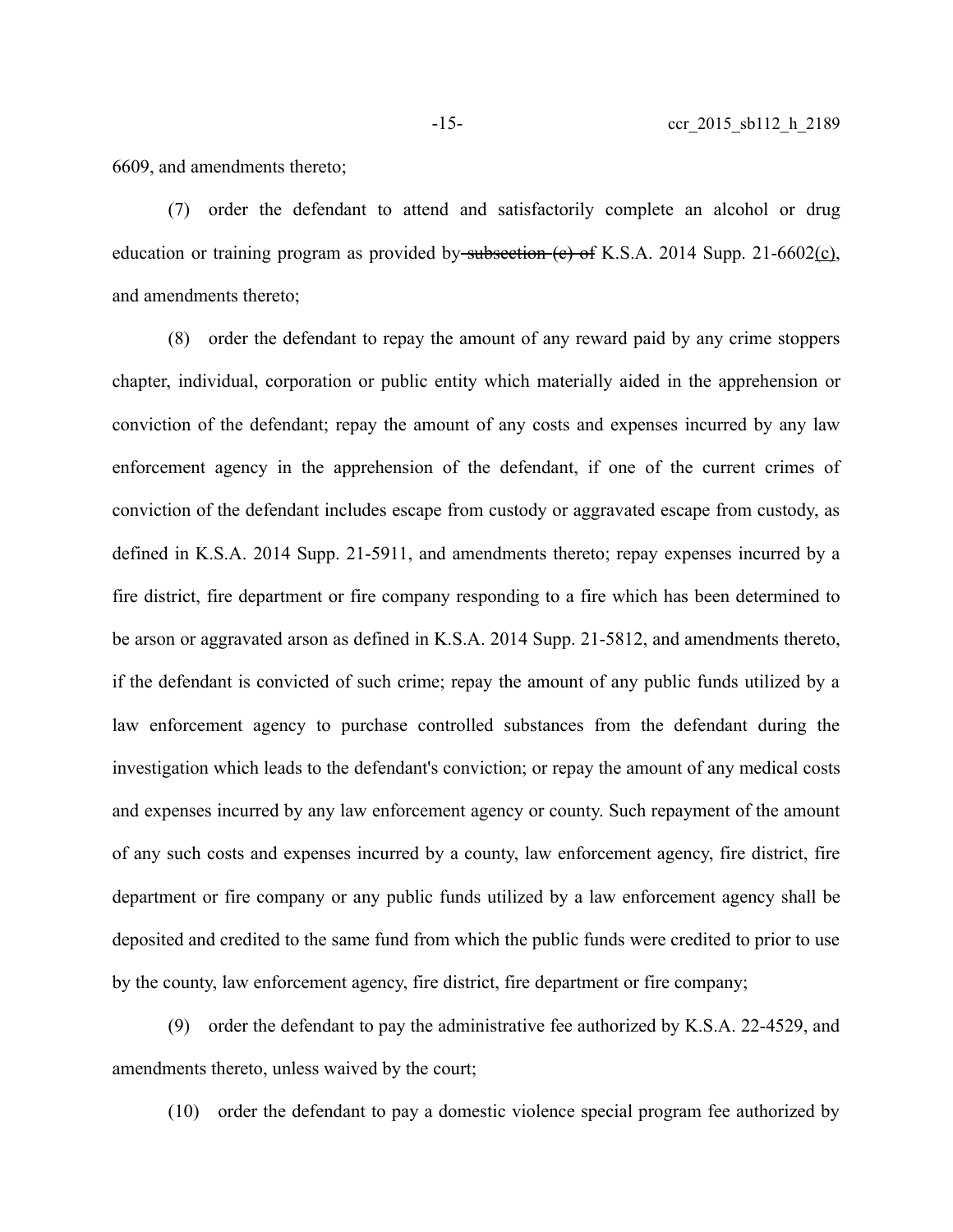K.S.A. 20-369, and amendments thereto;

(11) if the defendant is convicted of a misdemeanor or convicted of a felony specified in subsection  $(i)$  of K.S.A. 2014 Supp. 21-6804 $(i)$ , and amendments thereto, assign the defendant to work release program, other than a program at a correctional institution under the control of the secretary of corrections as defined in K.S.A. 75-5202, and amendments thereto, provided such work release program requires such defendant to return to confinement at the end of each day in the work release program. On a second or subsequent conviction of K.S.A. 8-1567, and amendments thereto, an offender placed into a work release program shall serve the total number of hours of confinement mandated by that section;

(12) order the defendant to pay the full amount of unpaid costs associated with the conditions of release of the appearance bond under K.S.A. 22-2802, and amendments thereto;

(13) impose any appropriate combination of (1), (2), (3), (4), (5), (6), (7), (8), (9), (10), (11) and (12); or

(14) suspend imposition of sentence in misdemeanor cases.

(b) (1) In addition to or in lieu of any of the above, the court shall order the defendant to pay restitution, which shall include, but not be limited to, damage or loss caused by the defendant's crime, unless the court finds compelling circumstances which would render a plan of restitution unworkable. In regard to a violation of K.S.A. 2014 Supp. 21-6107, and amendments thereto, such damage or loss shall include, but not be limited to, attorney fees and costs incurred to repair the credit history or rating of the person whose personal identification documents were obtained and used in violation of such section, and to satisfy a debt, lien or other obligation incurred by the person whose personal identification documents were obtained and used in violation of such section. In regard to a violation of K.S.A. 2014 Supp. 21-5801, 21-5807 or 21-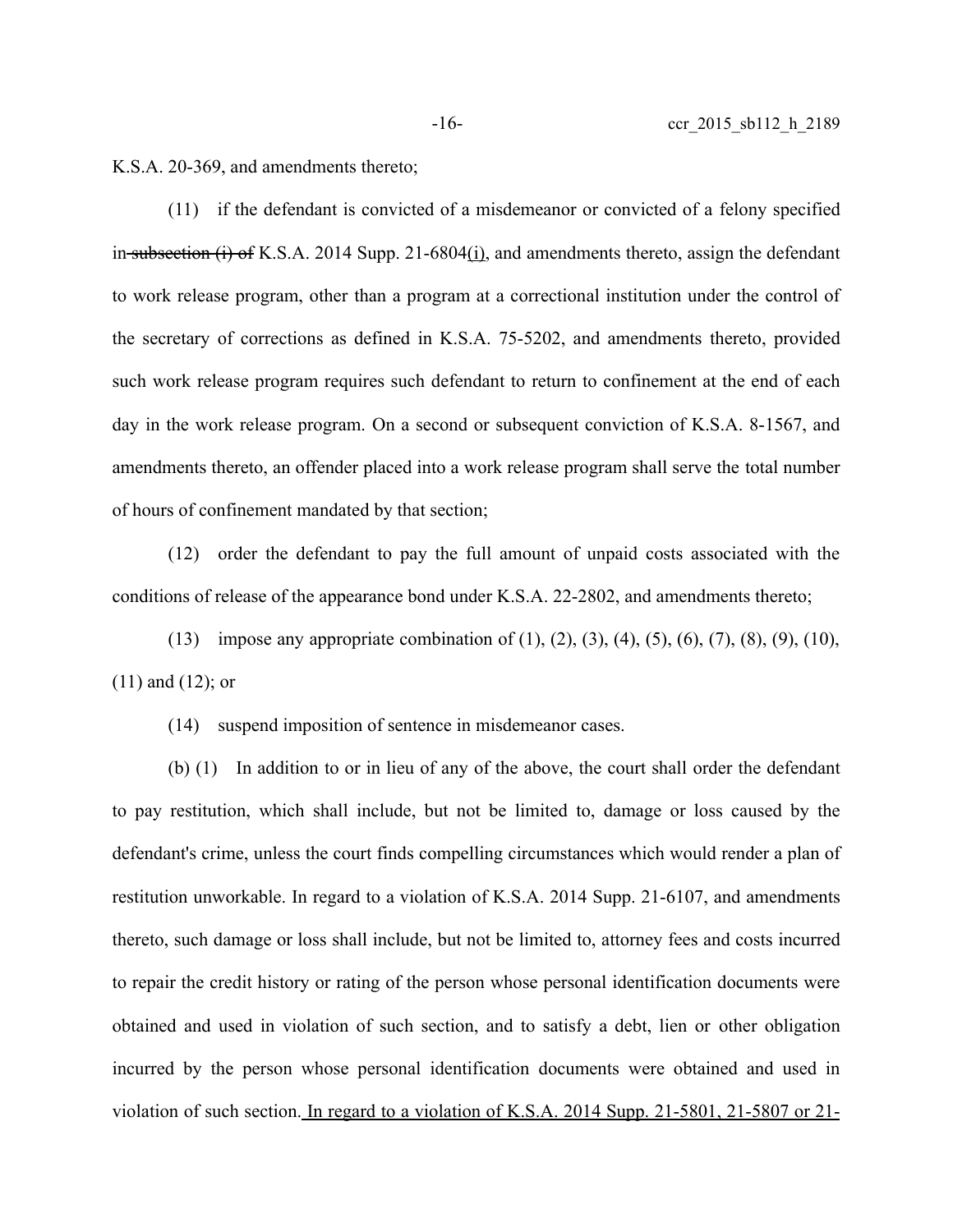5813, and amendments thereto, such damage or loss shall include the cost of repair or replacement of the property that was damaged, the reasonable cost of any loss of production, crops and livestock, reasonable labor costs of any kind, reasonable material costs of any kind and any reasonable costs that are attributed to equipment that is used to abate or repair the damage to the property. If the court finds a plan of restitution unworkable, the court shall state on the record

(2) If the court orders restitution, the restitution shall be a judgment against the defendant which may be collected by the court by garnishment or other execution as on judgments in civil cases. If, after 60 days from the date restitution is ordered by the court, a defendant is found to be in noncompliance with the plan established by the court for payment of restitution, and the victim to whom restitution is ordered paid has not initiated proceedings in accordance with K.S.A. 60-4301 et seq., and amendments thereto, the court shall assign an agent procured by the attorney general pursuant to K.S.A. 75-719, and amendments thereto, to collect the restitution on behalf of the victim. The chief judge of each judicial district may assign such cases to an appropriate division of the court for the conduct of civil collection proceedings.

(c) In addition to or in lieu of any of the above, the court shall order the defendant to submit to and complete an alcohol and drug evaluation, and pay a fee therefor, when required by subsection (d) of K.S.A. 2014 Supp. 21-6602(d), and amendments thereto.

(d) In addition to any of the above, the court shall order the defendant to reimburse the county general fund for all or a part of the expenditures by the county to provide counsel and other defense services to the defendant. Any such reimbursement to the county shall be paid only after any order for restitution has been paid in full. In determining the amount and method of payment of such sum, the court shall take account of the financial resources of the defendant and

in detail the reasons therefor.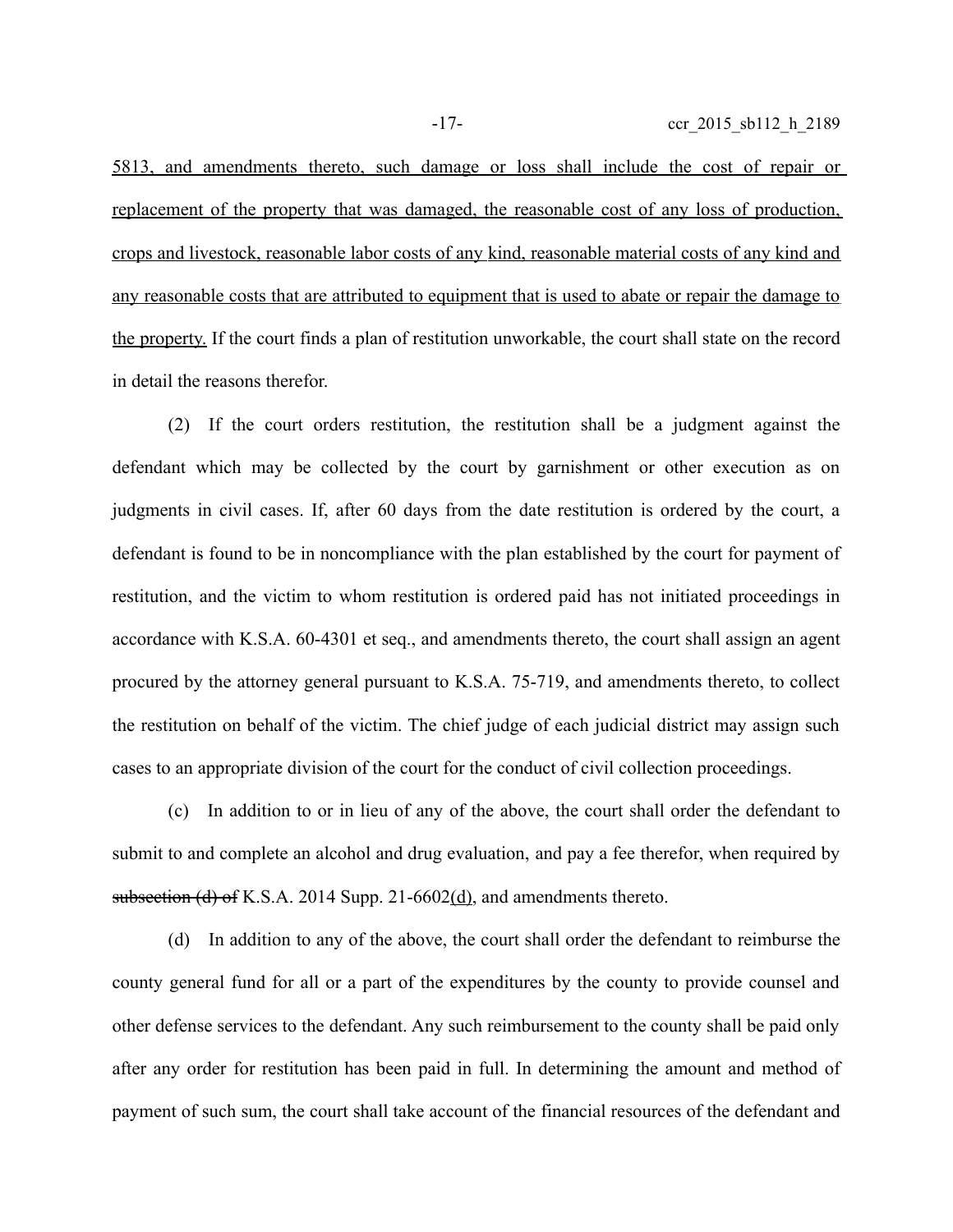the nature of the burden that payment of such sum will impose. A defendant who has been required to pay such sum and who is not willfully in default in the payment thereof may at any time petition the court which sentenced the defendant to waive payment of such sum or any unpaid portion thereof. If it appears to the satisfaction of the court that payment of the amount due will impose manifest hardship on the defendant or the defendant's immediate family, the court may waive payment of all or part of the amount due or modify the method of payment.

(e) In releasing a defendant on probation, the court shall direct that the defendant be under the supervision of a court services officer. If the court commits the defendant to the custody of the secretary of corrections or to jail, the court may specify in its order the amount of restitution to be paid and the person to whom it shall be paid if restitution is later ordered as a condition of parole, conditional release or postrelease supervision.

(f) (1) When a new felony is committed while the offender is incarcerated and serving a sentence for a felony, or while the offender is on probation, assignment to a community correctional services program, parole, conditional release or postrelease supervision for a felony, a new sentence shall be imposed consecutively pursuant to the provisions of K.S.A. 2014 Supp. 21-6606, and amendments thereto, and the court may sentence the offender to imprisonment for the new conviction, even when the new crime of conviction otherwise presumes a nonprison sentence. In this event, imposition of a prison sentence for the new crime does not constitute a departure.

(2) When a new felony is committed during a period of time during which the defendant would have been on probation, assignment to a community correctional services program, parole, conditional release or postrelease supervision for a felony had the defendant not been granted release by the court pursuant to subsection (d) of K.S.A. 2014 Supp. 21-6608(d),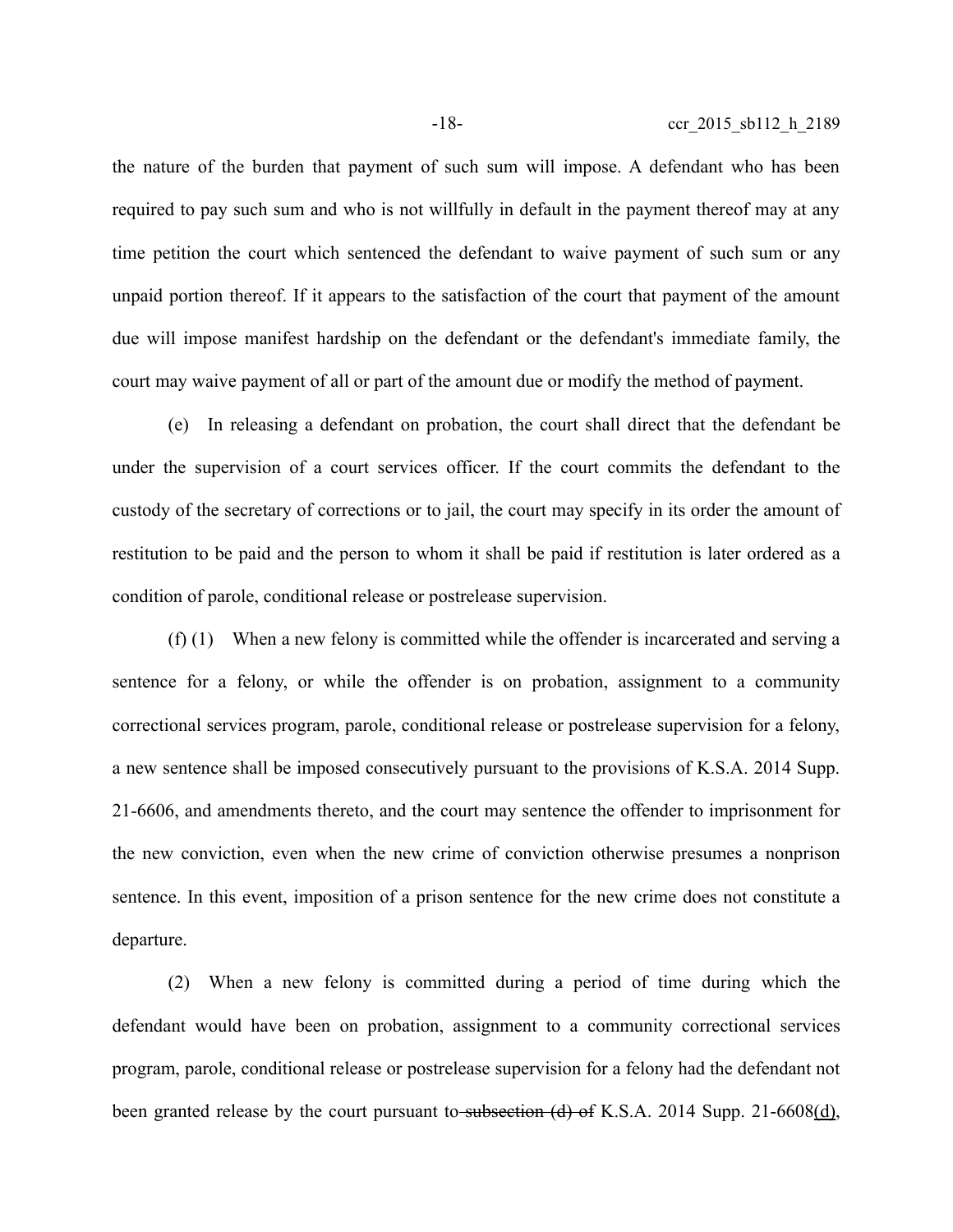and amendments thereto, or the prisoner review board pursuant to K.S.A. 22-3717, and amendments thereto, the court may sentence the offender to imprisonment for the new conviction, even when the new crime of conviction otherwise presumes a nonprison sentence. In this event, imposition of a prison sentence for the new crime does not constitute a departure.

(3) When a new felony is committed while the offender is incarcerated in a juvenile correctional facility pursuant to K.S.A. 38-1671, prior to its repeal, or K.S.A. 2014 Supp. 38- 2373, and amendments thereto, for an offense, which if committed by an adult would constitute the commission of a felony, upon conviction, the court shall sentence the offender to imprisonment for the new conviction, even when the new crime of conviction otherwise presumes a nonprison sentence. In this event, imposition of a prison sentence for the new crime does not constitute a departure. The conviction shall operate as a full and complete discharge from any obligations, except for an order of restitution, imposed on the offender arising from the offense for which the offender was committed to a juvenile correctional facility.

(4) When a new felony is committed while the offender is on release for a felony pursuant to the provisions of article 28 of chapter 22 of the Kansas Statutes Annotated, and amendments thereto, or similar provisions of the laws of another jurisdiction, a new sentence may be imposed consecutively pursuant to the provisions of K.S.A. 2014 Supp. 21-6606, and amendments thereto, and the court may sentence the offender to imprisonment for the new conviction, even when the new crime of conviction otherwise presumes a nonprison sentence. In this event, imposition of a prison sentence for the new crime does not constitute a departure.

(g) Prior to imposing a dispositional departure for a defendant whose offense is classified in the presumptive nonprison grid block of either sentencing guideline grid, prior to sentencing a defendant to incarceration whose offense is classified in grid blocks 5-H, 5-I or 6-G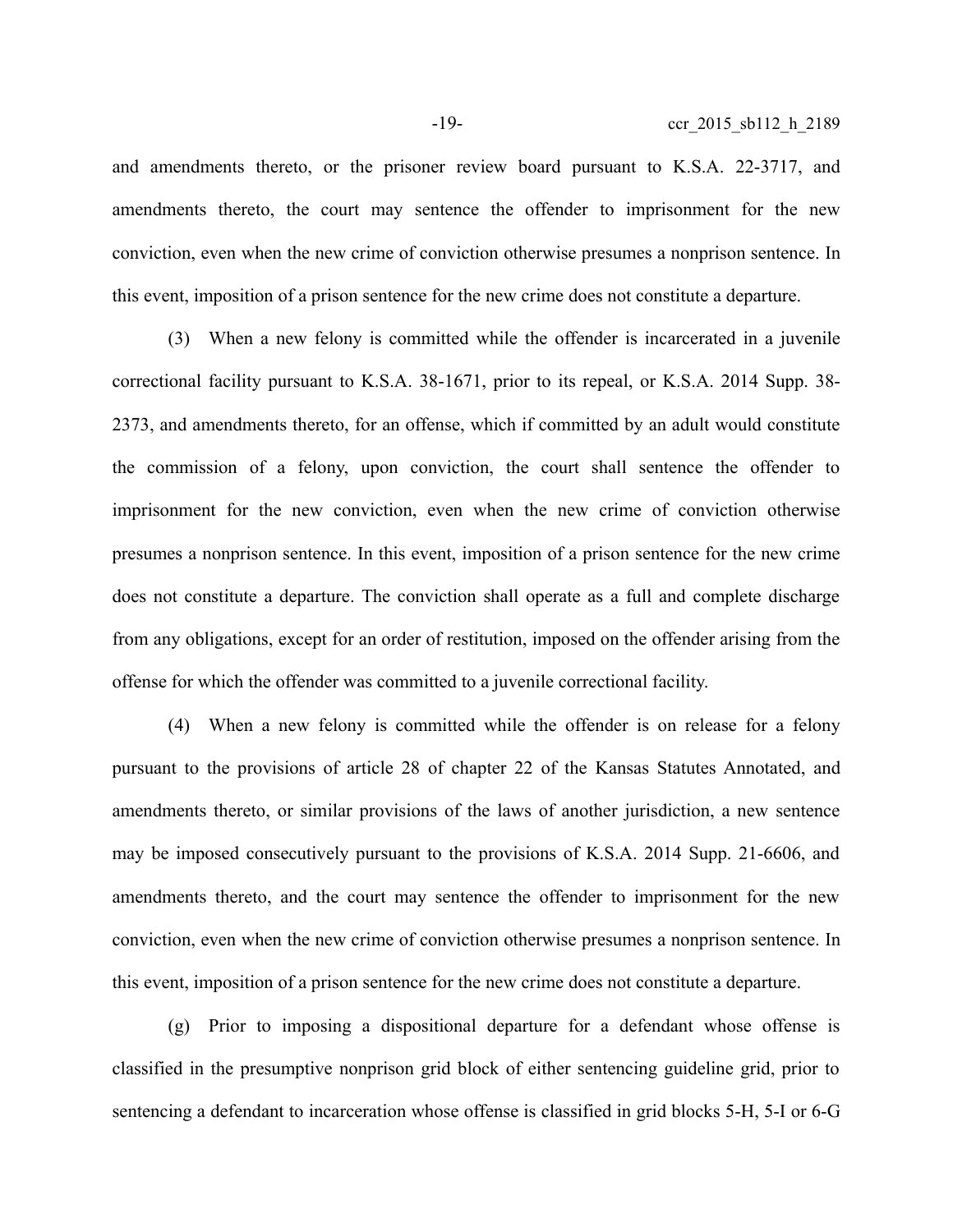of the sentencing guidelines grid for nondrug crimes, in grid blocks 3-E, 3-F, 3-G, 3-H or 3-I of the sentencing guidelines grid for drug crimes committed prior to July 1, 2012, or in grid blocks 4-E, 4-F, 4-G, 4-H or 4-I of the sentencing guidelines grid for drug crimes committed on or after July 1, 2012, prior to sentencing a defendant to incarceration whose offense is classified in grid blocks 4-E or 4-F of the sentencing guidelines grid for drug crimes committed prior to July 1, 2012, or in grid blocks 5-C, 5-D, 5-E or 5-F of the sentencing guidelines grid for drug crimes committed on or after July 1, 2012, and whose offense does not meet the requirements of K.S.A. 2014 Supp. 21-6824, and amendments thereto, prior to revocation of a nonprison sanction of a defendant whose offense is classified in grid blocks 4-E or 4-F of the sentencing guidelines grid for drug crimes committed prior to July 1, 2012, or in grid blocks 5-C, 5-D, 5-E or 5-F of the sentencing guidelines grid for drug crimes committed on or after July 1, 2012, and whose offense does not meet the requirements of K.S.A. 2014 Supp. 21-6824, and amendments thereto, or prior to revocation of a nonprison sanction of a defendant whose offense is classified in the presumptive nonprison grid block of either sentencing guideline grid or grid blocks 5-H, 5-I or 6- G of the sentencing guidelines grid for nondrug crimes, in grid blocks 3-E, 3-F, 3-G, 3-H or 3-I of the sentencing guidelines grid for drug crimes committed prior to July 1, 2012, or in grid blocks 4-E, 4-F, 4-G, 4-H or 4-I of the sentencing guidelines grid for drug crimes committed on or after July 1, 2012, the court shall consider placement of the defendant in the Labette correctional conservation camp, conservation camps established by the secretary of corrections pursuant to K.S.A. 75-52,127, and amendments thereto, or a community intermediate sanction center. Pursuant to this subsection the defendant shall not be sentenced to imprisonment if space is available in a conservation camp or community intermediate sanction center and the defendant meets all of the conservation camp's or community intermediate sanction center's placement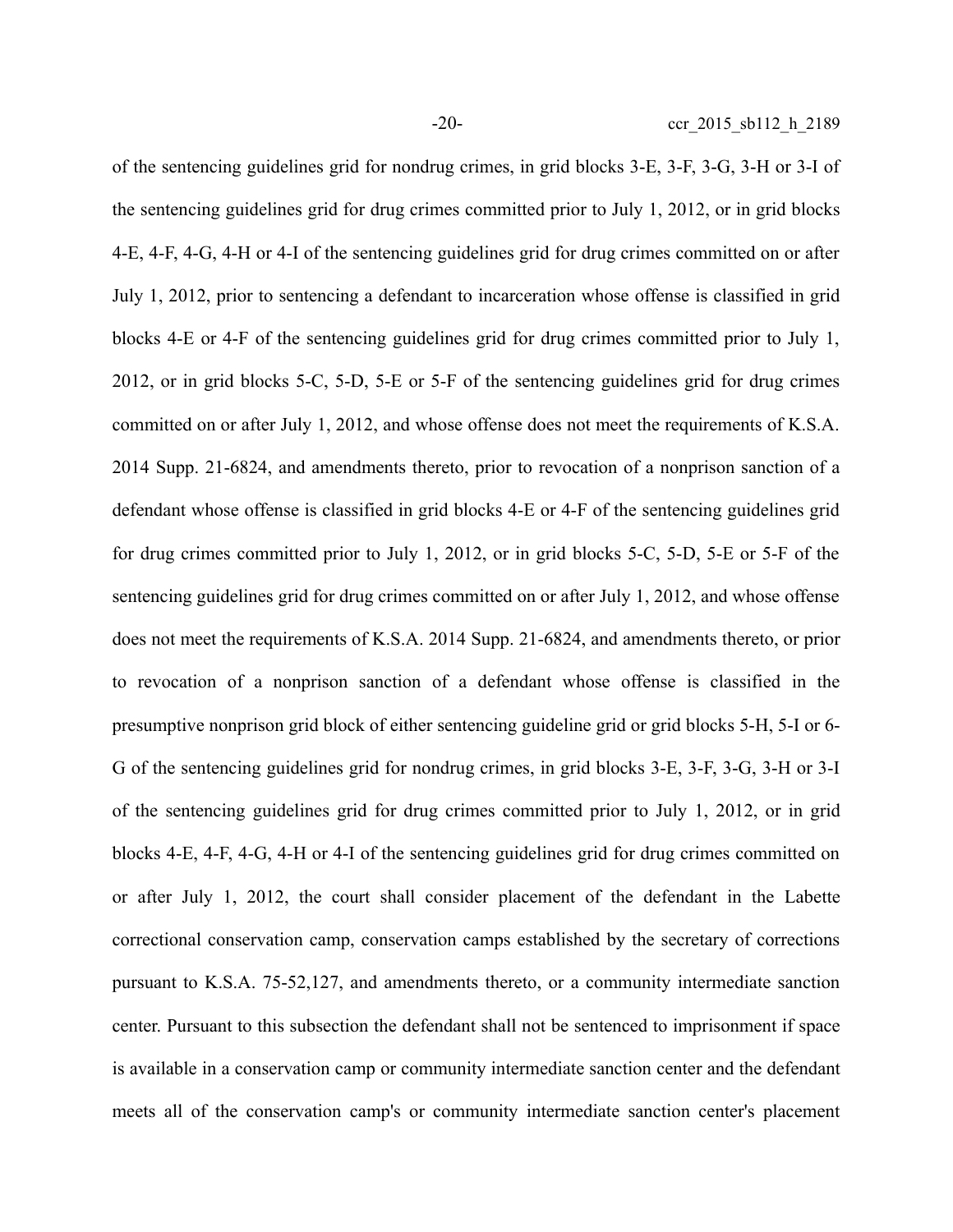criteria unless the court states on the record the reasons for not placing the defendant in a conservation camp or community intermediate sanction center.

(h) In committing a defendant to the custody of the secretary of corrections, the court shall fix a term of confinement within the limits provided by law. In those cases where the law does not fix a term of confinement for the crime for which the defendant was convicted, the court shall fix the term of such confinement.

(i) In addition to any of the above, the court shall order the defendant to reimburse the state general fund for all or part of the expenditures by the state board of indigents' defense services to provide counsel and other defense services to the defendant. In determining the amount and method of payment of such sum, the court shall take account of the financial resources of the defendant and the nature of the burden that payment of such sum will impose. A defendant who has been required to pay such sum and who is not willfully in default in the payment thereof may at any time petition the court which sentenced the defendant to waive payment of such sum or any unpaid portion thereof. If it appears to the satisfaction of the court that payment of the amount due will impose manifest hardship on the defendant or the defendant's immediate family, the court may waive payment of all or part of the amount due or modify the method of payment. The amount of attorney fees to be included in the court order for reimbursement shall be the amount claimed by appointed counsel on the payment voucher for indigents' defense services or the amount prescribed by the board of indigents' defense services reimbursement tables as provided in K.S.A. 22-4522, and amendments thereto, whichever is less.

(j) This section shall not deprive the court of any authority conferred by any other Kansas statute to decree a forfeiture of property, suspend or cancel a license, remove a person from office or impose any other civil penalty as a result of conviction of crime.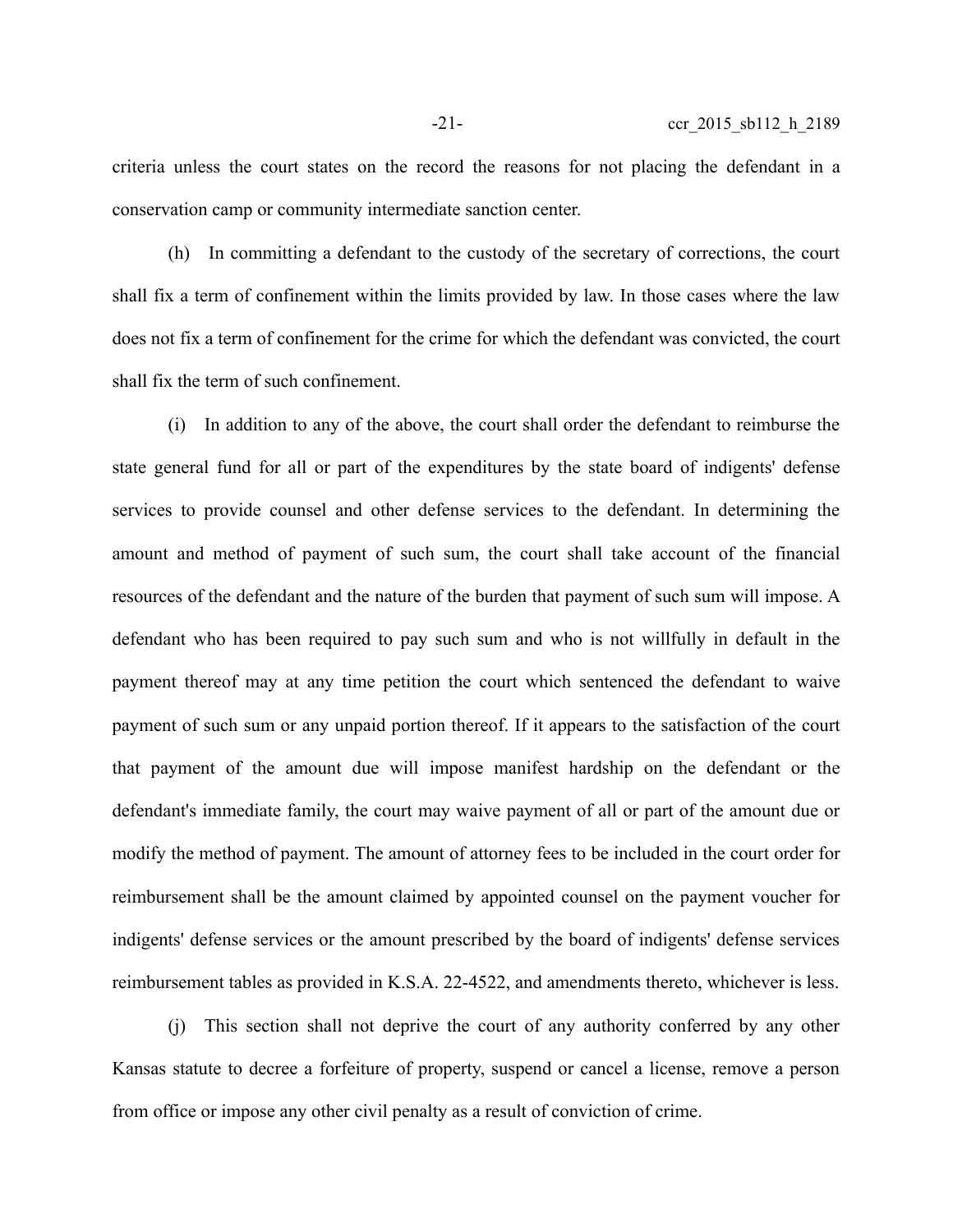(k) An application for or acceptance of probation or assignment to a community correctional services program shall not constitute an acquiescence in the judgment for purpose of appeal, and any convicted person may appeal from such conviction, as provided by law, without regard to whether such person has applied for probation, suspended sentence or assignment to a community correctional services program.

(l) The secretary of corrections is authorized to make direct placement to the Labette correctional conservation camp or a conservation camp established by the secretary pursuant to K.S.A. 75-52,127, and amendments thereto, of an inmate sentenced to the secretary's custody if the inmate:

(1) Has been sentenced to the secretary for a probation revocation, as a departure from the presumptive nonimprisonment grid block of either sentencing grid, for an offense which is classified in grid blocks 5-H, 5-I or 6-G of the sentencing guidelines grid for nondrug crimes, in grid blocks 3-E, 3-F, 3-G, 3-H or 3-I of the sentencing guidelines grid for drug crimes committed prior to July 1, 2012, in grid blocks 4-E, 4-F, 4-G, 4-H or 4-I of the sentencing guidelines grid for drug crimes committed on or after July 1, 2012, or for an offense which is classified in grid blocks 4-E or 4-F of the sentencing guidelines grid for drug crimes committed prior to July 1, 2012, or in grid blocks 5-C, 5-D, 5-E or 5-F of the sentencing guidelines grid for drug crimes committed on or after July 1, 2012, and such offense does not meet the requirements of K.S.A. 2014 Supp. 21-6824, and amendments thereto; and

(2) otherwise meets admission criteria of the camp.

If the inmate successfully completes a conservation camp program, the secretary of corrections shall report such completion to the sentencing court and the county or district attorney. The inmate shall then be assigned by the court to six months of follow-up supervision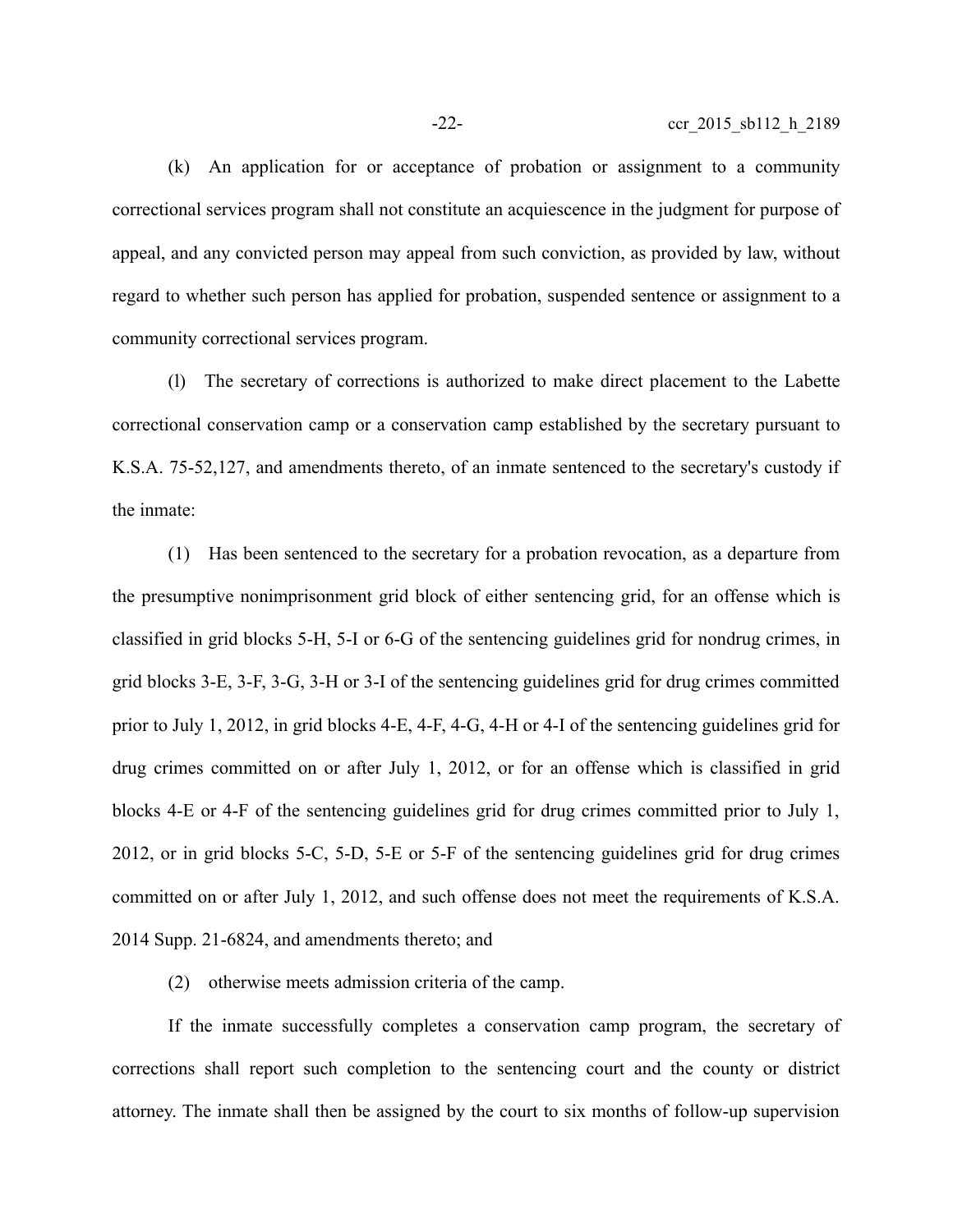conducted by the appropriate community corrections services program. The court may also order that supervision continue thereafter for the length of time authorized by K.S.A. 2014 Supp. 21- 6608, and amendments thereto.

(m) When it is provided by law that a person shall be sentenced pursuant to K.S.A. 1993 Supp. 21-4628, prior to its repeal, the provisions of this section shall not apply.

(n) (1) Except as provided by subsection  $(f)$  of K.S.A. 2014 Supp. 21-6630 and 21- $6805(\text{f})$ , and amendments thereto, in addition to any of the above, for felony violations of K.S.A. 2014 Supp. 21-5706, and amendments thereto, the court shall require the defendant who meets the requirements established in K.S.A. 2014 Supp. 21-6824, and amendments thereto, to participate in a certified drug abuse treatment program, as provided in K.S.A. 2014 Supp. 75- 52,144, and amendments thereto, including, but not limited to, an approved after-care plan. The amount of time spent participating in such program shall not be credited as service on the underlying prison sentence.

(2) If the defendant fails to participate in or has a pattern of intentional conduct that demonstrates the defendant's refusal to comply with or participate in the treatment program, as established by judicial finding, the defendant shall be subject to sanction or revocation pursuant to the provisions of K.S.A. 22-3716, and amendments thereto. If the defendant's probation is revoked, the defendant shall serve the underlying prison sentence as established in K.S.A. 2014 Supp. 21-6805, and amendments thereto.

(A) Except as provided in subsection  $(n)(2)(B)$ , for those offenders who are convicted on or after July 1, 2003, but prior to July 1, 2013, upon completion of the underlying prison sentence, the offender shall not be subject to a period of postrelease supervision.

(B) Offenders whose crime of conviction was committed on or after July 1, 2013, and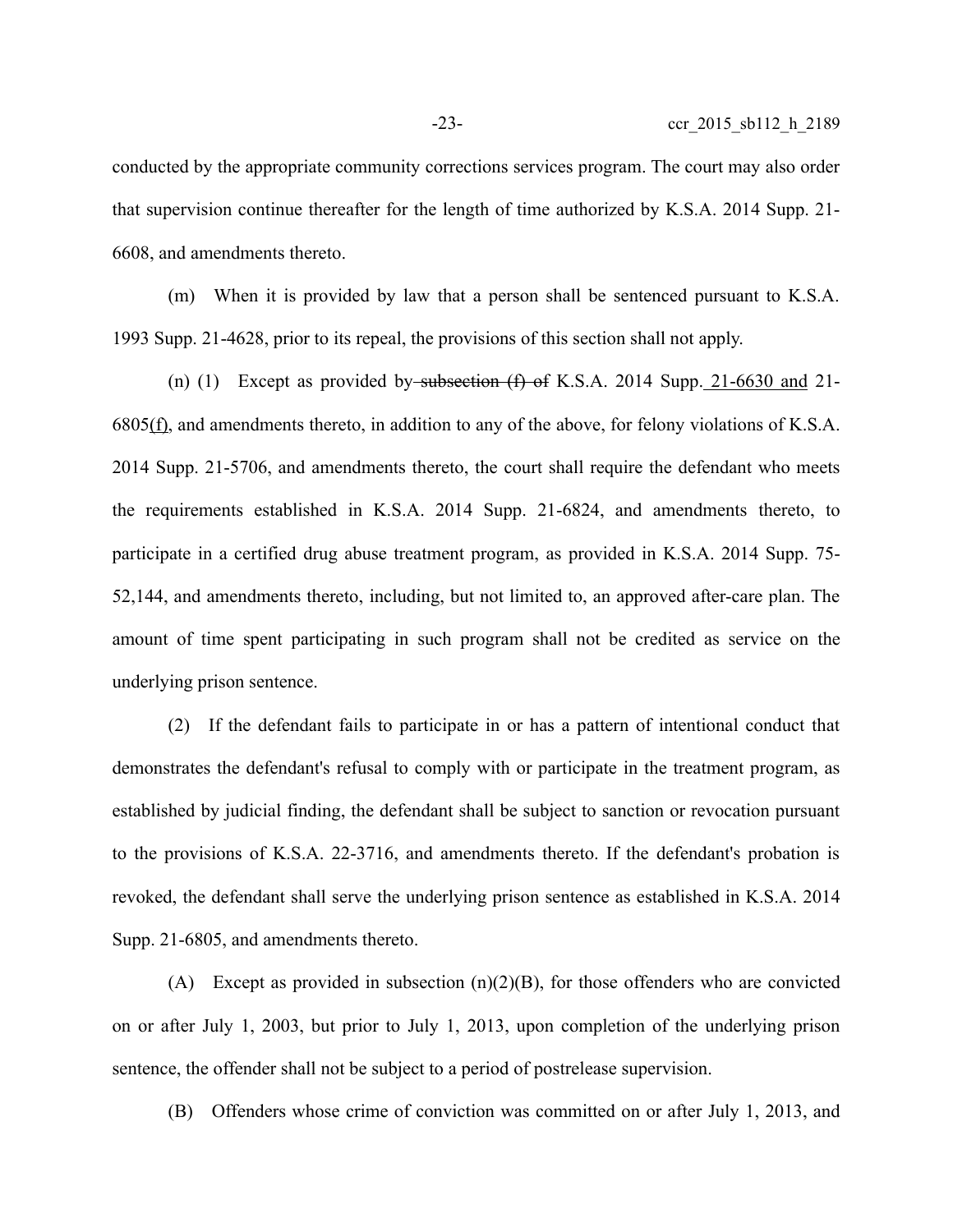whose probation is revoked pursuant to subsection  $(e)$  of K.S.A. 22-3716(c), and amendments thereto, or whose underlying prison term expires while serving a sanction pursuant to subsection (e)(1)(C) or (e)(1)(D) of K.S.A. 22-3716(c)(1)(C) or (c)(1)(D), and amendments thereto, shall serve a period of postrelease supervision upon the completion of the underlying prison term.

(o) (1) Except as provided in paragraph (3), in addition to any other penalty or disposition imposed by law, upon a conviction for unlawful possession of a controlled substance or controlled substance analog in violation of K.S.A. 2014 Supp. 21-5706, and amendments thereto, in which the trier of fact makes a finding that the unlawful possession occurred while transporting the controlled substance or controlled substance analog in any vehicle upon a highway or street, the offender's driver's license or privilege to operate a motor vehicle on the streets and highways of this state shall be suspended for one year.

(2) Upon suspension of a license pursuant to this subsection, the court shall require the person to surrender the license to the court, which shall transmit the license to the division of motor vehicles of the department of revenue, to be retained until the period of suspension expires. At that time, the licensee may apply to the division for return of the license. If the license has expired, the person may apply for a new license, which shall be issued promptly upon payment of the proper fee and satisfaction of other conditions established by law for obtaining a license unless another suspension or revocation of the person's privilege to operate a motor vehicle is in effect.

(3) (A) In lieu of suspending the driver's license or privilege to operate a motor vehicle on the highways of this state of any person as provided in paragraph (1), the judge of the court in which such person was convicted may enter an order which places conditions on such person's privilege of operating a motor vehicle on the highways of this state, a certified copy of which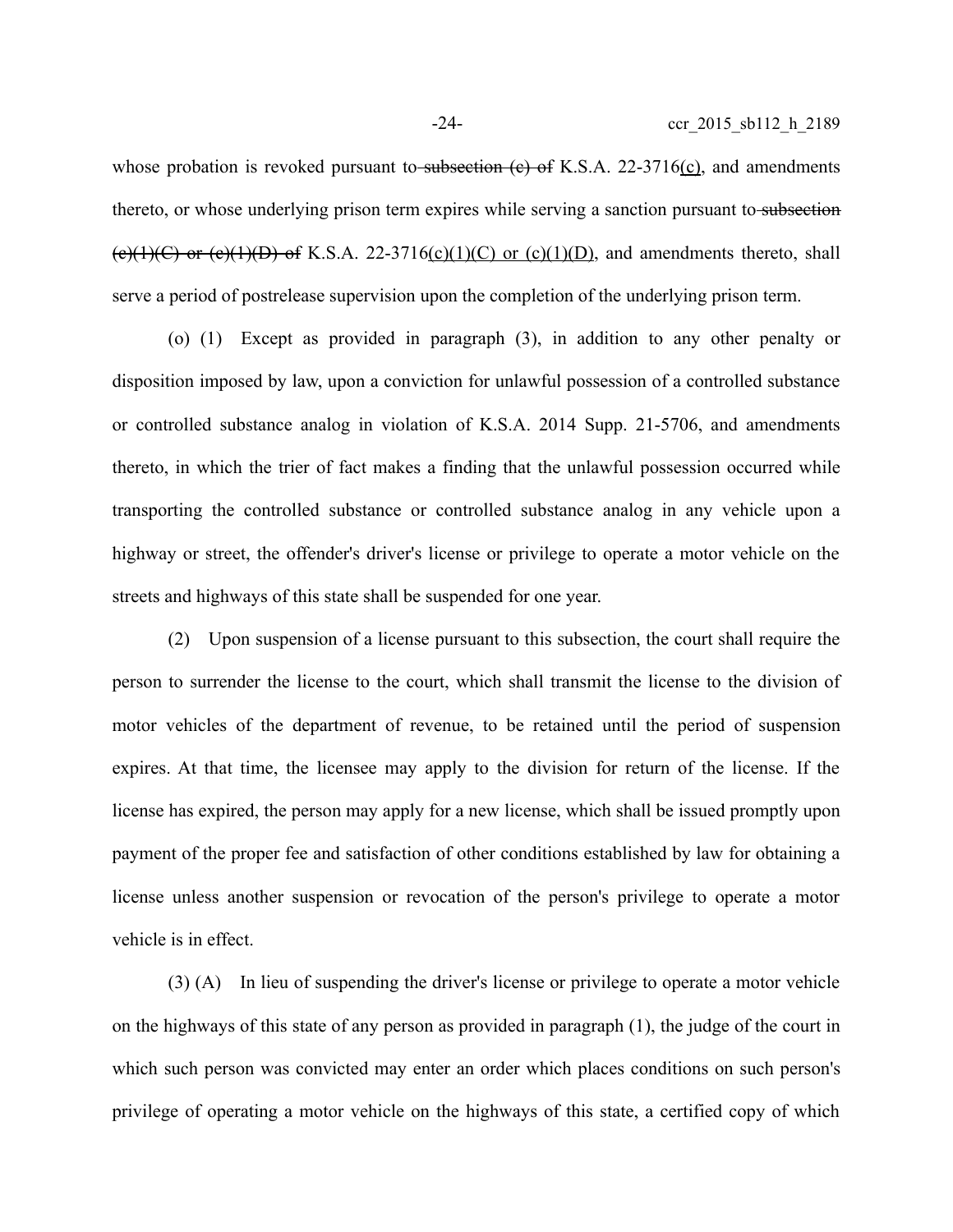such person shall be required to carry any time such person is operating a motor vehicle on the highways of this state. Any such order shall prescribe the duration of the conditions imposed, which in no event shall be for a period of more than one year.

(B) Upon entering an order restricting a person's license hereunder, the judge shall require such person to surrender such person's driver's license to the judge who shall cause it to be transmitted to the division of vehicles, together with a copy of the order. Upon receipt thereof, the division of vehicles shall issue without charge a driver's license which shall indicate on its face that conditions have been imposed on such person's privilege of operating a motor vehicle and that a certified copy of the order imposing such conditions is required to be carried by the person for whom the license was issued any time such person is operating a motor vehicle on the highways of this state. If the person convicted is a nonresident, the judge shall cause a copy of the order to be transmitted to the division and the division shall forward a copy of it to the motor vehicle administrator of such person's state of residence. Such judge shall furnish to any person whose driver's license has had conditions imposed on it under this paragraph a copy of the order, which shall be recognized as a valid Kansas driver's license until such time as the division shall issue the restricted license provided for in this paragraph.

(C) Upon expiration of the period of time for which conditions are imposed pursuant to this subsection, the licensee may apply to the division for the return of the license previously surrendered by such licensee. In the event such license has expired, such person may apply to the division for a new license, which shall be issued immediately by the division upon payment of the proper fee and satisfaction of the other conditions established by law, unless such person's privilege to operate a motor vehicle on the highways of this state has been suspended or revoked prior thereto. If any person shall violate any of the conditions imposed under this paragraph, such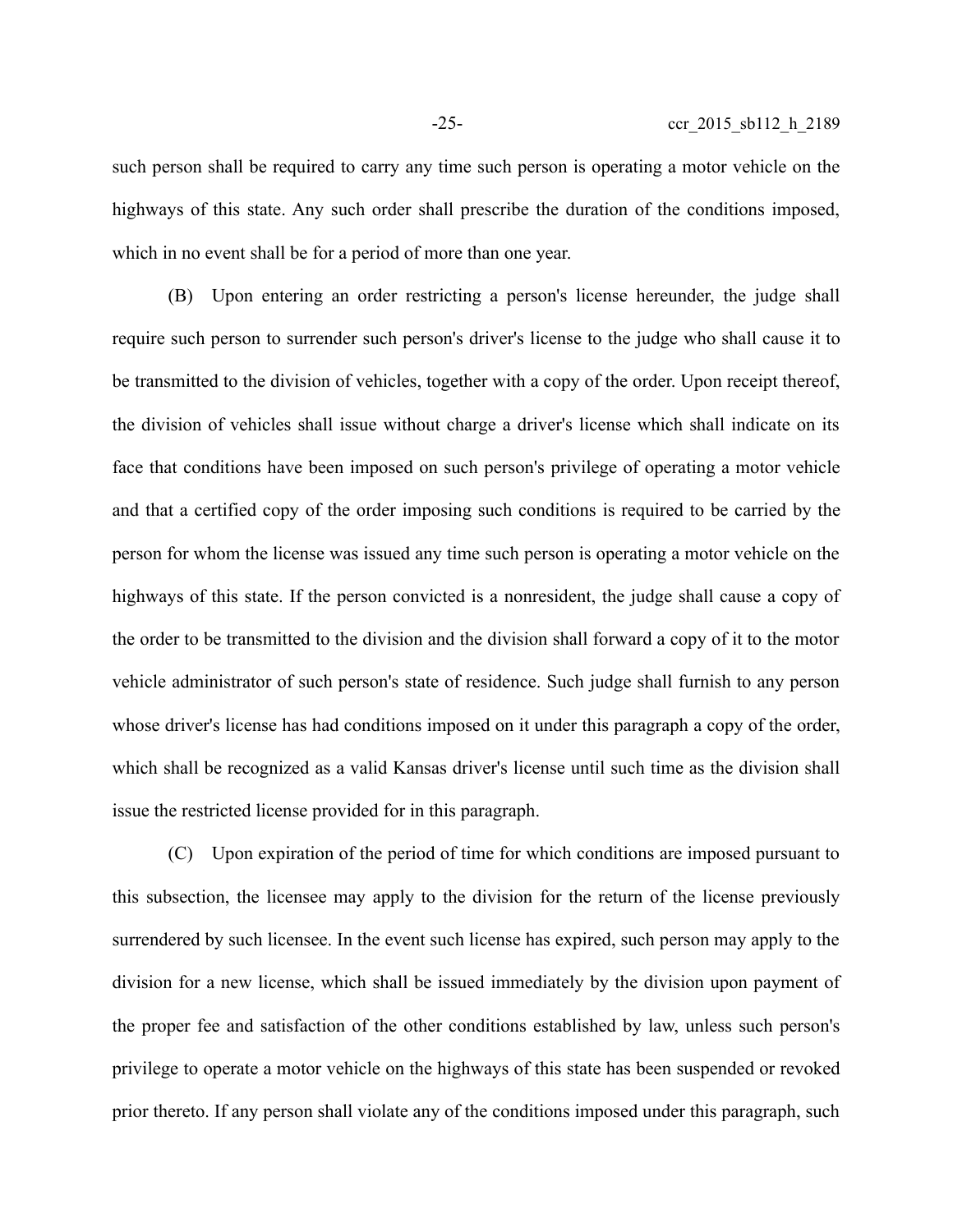person's driver's license or privilege to operate a motor vehicle on the highways of this state shall be revoked for a period of not less than 60 days nor more than one year by the judge of the court in which such person is convicted of violating such conditions.

(4) As used in this subsection, "highway" and "street" mean the same as in K.S.A. 8- 1424 and 8-1473, and amendments thereto.

(p) In addition to any of the above, for any criminal offense that includes the domestic violence designation pursuant to K.S.A. 2014 Supp. 22-4616, and amendments thereto, the court shall require the defendant to: (1) Undergo a domestic violence offender assessment conducted by a certified batterer intervention program; and (2) follow all recommendations made by such program, unless otherwise ordered by the court or the department of corrections. The court may order a domestic violence offender assessment and any other evaluation prior to sentencing if the assessment or evaluation would assist the court in determining an appropriate sentence. The entity completing the assessment or evaluation shall provide the assessment or evaluation and recommendations to the court and the court shall provide the domestic violence offender assessment to any entity responsible for supervising such defendant. A defendant ordered to undergo a domestic violence offender assessment shall be required to pay for the assessment and, unless otherwise ordered by the court or the department of corrections, for completion of all recommendations.

(q) In imposing a fine, the court may authorize the payment thereof in installments. In lieu of payment of any fine imposed, the court may order that the person perform community service specified by the court. The person shall receive a credit on the fine imposed in an amount equal to \$5 for each full hour spent by the person in the specified community service. The community service ordered by the court shall be required to be performed by the later of one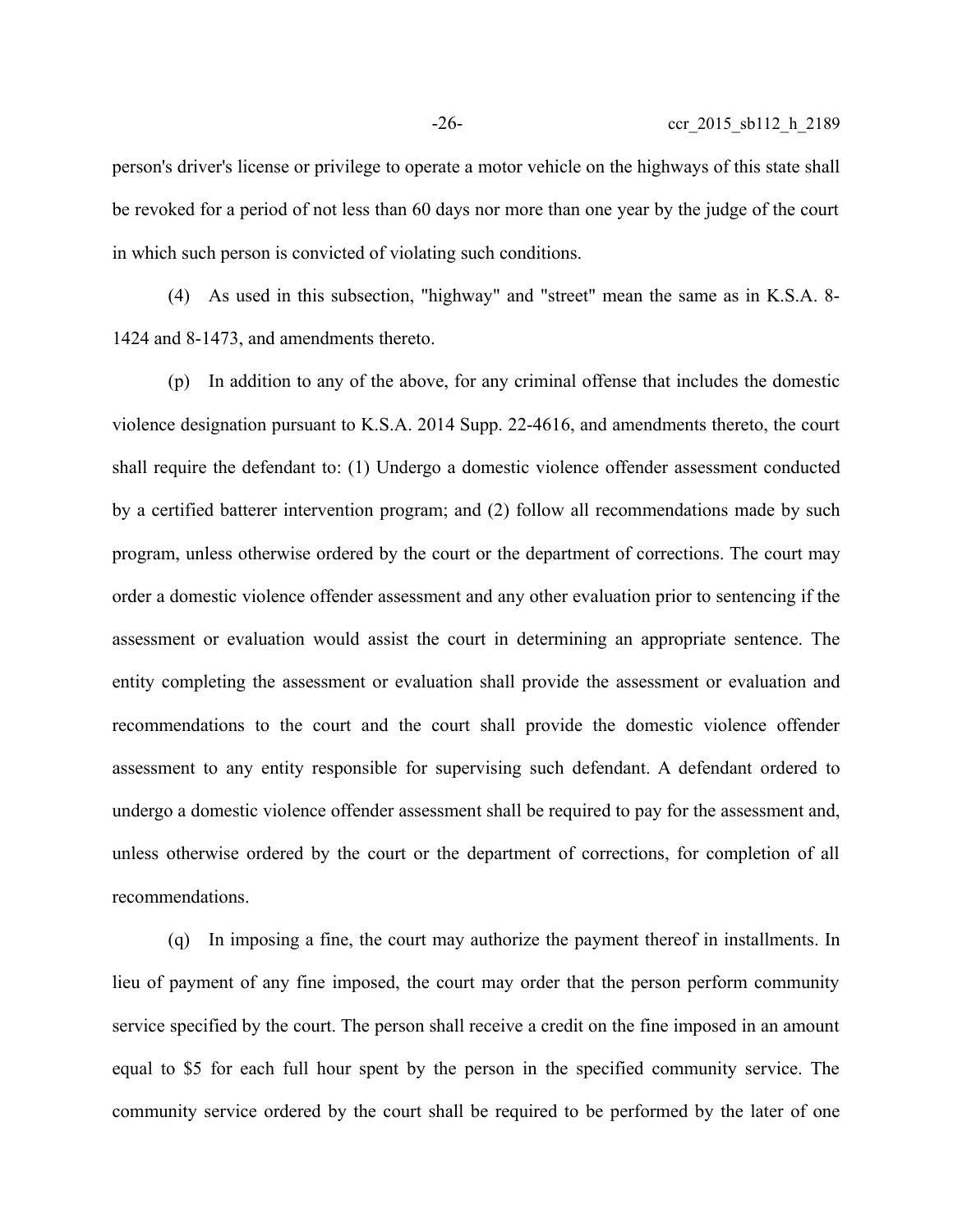year after the fine is imposed or one year after release from imprisonment or jail, or by an earlier date specified by the court. If by the required date the person performs an insufficient amount of community service to reduce to zero the portion of the fine required to be paid by the person, the remaining balance shall become due on that date. If conditional reduction of any fine is rescinded by the court for any reason, then pursuant to the court's order the person may be ordered to perform community service by one year after the date of such rescission or by an earlier date specified by the court. If by the required date the person performs an insufficient amount of community service to reduce to zero the portion of the fine required to be paid by the person, the remaining balance of the fine shall become due on that date. All credits for community service shall be subject to review and approval by the court.

(r) In addition to any other penalty or disposition imposed by law, for any defendant sentenced to imprisonment pursuant to K.S.A. 21-4643, prior to its repeal, or K.S.A. 2014 Supp. 21-6627, and amendments thereto, for crimes committed on or after July 1, 2006, the court shall order that the defendant be electronically monitored upon release from imprisonment for the duration of the defendant's natural life and that the defendant shall reimburse the state for all or part of the cost of such monitoring as determined by the prisoner review board.

(s) Whenever the court has released the defendant on probation pursuant to subsection (a)(3), the defendant's supervising court services officer, with the concurrence of the chief court services officer, may impose the violation sanctions as provided in subsection  $(e)(1)(B)$  of K.S.A.  $22-3716(c)(1)(B)$ , and amendments thereto, without further order of the court, unless:

(1) The court has specifically withheld this authority in its sentencing order; or

(2) the defendant, after being apprised of the right to a revocation hearing before the court pursuant to subsection (b) of K.S.A. 22-3716(b), and amendments thereto, refuses to waive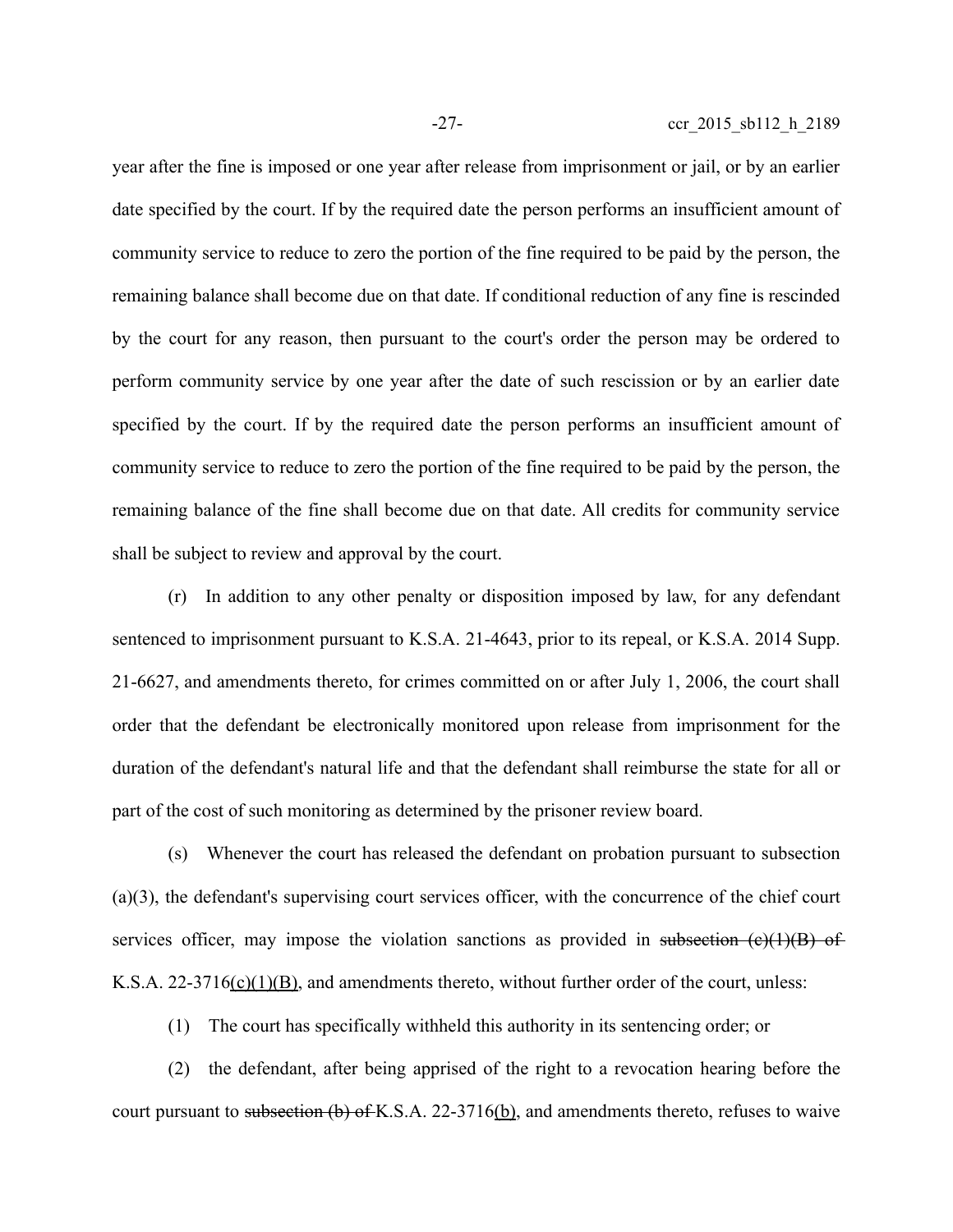such right.

(t) Whenever the court has assigned the defendant to a community correctional services program pursuant to subsection (a)(4), the defendant's community corrections officer, with the concurrence of the community corrections director, may impose the violation sanctions as provided in subsection  $(e)(1)(B)$  of K.S.A. 22-3716(c)(1)(B), and amendments thereto, without further order of the court unless:

(1) The court has specifically withheld this authority in its sentencing order; or

(2) the defendant, after being apprised of the right to a revocation hearing before the court pursuant to subsection (b) of K.S.A. 22-3716(b), and amendments thereto, refuses to waive such right.

Sec. 11. K.S.A. 2014 Supp. 21-6804 is hereby amended to read as follows: 21-6804. (a) The provisions of this section shall be applicable to the sentencing guidelines grid for nondrug crimes. The following sentencing guidelines grid shall be applicable to nondrug felony crimes: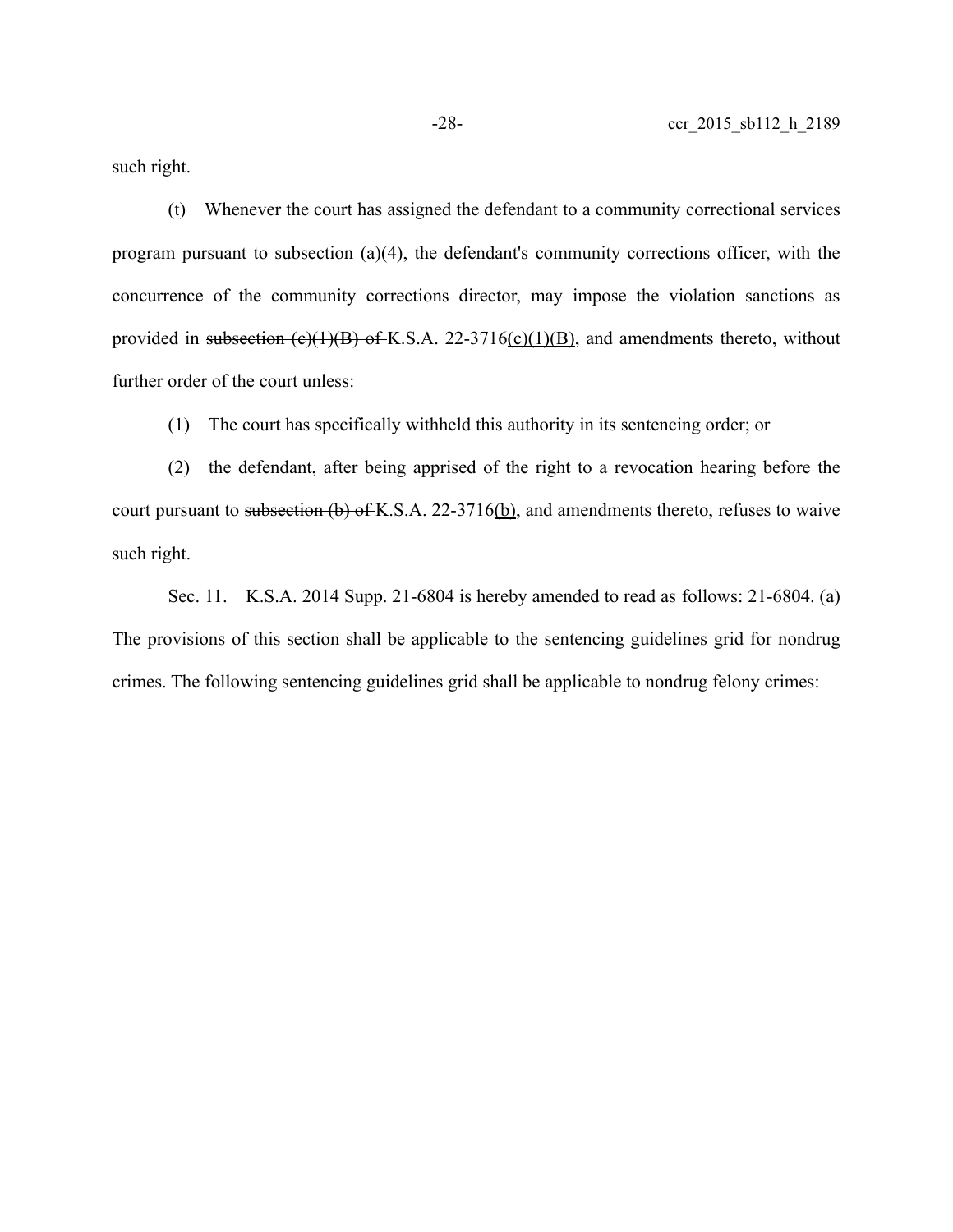|                                                                                                                                                                                                                                                                                                                                                     |                                                | 147             | 109              | 55                       | 38                      |                        | $\Box$                  | $\equiv$                                      | r                        | 5                          |                        |
|-----------------------------------------------------------------------------------------------------------------------------------------------------------------------------------------------------------------------------------------------------------------------------------------------------------------------------------------------------|------------------------------------------------|-----------------|------------------|--------------------------|-------------------------|------------------------|-------------------------|-----------------------------------------------|--------------------------|----------------------------|------------------------|
|                                                                                                                                                                                                                                                                                                                                                     | Misdemeanor<br>No Record                       | 155             | $\Box$           | 5                        | $\equiv$                |                        | $\frac{8}{2}$           | $\mathbf{r}$                                  | $\infty$                 | $\circ$                    | $\circ$                |
|                                                                                                                                                                                                                                                                                                                                                     |                                                | 165             | $\Xi$            | G                        | $\mathfrak{P}$          |                        | $\overline{a}$          | $\mathbf{13}$                                 |                          |                            |                        |
|                                                                                                                                                                                                                                                                                                                                                     |                                                | 166             | 123              | ಠ                        | đ                       |                        | $\overline{19}$         | $\mathbb{Z}$                                  | $\circ$<br>$\circ$       | $\circ$                    | $\overline{C}$         |
| Η                                                                                                                                                                                                                                                                                                                                                   | <b>Misdemeanors</b><br>$\overline{2}$ +        | 176             |                  | 8                        | $\ddot{ }$              |                        | $\approx$               | $\mathbf{L}$                                  | $\supseteq$              |                            | $\circ$                |
|                                                                                                                                                                                                                                                                                                                                                     |                                                |                 | $\Xi$            |                          |                         |                        |                         |                                               |                          |                            |                        |
|                                                                                                                                                                                                                                                                                                                                                     |                                                | $186\,$         | 138              | $\overline{\phantom{m}}$ | $\frac{1}{2}$           | $\frac{38}{3}$         | ಷ                       | $\Xi$                                         | $\equiv$<br>$\circ$      | $\infty$<br>$\overline{a}$ | $\sim$<br>v            |
| ٹ                                                                                                                                                                                                                                                                                                                                                   | Nonperson<br>Felony                            | 184             | 138              | 68                       | Ë,                      |                        |                         | $\overline{15}$                               |                          |                            |                        |
|                                                                                                                                                                                                                                                                                                                                                     |                                                | 195             | 146              | 72                       | S                       | $\rightleftharpoons$   |                         | $\geq$                                        | $\supseteq$              | $^{\circ}$                 | $\circ$                |
|                                                                                                                                                                                                                                                                                                                                                     |                                                | 203             | 154              | E                        | $\mathfrak{L}$          | $\mathfrak{S}$         |                         | $\Box$                                        | $\equiv$                 | $\circ$                    | $\sim$                 |
| E,                                                                                                                                                                                                                                                                                                                                                  | Nonperson<br>Felonies<br>2                     | 203             | 152              | 74                       | 25                      | $\equiv$               | $25 \mid$               | $\overline{17}$                               | $\equiv$                 | $\infty$                   | $\circ$                |
|                                                                                                                                                                                                                                                                                                                                                     |                                                | 214             | 160              | 59                       | $\frac{8}{5}$           | 4                      | 27                      | $^{18}$                                       | 12                       | $\circ$                    | $\sim$                 |
|                                                                                                                                                                                                                                                                                                                                                     |                                                | 226             | $168$            | 83                       | 8                       | Ë,                     | 59                      | $\overline{a}$                                | $\mathbf{13}$            | $\approx$                  | $\infty$               |
| $\begin{picture}(20,20) \put(0,0){\line(1,0){10}} \put(15,0){\line(1,0){10}} \put(15,0){\line(1,0){10}} \put(15,0){\line(1,0){10}} \put(15,0){\line(1,0){10}} \put(15,0){\line(1,0){10}} \put(15,0){\line(1,0){10}} \put(15,0){\line(1,0){10}} \put(15,0){\line(1,0){10}} \put(15,0){\line(1,0){10}} \put(15,0){\line(1,0){10}} \put(15,0){\line(1$ | Nonperson<br>Felonies<br>$\ddot{3}$            | $\overline{21}$ | 165              | 23                       | 57                      | $\frac{4}{5}$          | 28                      | $\overline{19}$                               | $\overline{13}$          | $\circ$                    |                        |
|                                                                                                                                                                                                                                                                                                                                                     |                                                | 234             | 174              | 88                       | 3                       | ₽                      | నె                      | $\overline{c}$                                | $\overline{1}$           | $\approx$                  | $\infty$               |
|                                                                                                                                                                                                                                                                                                                                                     |                                                | 246             | 184              | 85                       | 2                       |                        | z                       | 23                                            | $\overline{15}$          |                            |                        |
|                                                                                                                                                                                                                                                                                                                                                     |                                                | 240             | $\overline{181}$ | 89                       | $\mathcal{O}$           | 5<br>$\boldsymbol{50}$ | 35                      | 22                                            | $\overline{15}$          | $\equiv$<br>$\Box$         | $\circ$<br>$\infty$    |
| $\mathbf{D}$                                                                                                                                                                                                                                                                                                                                        | Person<br>Felony                               | 253             | $\geq$           | R                        | 66                      | S                      | $\mathfrak{z}$          |                                               | $\geq$                   | $\mathbf{r}$               | $\circ$                |
|                                                                                                                                                                                                                                                                                                                                                     |                                                |                 |                  |                          |                         |                        |                         | 24                                            |                          |                            |                        |
|                                                                                                                                                                                                                                                                                                                                                     |                                                | 267             | 200              | $\geq$                   | $\circledcirc$          | $\mathfrak{L}$<br>S    | $\%$                    | 26                                            | $\Box$                   | $\mathbf{r}$               | $\supseteq$<br>$\circ$ |
|                                                                                                                                                                                                                                                                                                                                                     |                                                | 258             | 194              | S                        | $\$$                    |                        | 54                      | 25                                            | $\Box$                   | $\equiv$                   |                        |
| $\cup$                                                                                                                                                                                                                                                                                                                                              | 1 Person &<br>  Nonperson<br>Felonies          | 272             | 205              | $\geq$                   | $\Xi$                   | 57                     | 36                      | 27                                            | $\overline{18}$          | $\overline{12}$            | $\supseteq$            |
|                                                                                                                                                                                                                                                                                                                                                     |                                                | 285             | 216              | 107                      | 55                      | S                      | æ                       | $\mathbb{S}^2$                                | $\circ$                  | $\tilde{\mathbf{c}}$       |                        |
| B                                                                                                                                                                                                                                                                                                                                                   | Felonies<br>Person<br>$\overline{\phantom{0}}$ | 554             | 416              | 206                      | 144                     | $\equiv$               | E,                      | 27                                            | $\overline{8}$           | $\mathbf{r}$               | $\triangleq$           |
|                                                                                                                                                                                                                                                                                                                                                     |                                                | 586             | 438              | 216                      | 154                     | 120                    | $\mathfrak{B}$          | 59                                            | $\supseteq$              | ⋣                          | $\equiv$               |
|                                                                                                                                                                                                                                                                                                                                                     |                                                | 618             | 460              | $228$                    | 162                     | 128                    | $\rightleftarrows$      | $\Xi$                                         | g                        | $\overline{15}$            | $\Xi$                  |
| 4                                                                                                                                                                                                                                                                                                                                                   | $3 +$<br>Person<br>Felonies                    | 592             | $442$            | $\overline{21}$          | 154                     | 122                    | $\Rightarrow$           | $\approx$                                     | $\overline{\phantom{a}}$ | $\overline{15}$            |                        |
|                                                                                                                                                                                                                                                                                                                                                     |                                                | 620             | $467$            | 23                       | $162\,$                 | $130\,$                | $\ddot{a}$              | $\mathfrak{L}% _{0}^{\alpha}(\mathbb{R}^{2})$ | $\Xi$                    | $\geq$                     | $\mathbb{Z}$           |
|                                                                                                                                                                                                                                                                                                                                                     |                                                | 653             | $493\,$          | $247\,$                  | $\overline{\mathbb{M}}$ | 136                    | $\frac{1}{2}$           | $\mathfrak{H}$                                | 33                       | $\Box$                     | $\Xi$                  |
|                                                                                                                                                                                                                                                                                                                                                     |                                                |                 |                  |                          |                         |                        |                         |                                               |                          |                            |                        |
| Category                                                                                                                                                                                                                                                                                                                                            | Severity<br>Level                              |                 | ᄇ                | $\equiv$                 | $\geq$                  | ⋗                      | $\overline{\mathbf{v}}$ | 買                                             | 貝                        | $\mathbb{N}$               | ×                      |
|                                                                                                                                                                                                                                                                                                                                                     |                                                |                 |                  |                          |                         |                        |                         |                                               |                          |                            |                        |
|                                                                                                                                                                                                                                                                                                                                                     |                                                |                 |                  |                          |                         |                        |                         |                                               |                          |                            |                        |

SENTENCING RANGE - NONDRUG OFFENSES

LEGEND phye Pro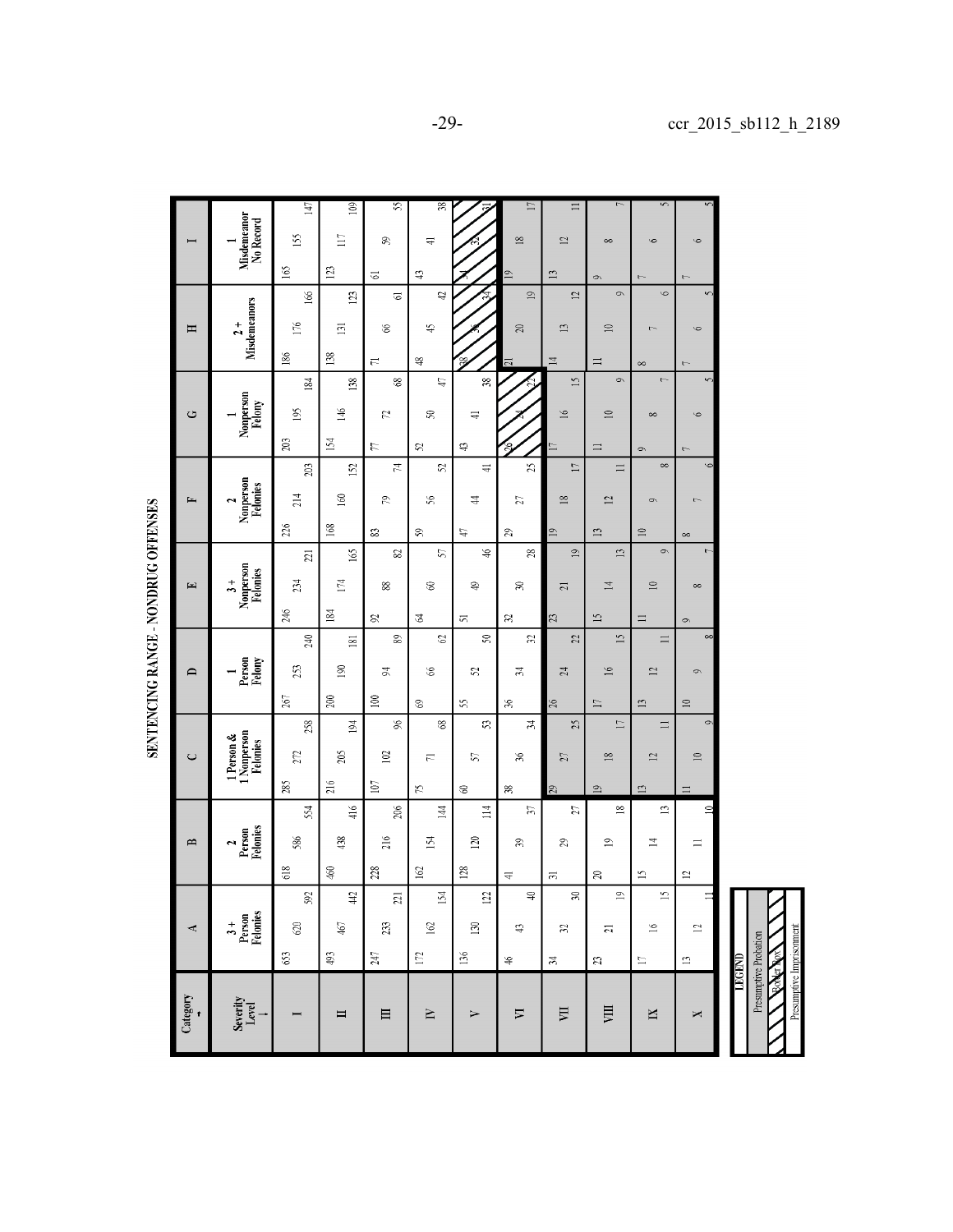(b) Sentences expressed in the sentencing guidelines grid for nondrug crimes represent months of imprisonment.

(c) The sentencing guidelines grid is a two-dimensional crime severity and criminal history classification tool. The grid's vertical axis is the crime severity scale which classifies current crimes of conviction. The grid's horizontal axis is the criminal history scale which classifies criminal histories.

(d) The sentencing guidelines grid for nondrug crimes as provided in this section defines presumptive punishments for felony convictions, subject to the sentencing court's discretion to enter a departure sentence. The appropriate punishment for a felony conviction should depend on the severity of the crime of conviction when compared to all other crimes and the offender's criminal history.

(e) (1) The sentencing court has discretion to sentence at any place within the sentencing range. In the usual case it is recommended that the sentencing judge select the center of the range and reserve the upper and lower limits for aggravating and mitigating factors insufficient to warrant a departure.

(2) In presumptive imprisonment cases, the sentencing court shall pronounce the complete sentence which shall include the:

(A) Prison sentence;

(B) maximum potential reduction to such sentence as a result of good time; and

(C) period of postrelease supervision at the sentencing hearing. Failure to pronounce the period of postrelease supervision shall not negate the existence of such period of postrelease supervision.

(3) In presumptive nonprison cases, the sentencing court shall pronounce the: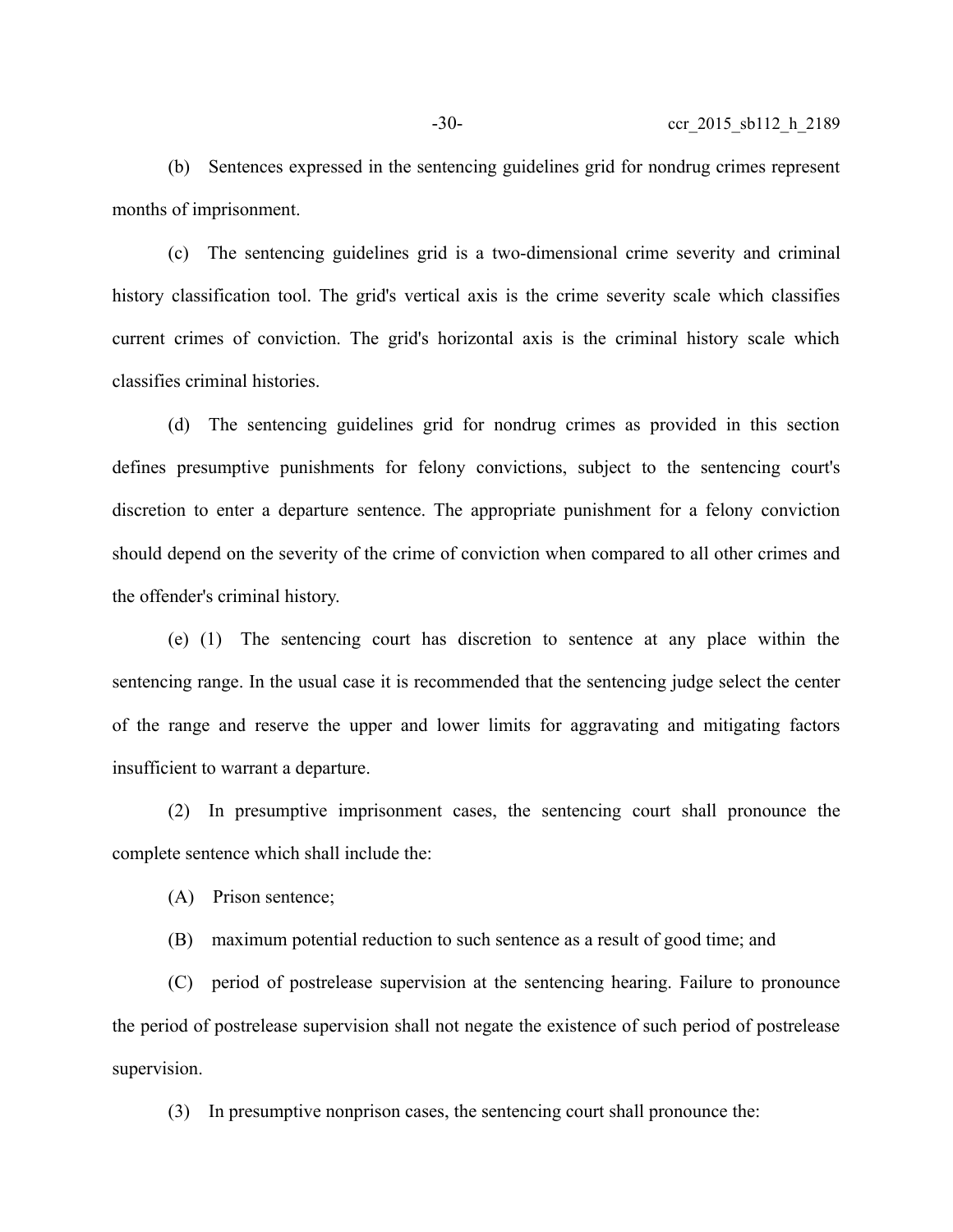(A) Prison sentence; and

(B) duration of the nonprison sanction at the sentencing hearing.

(f) Each grid block states the presumptive sentencing range for an offender whose crime of conviction and criminal history place such offender in that grid block. If an offense is classified in a grid block below the dispositional line, the presumptive disposition shall be nonimprisonment. If an offense is classified in a grid block above the dispositional line, the presumptive disposition shall be imprisonment. If an offense is classified in grid blocks 5-H, 5-I or 6-G, the court may impose an optional nonprison sentence as provided in subsection (q).

(g) The sentence for a violation of K.S.A. 21-3415, prior to its repeal, aggravated battery against a law enforcement officer committed prior to July 1, 2006, or a violation of subsection (d) of K.S.A. 2014 Supp.  $21-5412$ (d), and amendments thereto, aggravated assault against a law enforcement officer, which places the defendant's sentence in grid block 6-H or 6-I shall be presumed imprisonment. The court may impose an optional nonprison sentence as provided in subsection (q).

(h) When a firearm is used to commit any person felony, the offender's sentence shall be presumed imprisonment. The court may impose an optional nonprison sentence as provided in subsection (q).

(i) (1) The sentence for the violation of the felony provision of K.S.A. 2014 Supp. 8- 1025, K.S.A. 8-2,144, K.S.A. 8-1567, subsection (b)(3) of K.S.A. 2014 Supp. 21-5414(b)(3), subsections (b)(3) and (b)(4) of K.S.A. 2014 Supp. 21-5823(b)(3) and (b)(4), K.S.A. 2014 Supp. 21-6412 and K.S.A. 2014 Supp. 21-6416, and amendments thereto, shall be as provided by the specific mandatory sentencing requirements of that section and shall not be subject to the provisions of this section or K.S.A. 2014 Supp. 21-6807, and amendments thereto.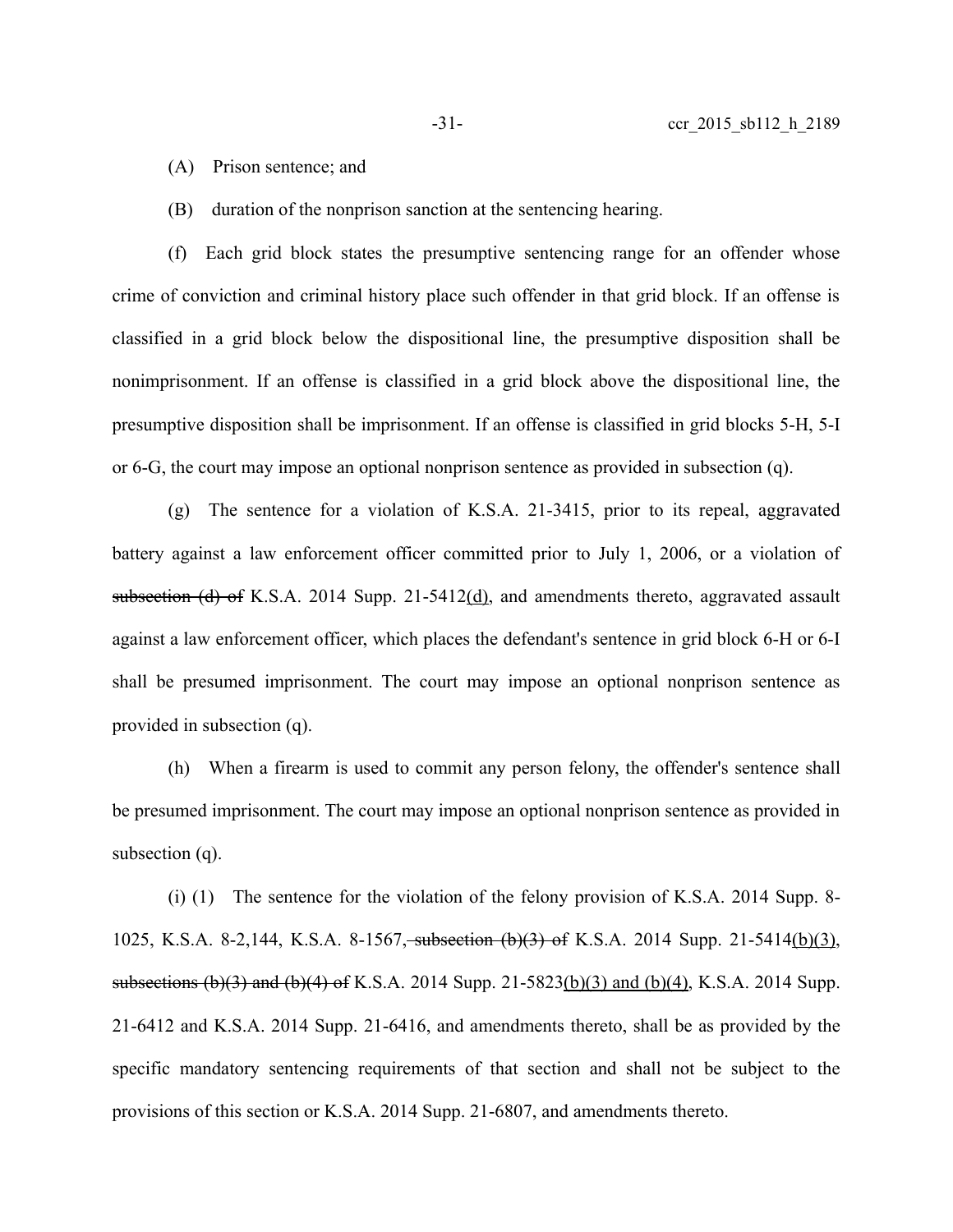(2) If because of the offender's criminal history classification the offender is subject to presumptive imprisonment or if the judge departs from a presumptive probation sentence and the offender is subject to imprisonment, the provisions of this section and K.S.A. 2014 Supp. 21- 6807, and amendments thereto, shall apply and the offender shall not be subject to the mandatory sentence as provided in K.S.A. 2014 Supp. 21-5823, and amendments thereto.

(3) Notwithstanding the provisions of any other section, the term of imprisonment imposed for the violation of the felony provision of K.S.A. 2014 Supp. 8-1025, K.S.A. 8-2,144, K.S.A. 8-1567, subsection  $(b)(3)$  of K.S.A. 2014 Supp. 21-5414(b)(3), subsections  $(b)(3)$  and (b) (4) of K.S.A. 2014 Supp. 21-5823(b)(3) and (b)(4), K.S.A. 2014 Supp. 21-6412 and K.S.A. 2014 Supp. 21-6416, and amendments thereto, shall not be served in a state facility in the custody of the secretary of corrections, except that the term of imprisonment for felony violations of K.S.A. 2014 Supp. 8-1025 or K.S.A. 8-2,144 or K.S.A. 8-1567, and amendments thereto, may be served in a state correctional facility designated by the secretary of corrections if the secretary determines that substance abuse treatment resources and facility capacity is available. The secretary's determination regarding the availability of treatment resources and facility capacity shall not be subject to review. Prior to imposing any sentence pursuant to this subsection, the court may consider assigning the defendant to a house arrest program pursuant to K.S.A. 2014 Supp. 21-6609, and amendments thereto.

(j) (1) The sentence for any persistent sex offender whose current convicted crime carries a presumptive term of imprisonment shall be double the maximum duration of the presumptive imprisonment term. The sentence for any persistent sex offender whose current conviction carries a presumptive nonprison term shall be presumed imprisonment and shall be double the maximum duration of the presumptive imprisonment term.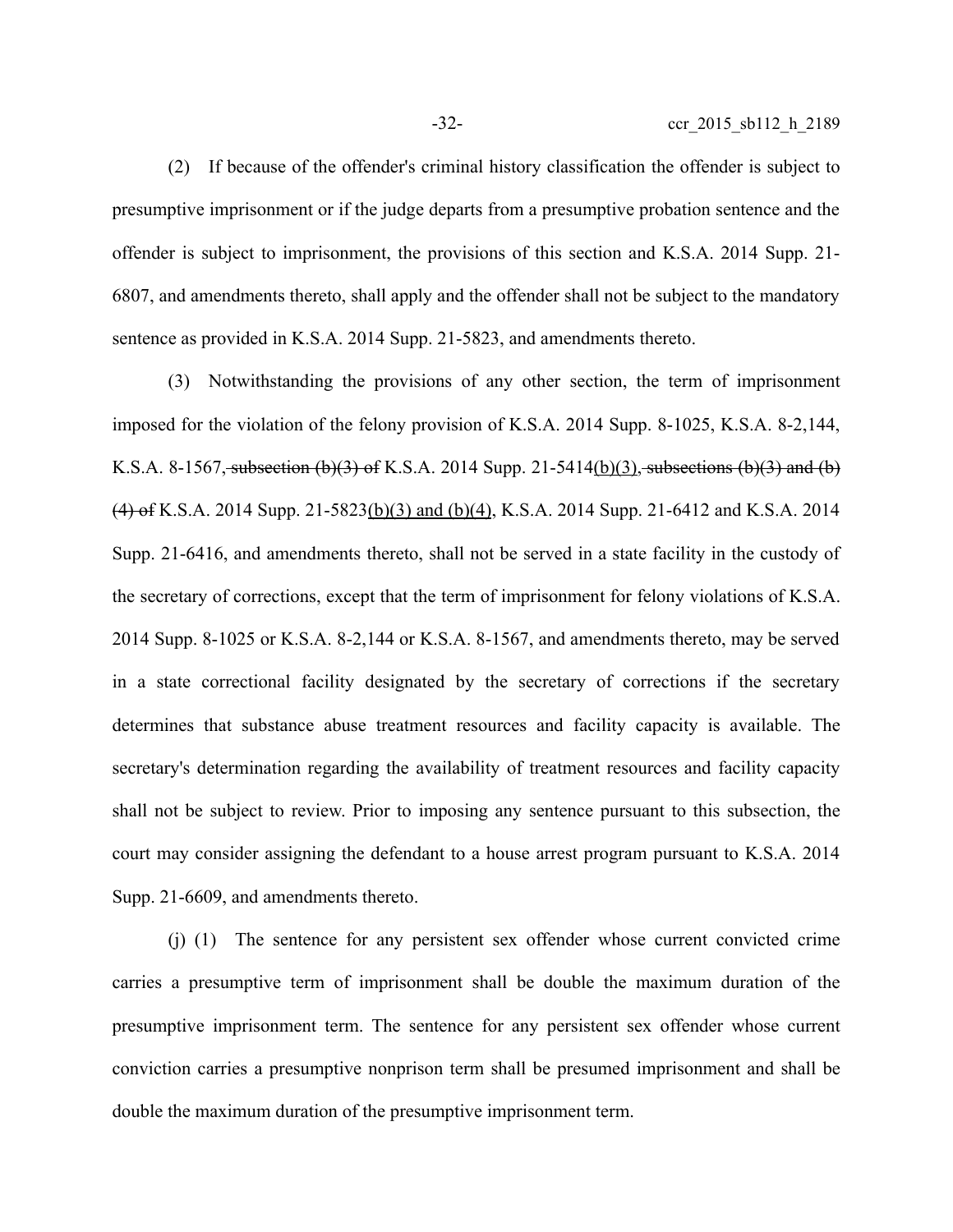(2) Except as otherwise provided in this subsection, as used in this subsection, "persistent sex offender" means a person who:

(A) (i) Has been convicted in this state of a sexually violent crime, as defined in K.S.A. 22-3717, and amendments thereto; and

(ii) at the time of the conviction under subsection  $(i)(2)(A)(i)$  has at least one conviction for a sexually violent crime, as defined in K.S.A. 22-3717, and amendments thereto, in this state or comparable felony under the laws of another state, the federal government or a foreign government; or

(B) (i) has been convicted of rape, as defined in K.S.A. 21-3502, prior to its repeal, or K.S.A. 2014 Supp. 21-5503, and amendments thereto; and

(ii) at the time of the conviction under subsection (j)(2)(B)(i) has at least one conviction for rape in this state or comparable felony under the laws of another state, the federal government or a foreign government.

(3) Except as provided in subsection  $(i)(2)(B)$ , the provisions of this subsection shall not apply to any person whose current convicted crime is a severity level 1 or 2 felony.

(k) (1) If it is shown at sentencing that the offender committed any felony violation for the benefit of, at the direction of, or in association with any criminal street gang, with the specific intent to promote, further or assist in any criminal conduct by gang members, the offender's sentence shall be presumed imprisonment. The court may impose an optional nonprison sentence as provided in subsection (q).

(2) As used in this subsection, "criminal street gang" means any organization, association or group of three or more persons, whether formal or informal, having as one of its primary activities: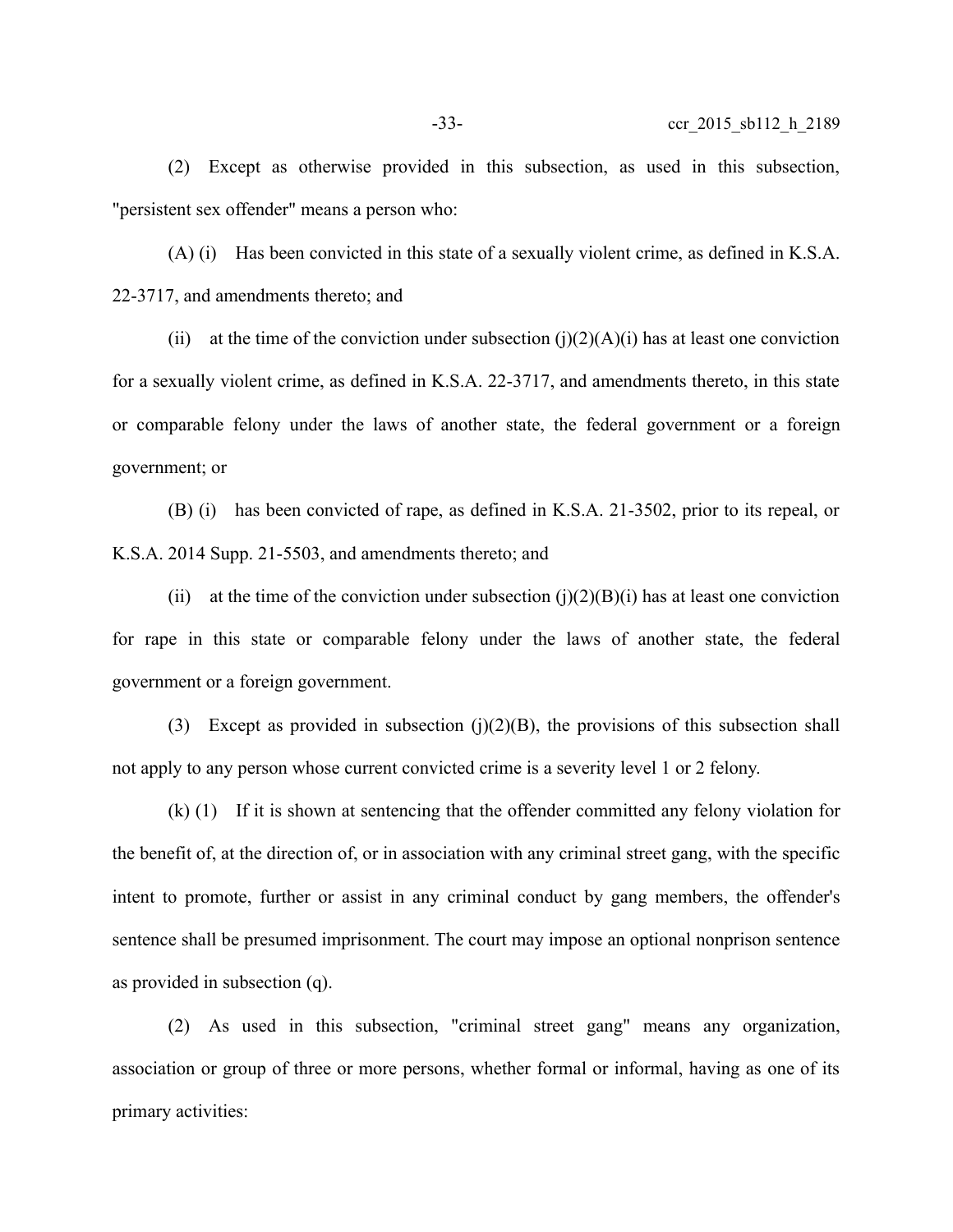(A) The commission of one or more person felonies; or

(B) the commission of felony violations of article 57 of chapter 21 of the Kansas Statutes Annotated, and amendments thereto, K.S.A. 2010 Supp. 21-36a01 through 21-36a17, prior to their transfer, or any felony violation of any provision of the uniform controlled substances act prior to July 1, 2009; and

(C) its members have a common name or common identifying sign or symbol; and

(D) its members, individually or collectively, engage in or have engaged in the commission, attempted commission, conspiracy to commit or solicitation of two or more person felonies or felony violations of article 57 of chapter 21 of the Kansas Statutes Annotated, and amendments thereto, K.S.A. 2010 Supp. 21-36a01 through 21-36a17, prior to their transfer, any felony violation of any provision of the uniform controlled substances act prior to July 1, 2009, or any substantially similar offense from another jurisdiction.

(1) Except as provided in subsection (o), the sentence for a violation of subsection  $(a)(1)$  $\Theta$ f K.S.A. 2014 Supp. 21-5807(a)(1), and amendments thereto, or any attempt or conspiracy, as defined in K.S.A. 2014 Supp. 21-5301 and 21-5302, and amendments thereto, to commit such offense, when such person being sentenced has a prior conviction for a violation of subsection (a) or (b) of K.S.A. 21-3715(a) or (b), prior to its repeal, 21-3716, prior to its repeal, subsection  $(a)(1)$  or  $(a)(2)$  of K.S.A. 2014 Supp. 21-5807(a)(1) or (a)(2), or subsection (b) of K.S.A. 2014 Supp. 21-5807(b), and amendments thereto, or any attempt or conspiracy to commit such offense, shall be presumptive imprisonment.

(m) The sentence for a violation of K.S.A. 22-4903 or subsection  $(a)(2)$  of K.S.A. 2014 Supp. 21-5913( $a$ )(2), and amendments thereto, shall be presumptive imprisonment. If an offense under such sections is classified in grid blocks 5-E, 5-F, 5-G, 5-H or 5-I, the court may impose an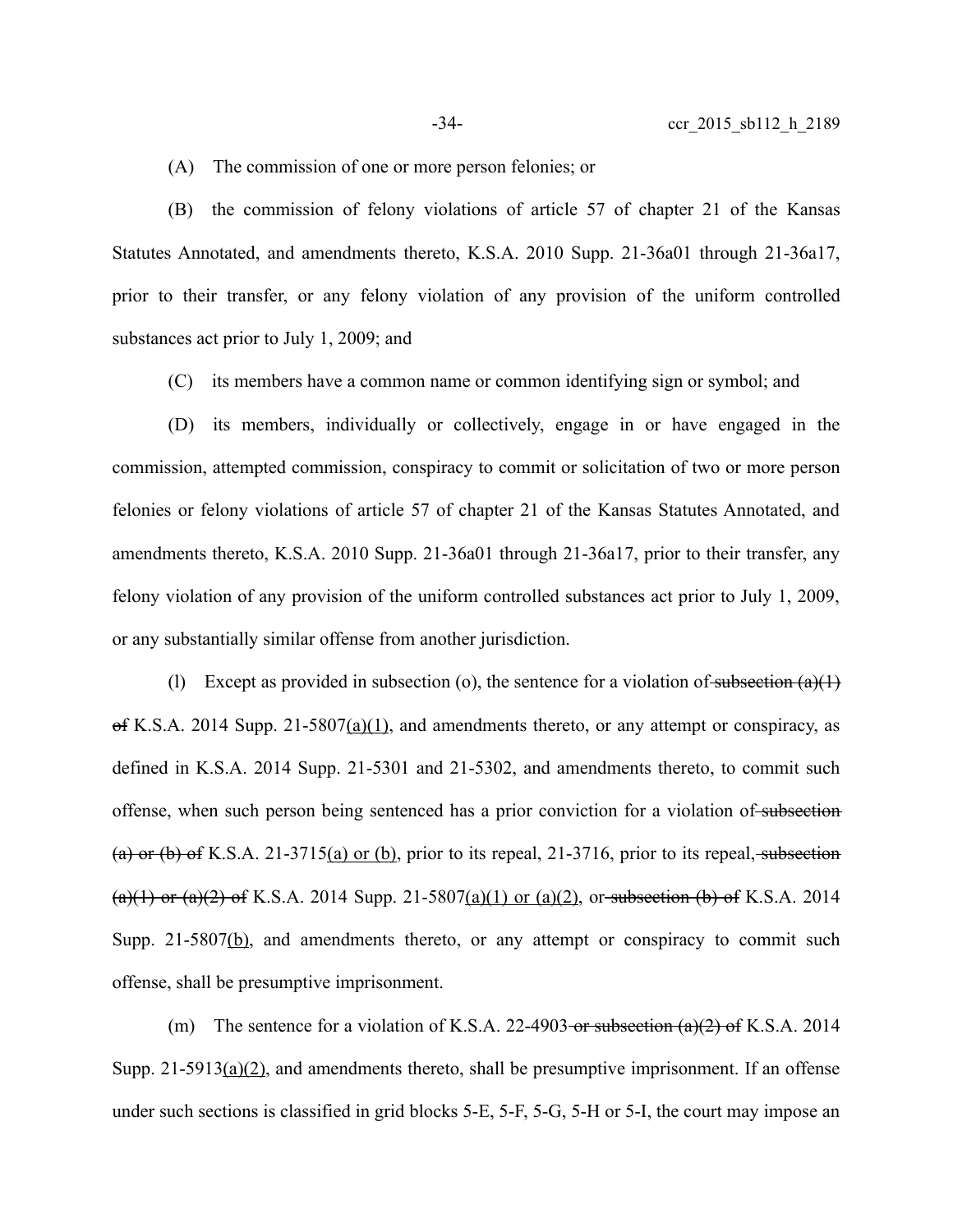optional nonprison sentence as provided in subsection (q).

(n) The sentence for a violation of criminal deprivation of property, as defined in K.S.A. 2014 Supp. 21-5803, and amendments thereto, when such property is a motor vehicle, and when such person being sentenced has any combination of two or more prior convictions of subsection (b) of K.S.A. 21-3705(b), prior to its repeal, or of criminal deprivation of property, as defined in K.S.A. 2014 Supp. 21-5803, and amendments thereto, when such property is a motor vehicle, shall be presumptive imprisonment. Such sentence shall not be considered a departure and shall not be subject to appeal.

(o) The sentence for a felony violation of theft of property as defined in K.S.A. 2014 Supp. 21-5801, and amendments thereto, or burglary as defined in subsection (a) of K.S.A. 2014 Supp. 21-5807(a), and amendments thereto, when such person being sentenced has no prior convictions for a violation of K.S.A. 21-3701 or 21-3715, prior to their repeal, or theft of property as defined in K.S.A. 2014 Supp. 21-5801, and amendments thereto, or burglary as defined in subsection (a) of K.S.A. 2014 Supp. 21-5807(a), and amendments thereto; or the sentence for a felony violation of theft of property as defined in K.S.A. 2014 Supp. 21-5801, and amendments thereto, when such person being sentenced has one or two prior felony convictions for a violation of K.S.A. 21-3701, 21-3715 or 21-3716, prior to their repeal, or theft of property as defined in K.S.A. 2014 Supp. 21-5801, and amendments thereto, or burglary or aggravated burglary as defined in K.S.A. 2014 Supp. 21-5807, and amendments thereto; or the sentence for a felony violation of burglary as defined in subsection (a) of K.S.A. 2014 Supp. 21-5807(a), and amendments thereto, when such person being sentenced has one prior felony conviction for a violation of K.S.A. 21-3701, 21-3715 or 21-3716, prior to their repeal, or theft of property as defined in K.S.A. 2014 Supp. 21-5801, and amendments thereto, or burglary or aggravated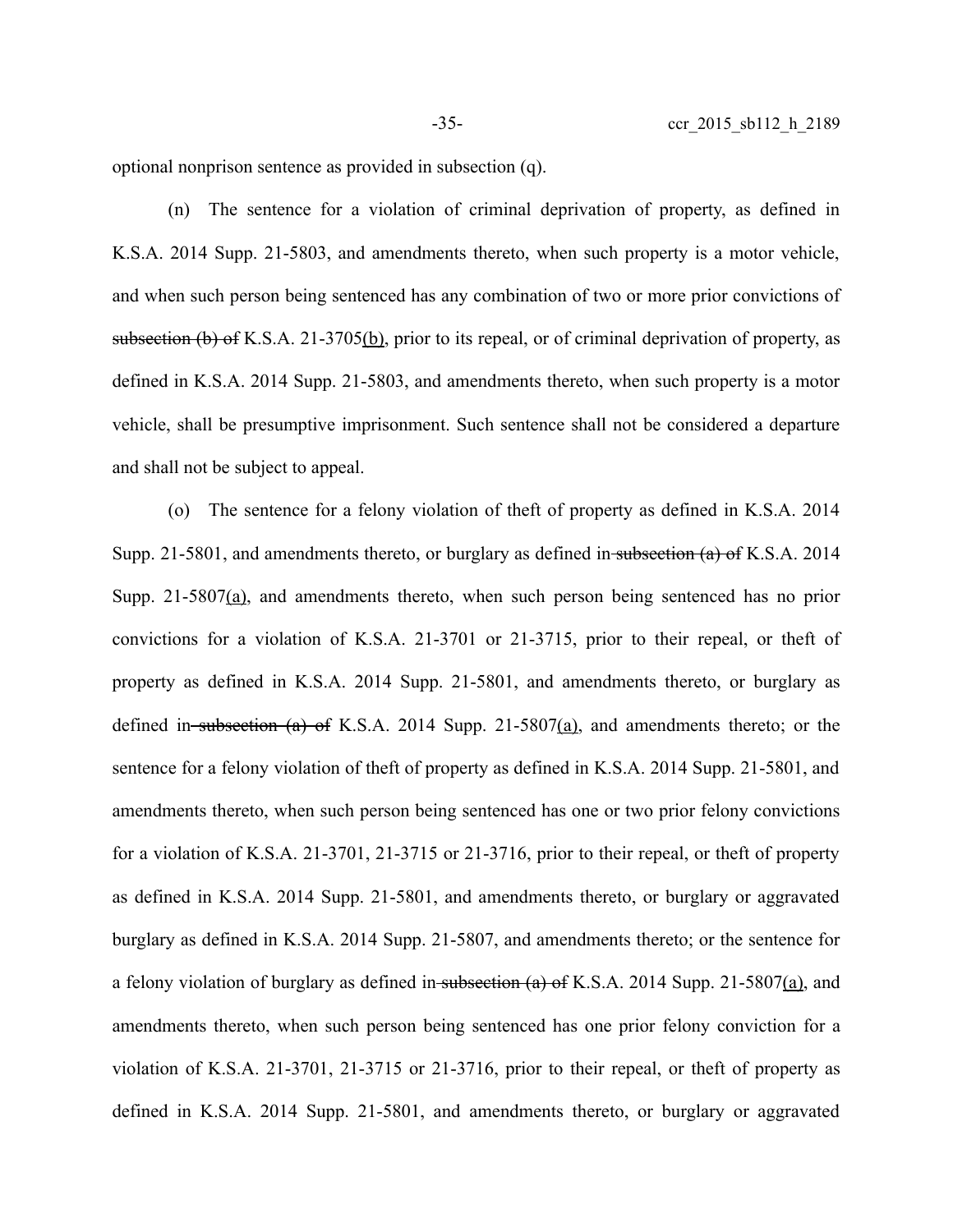burglary as defined in K.S.A. 2014 Supp. 21-5807, and amendments thereto, shall be the sentence as provided by this section, except that the court may order an optional nonprison sentence for a defendant to participate in a drug treatment program, including, but not limited to, an approved after-care plan, if the court makes the following findings on the record:

(1) Substance abuse was an underlying factor in the commission of the crime;

(2) substance abuse treatment in the community is likely to be more effective than a prison term in reducing the risk of offender recidivism; and

(3) participation in an intensive substance abuse treatment program will serve community safety interests.

A defendant sentenced to an optional nonprison sentence under this subsection shall be supervised by community correctional services. The provisions of subsection  $(f)(1)$  of K.S.A. 2014 Supp. 21-6824(f)(1), and amendments thereto, shall apply to a defendant sentenced under this subsection. The sentence under this subsection shall not be considered a departure and shall not be subject to appeal.

(p) The sentence for a felony violation of theft of property as defined in K.S.A. 2014 Supp. 21-5801, and amendments thereto, when such person being sentenced has any combination of three or more prior felony convictions for violations of K.S.A. 21-3701, 21-3715 or 21-3716, prior to their repeal, or theft of property as defined in K.S.A. 2014 Supp. 21-5801, and amendments thereto, or burglary or aggravated burglary as defined in K.S.A. 2014 Supp. 21- 5807, and amendments thereto; or the sentence for a violation of burglary as defined in subsection (a) of K.S.A. 2014 Supp. 21-5807(a), and amendments thereto, when such person being sentenced has any combination of two or more prior convictions for violations of K.S.A. 21-3701, 21-3715 and 21-3716, prior to their repeal, or theft of property as defined in K.S.A.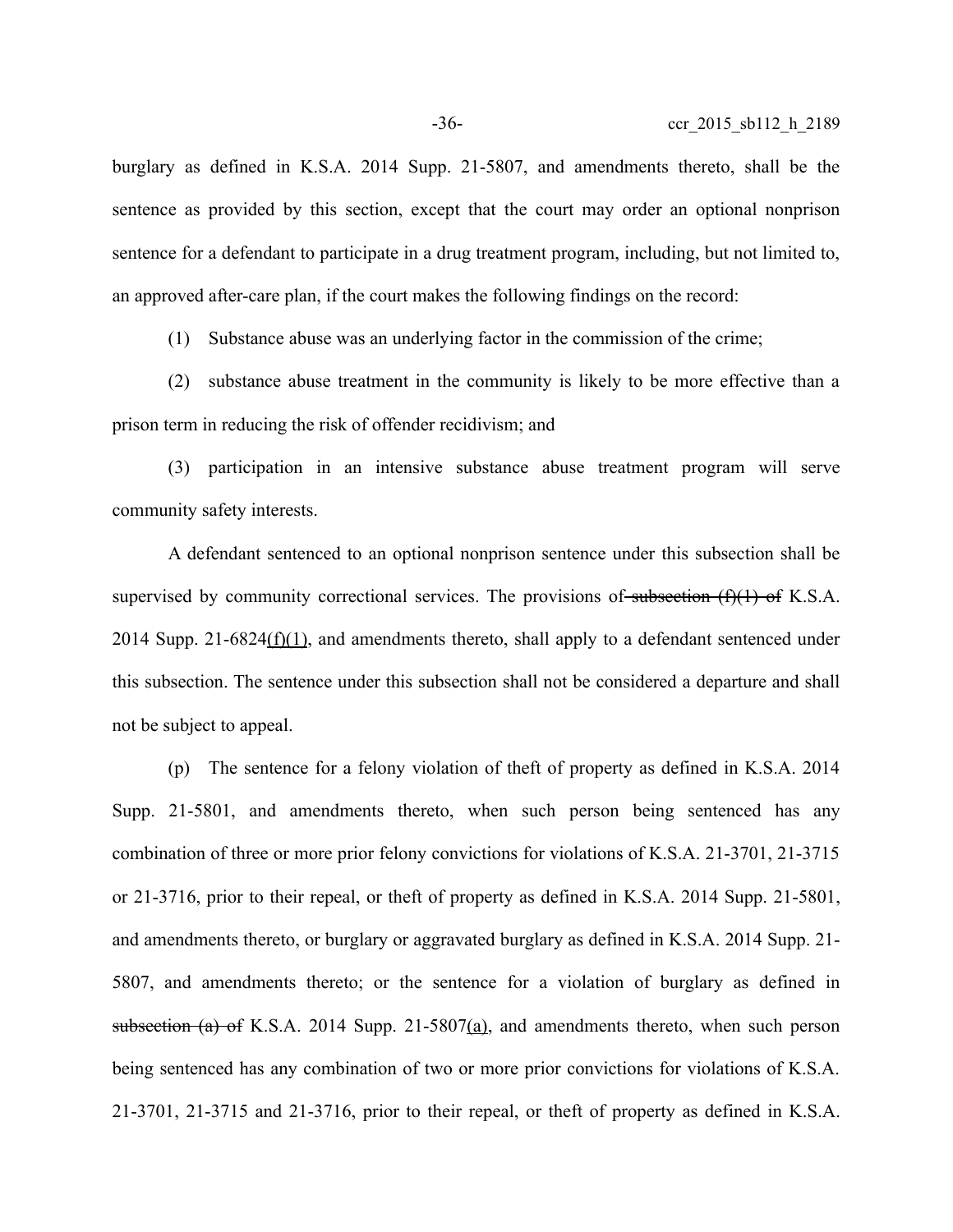2014 Supp. 21-5801, and amendments thereto, or burglary or aggravated burglary as defined in K.S.A. 2014 Supp. 21-5807, and amendments thereto, shall be presumed imprisonment and the defendant shall be sentenced to prison as provided by this section, except that the court may recommend that an offender be placed in the custody of the secretary of corrections, in a facility designated by the secretary to participate in an intensive substance abuse treatment program, upon making the following findings on the record:

(1) Substance abuse was an underlying factor in the commission of the crime;

(2) substance abuse treatment with a possibility of an early release from imprisonment is likely to be more effective than a prison term in reducing the risk of offender recidivism; and

(3) participation in an intensive substance abuse treatment program with the possibility of an early release from imprisonment will serve community safety interests by promoting offender reformation.

The intensive substance abuse treatment program shall be determined by the secretary of corrections, but shall be for a period of at least four months. Upon the successful completion of such intensive treatment program, the offender shall be returned to the court and the court may modify the sentence by directing that a less severe penalty be imposed in lieu of that originally adjudged within statutory limits. If the offender's term of imprisonment expires, the offender shall be placed under the applicable period of postrelease supervision. The sentence under this subsection shall not be considered a departure and shall not be subject to appeal.

(q) As used in this section, an "optional nonprison sentence" is a sentence which the court may impose, in lieu of the presumptive sentence, upon making the following findings on the record:

(1) An appropriate treatment program exists which is likely to be more effective than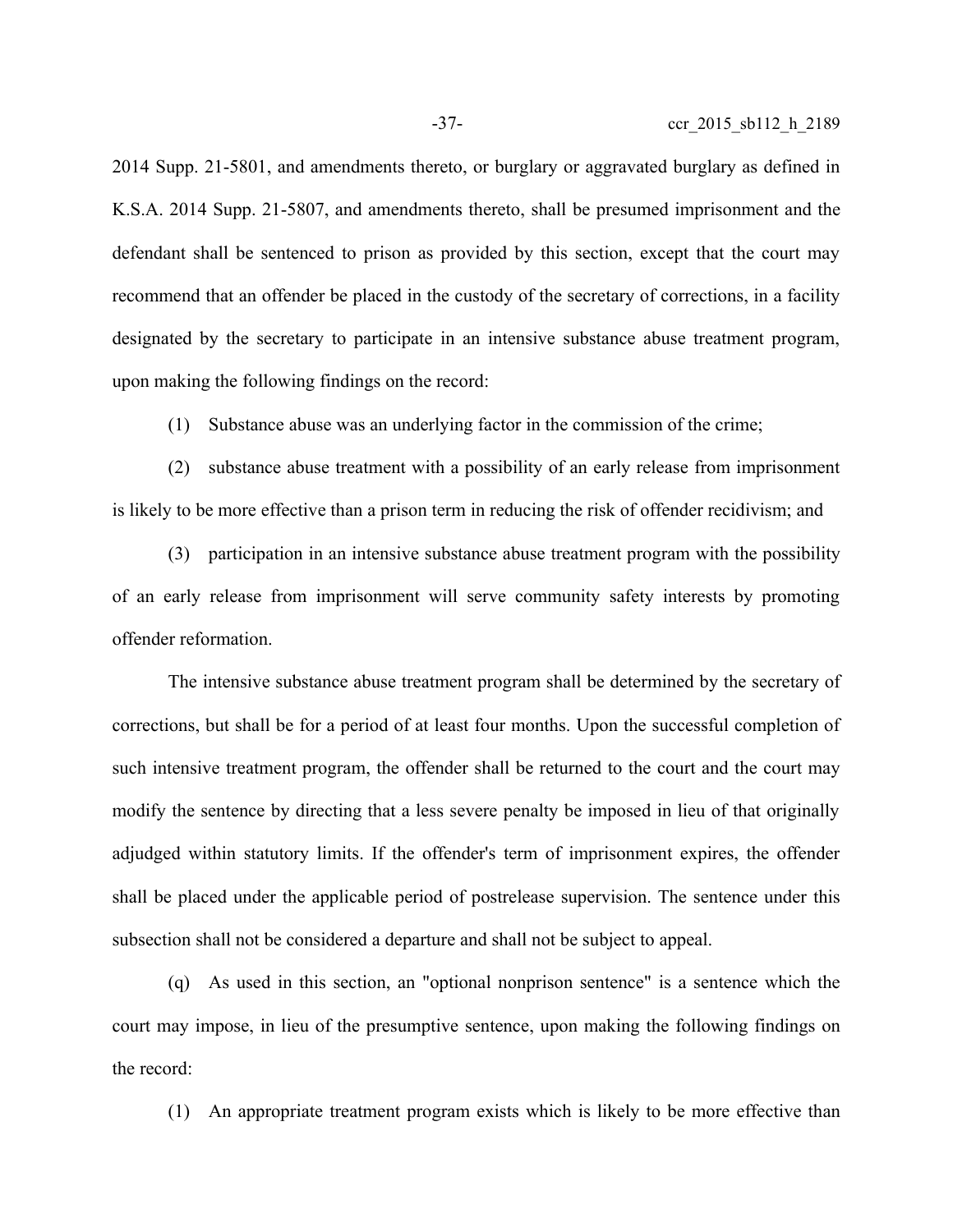the presumptive prison term in reducing the risk of offender recidivism; and

(2) the recommended treatment program is available and the offender can be admitted to such program within a reasonable period of time; or

(3) the nonprison sanction will serve community safety interests by promoting offender reformation.

Any decision made by the court regarding the imposition of an optional nonprison sentence shall not be considered a departure and shall not be subject to appeal.

(r) The sentence for a violation of subsection  $(e)(2)$  of K.S.A. 2014 Supp. 21-5413(c) (2), and amendments thereto, shall be presumptive imprisonment and shall be served consecutively to any other term or terms of imprisonment imposed. Such sentence shall not be considered a departure and shall not be subject to appeal.

(s) The sentence for a violation of K.S.A. 2014 Supp. 21-5512, and amendments thereto, shall be presumptive imprisonment. Such sentence shall not be considered a departure and shall not be subject to appeal.

(t) (1) If the trier of fact makes a finding that an offender wore or used ballistic resistant material in the commission of, or attempt to commit, or flight from any felony, in addition to the sentence imposed pursuant to the Kansas sentencing guidelines act, the offender shall be sentenced to an additional 30 months' imprisonment.

(2) The sentence imposed pursuant to subsection (t)(1) shall be presumptive imprisonment and shall be served consecutively to any other term or terms of imprisonment imposed. Such sentence shall not be considered a departure and shall not be subject to appeal.

(3) As used in this subsection, "ballistic resistant material" means: (A) Any commercially produced material designed with the purpose of providing ballistic and trauma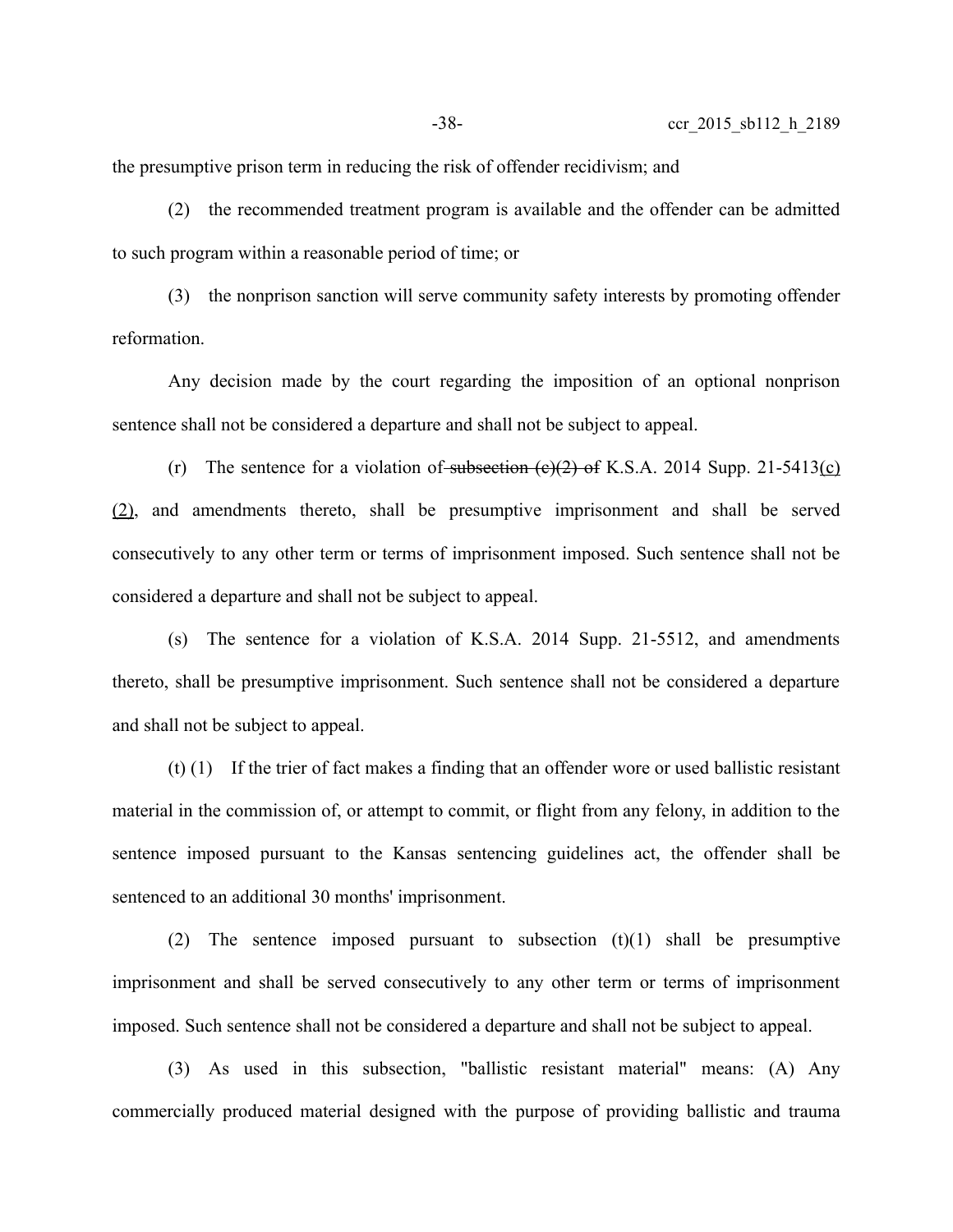protection, including, but not limited to, bulletproof vests and kevlar vests; and (B) any homemade or fabricated substance or item designed with the purpose of providing ballistic and trauma protection.

(u) The sentence for a violation of K.S.A. 2014 Supp. 21-6107, and amendments thereto, or any attempt or conspiracy, as defined in K.S.A. 2014 Supp. 21-5301 and 21-5302, and amendments thereto, to commit such offense, when such person being sentenced has a prior conviction for a violation of K.S.A. 21-4018, prior to its repeal, or K.S.A. 2014 Supp. 21-6107, and amendments thereto, or any attempt or conspiracy to commit such offense, shall be presumptive imprisonment. Such sentence shall not be considered a departure and shall not be subject to appeal.

(v) The sentence for a third or subsequent violation of K.S.A. 8-1568, and amendments thereto, shall be presumptive imprisonment and shall be served consecutively to any other term or terms of imprisonment imposed. Such sentence shall not be considered a departure and shall not be subject to appeal.

(w) The sentence for aggravated criminal damage to property as defined in K.S.A. 2014 Supp. 21-5813(b), and amendments thereto, when such person being sentenced has a prior conviction for any nonperson felony shall be presumptive imprisonment. Such sentence shall not be considered a departure and shall not be subject to appeal.

Sec. 12. K.S.A. 2014 Supp. 50-6,109 is hereby amended to read as follows: 50-6,109. (a) As used in K.S.A. 2014 Supp. 50-6,112a through 50-6,112c, and amendments thereto, and K.S.A. 2014 Supp. 50-6,109 through 50-6,112 50-6,112c, section 1, section 2, section 3, section 4, section 5 and section 6, and amendments thereto, shall be known and may be cited as the scrap metal theft reduction act.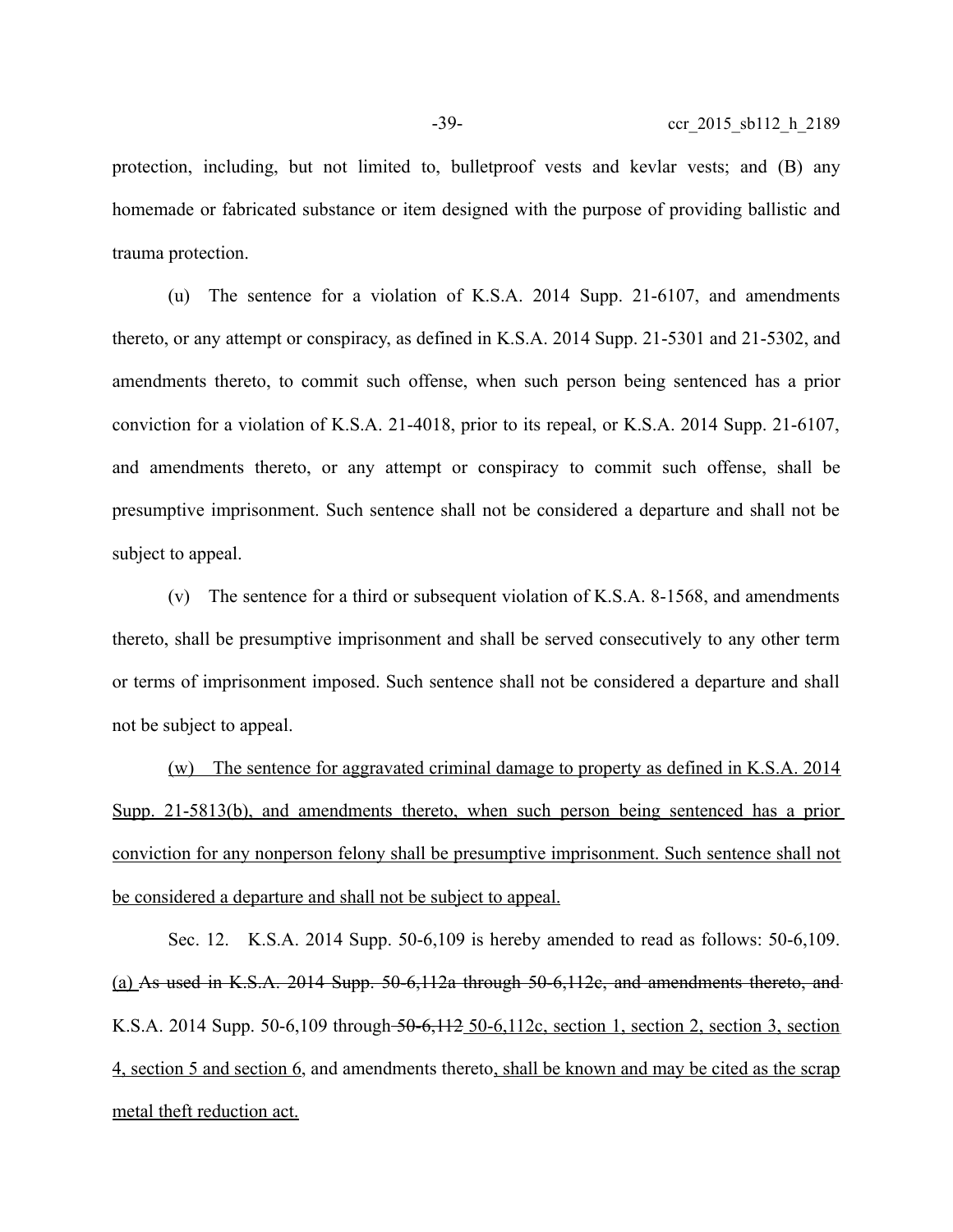#### (b) As used in the scrap metal theft reduction act:

 $(a)$  (1) "Scrap metal dealer" means any person individual, firm, company, partnership, association or corporation that operates a business out of a fixed location, and that is also either:

(1) Engaged in the business of buying and dealing in regulated scrap metal;

(2) purchasing, gathering, collecting, soliciting or procuring regulated scrap metal; or

(3) operating, carrying on, conducting or maintaining a regulated scrap metal yard or place where regulated scrap metal is gathered together and stored or kept for shipment, sale or transfer that is engaged in the business of buying, trading or dealing in regulated scrap metal for the purpose of sale for recycling.

(b) "Regulated scrap metal yard" means any yard, plot, space, enclosure, building or any other place where regulated scrap metal is collected, gathered together and stored or kept for shipment, sale or transfer.

(c) (2) "Regulated scrap metal" shall mean wire, cable, bars, ingots, wire scraps, pieces, pellets, clamps, aircraft parts, junk vehicles, vehicle parts, pipes or connectors made from aluminum; catalytic converters containing platinum, palladium or rhodium; and copper, titanium, tungsten, stainless steel and nickel in any form; for which the purchase price described in K.S.A. 2014 Supp. 50-6,110 and 50-6,111, and amendments thereto, was primarily based on the content therein of aluminum, copper, titanium, tungsten, nickel, platinum, palladium, stainless steel or rhodium; any item composed in whole or in part of any nonferrous metal other than an item composed of tin, that is purchased or otherwise acquired for the purpose of recycling or storage for later recycling. Aluminum shall not include food or beverage containers means any item, in any form, for which the purchase price described in K.S.A. 2014 Supp. 50-6,110 and 50-6,111, and amendments thereto, was primarily based on the content of: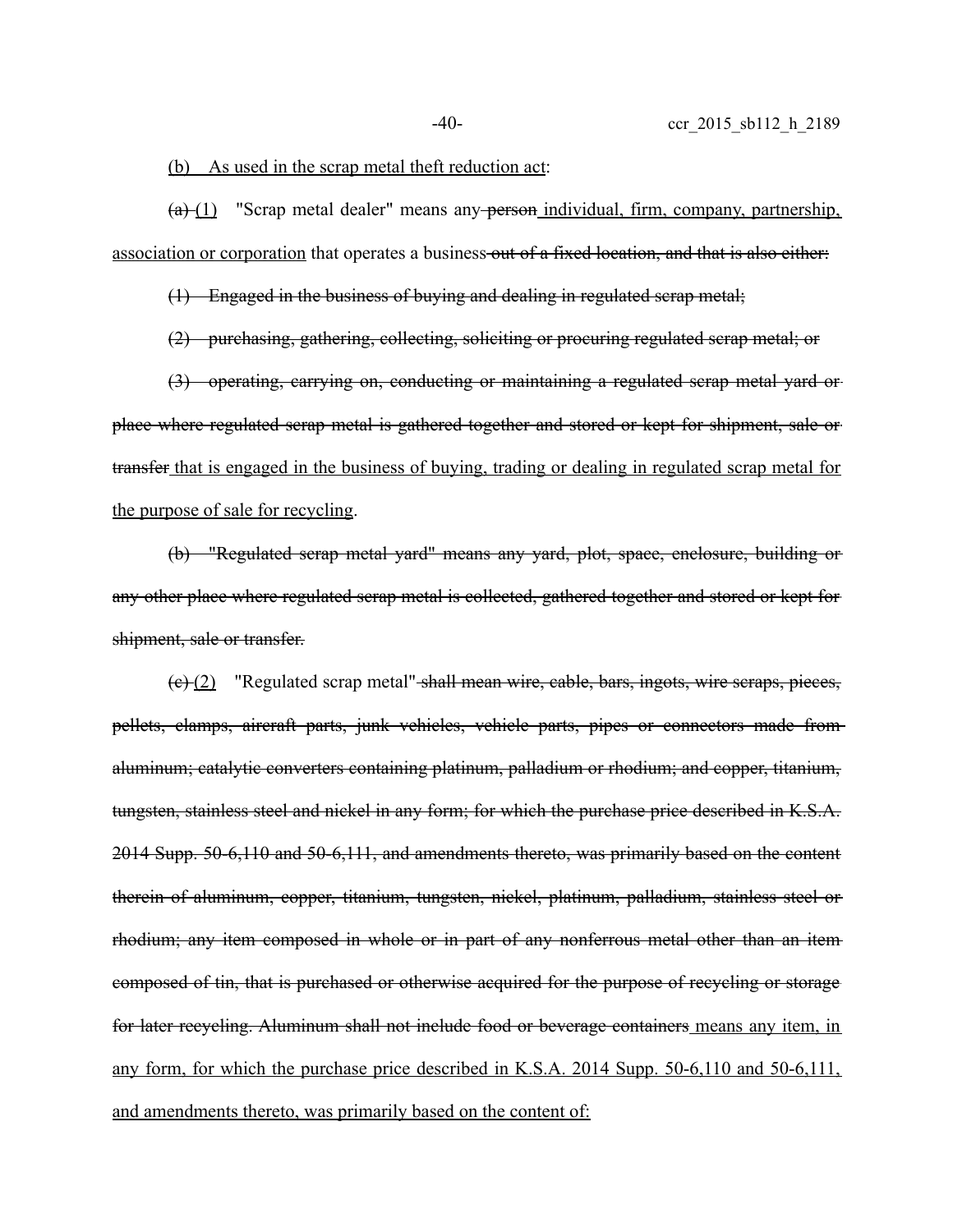(A) Aluminum, except that aluminum shall not include food or beverage containers;

(B) copper;

(C) brass;

(D) bronze;

(E) stainless steel;

(F) zinc;

(G) titanium;

(H) tungsten;

(I) nickel;

(J) platinum;

(K) palladium;

(L) rhodium;

(M) magnesium;

(N) lead;

(O) any other nonferrous metal; or

(P) any combination of nonferrous metals listed in subsections  $(b)(2)(A)$  through  $(b)(2)$ 

(P).

 $(d)$  (3) "Bales of regulated metal" means regulated scrap metal property processed with professional recycling equipment by compression, shearing or shredding, to a form in which it may be sold by a scrap metal dealer consistent with industry standards.

(e) "Ferrous metal" means a metal that contains iron or steel.

 $(f)$  (4) "Junk vehicle" means a vehicle as defined in K.S.A. 8-126, and amendments thereto, not requiring a title as provided in chapter 8 of the Kansas Statutes Annotated, and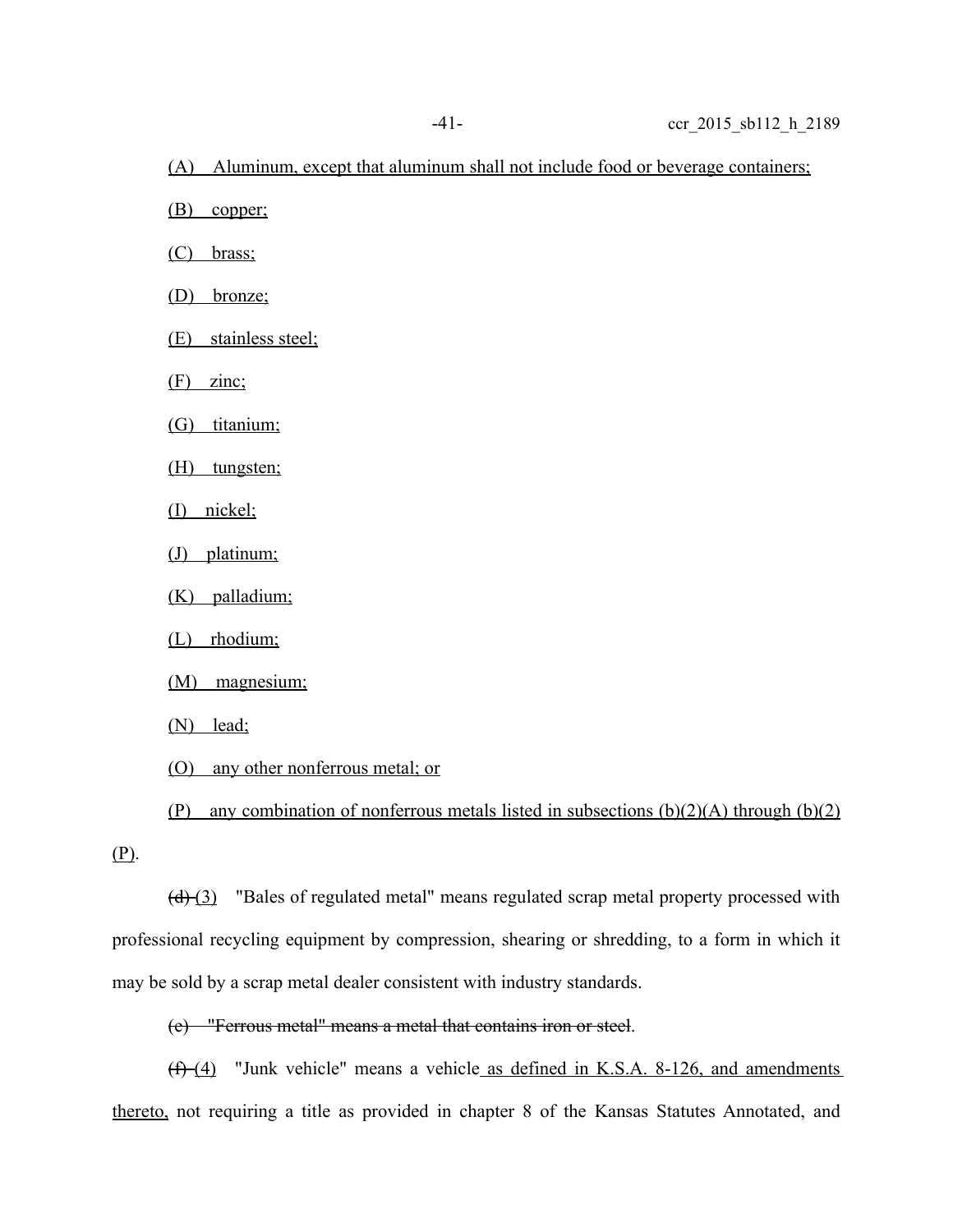amendments thereto, an aircraft, or a boat, farming implement, industrial equipment, trailer or any other conveyance used on the highways and roadways, which has no use or resale value except as serap which is being sold for scrap value.

 $\left(\frac{g}{f}\right)$  "Nonferrous metal" means a metal that does not contain iron or steel, including but not limited to: Copper, brass, aluminum, bronze, lead, zinc, nickel and their alloys.

(h) "Tin" means a metal consisting predominantly of light sheet metal ferrous scrap, including large and small household appliances, construction siding and construction roofing.

 $\leftrightarrow$  (6) "Vehicle part" means the front clip consisting of the two front fenders, hood, grill and front bumper of an automobile assembled as one unit; or the rear clip consisting of those body parts behind the rear edge of the back doors, including both rear quarter panels, the rear window, trunk lid, trunk floor panel and rear bumper, assembled as one unit; or any other vehicle part.

(7) "Person" means any individual, scrap metal dealer, manager or employee, owner, operator, corporation, partnership or association.

(8) "Attorney general" means the attorney general of the state of Kansas or the attorney general's designee.

Sec. 13. K.S.A. 2014 Supp. 50-6,110 is hereby amended to read as follows: 50-6,110. (a) Except as provided in subsection (d), It shall be unlawful for any person to sell any item or items of regulated scrap metal to a scrap metal dealer, or employee or agent of a dealer, in this state unless such person meets the requirements of this subsection.

(1) Such person shall presents present to such scrap metal dealer, or employee or agent of such dealer, at or before the time of sale, the following–information: The seller's name, address, sex, date of birth and the identifying number from the seller's driver's license, military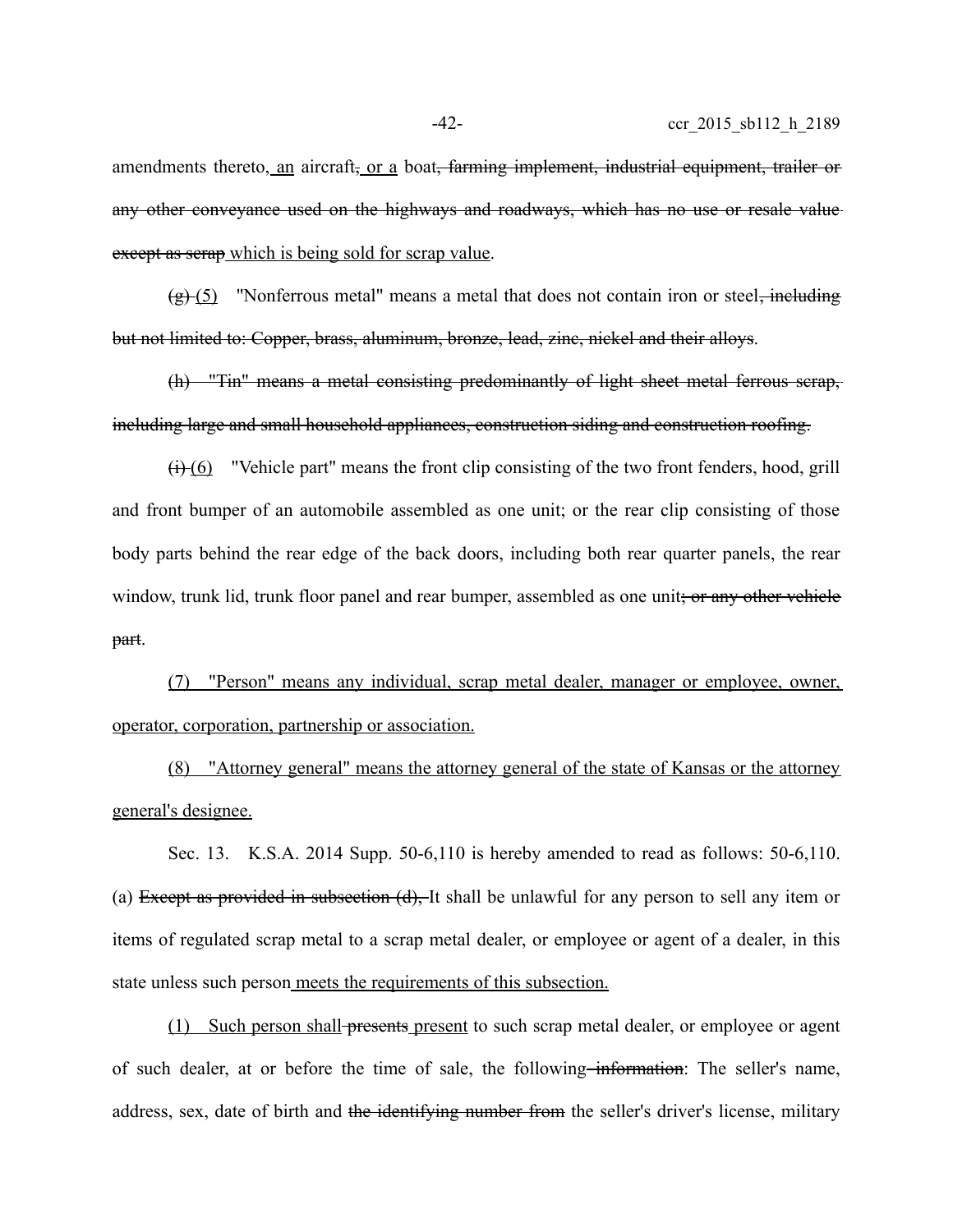identification card, passport or personal identification license. The identifying number from An official governmental document for a country other than the United States may be used to meet this requirement provided that a legible fingerprint is also obtained from the seller.

(2) Such person shall complete and sign the statement provided for in subsection (b)  $(10)$ .

(b) Every scrap metal dealer shall keep a register in which the dealer, or employee or agent of the dealer, shall at the time of purchase or receipt of any item for which such information is required to be presented, cross-reference to previously received information, or accurately and legibly record at the time of sale the following information:

(1) The time, date and place of transaction;

(2) the seller's name, address, sex, date of birth and the identifying number from the seller's driver's license, military identification card, passport or personal identification license; the identifying number from an official governmental document for a country other than the United States may be used to meet this requirement provided that a legible fingerprint is also obtained from the seller;

(3) a copy of the identification card or document containing such identifying number;

(4) the license number, color and style or make of any motor vehicle in which the junk vehicle or other regulated scrap metal property is delivered in a purchase transaction;

(5) a general description, made in accordance with the custom of the trade, of the predominant types of junk vehicle or other regulated scrap metal property purchased in the transaction;

(6) the weight, quantity or volume, made in accordance with the custom of the trade, of the regulated scrap metal property purchased;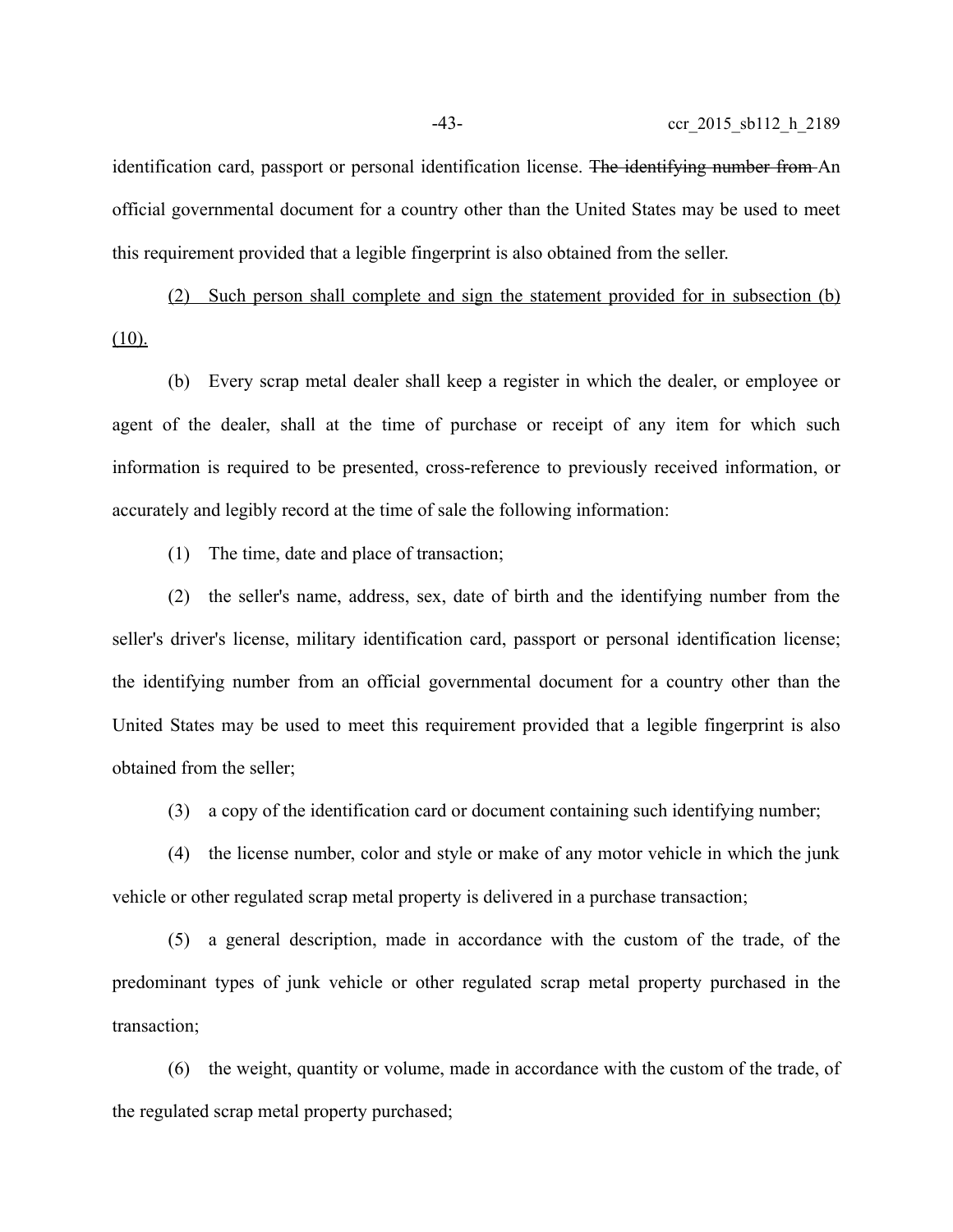(7) if a junk vehicle or vehicle part is being bought or sold, a description of the junk vehicle or vehicle part, including the make, model, color, vehicle identification number and serial number if applicable;

(8) the amount of consideration given in a purchase price paid for, traded for or dealt for in a transaction for the junk vehicle or other regulated scrap metal property; and

(9) the full name of the individual acting on behalf of the regulated scrap metal dealer in making the purchase; and

(10) a signed statement from the seller indicating from where the property was obtained and that: (A) Each item is the seller's own personal property, is free of encumbrances and is not stolen; or (B) the seller is acting for the owner and has permission to sell each item. If the seller is not the owner, such statement shall include the name and address of the owner of the property.

(c) Every scrap metal dealer shall photograph both the seller and the item or lot of items being sold at the time of purchase or receipt of any item for which such information is required to be presented. Such photographs shall be kept with the record of the transaction and the scrap metal dealer's register of information required by subsection (b).

(c) (d) The scrap metal dealer's register of information required by subsection (b), including copies of identification cards and signed statements by sellers, and photographs required by subsection (c) may be kept in electronic format.

(e) Every scrap metal dealer shall forward the information required by this section to the database described in section 1, and amendments thereto.

(d) Notwithstanding the foregoing, this section shall not apply to:

(1) Transactions involving regulated scrap metal, except for catalytic converters, for which the total sale price for all regulated serap metal is \$50.00 or less;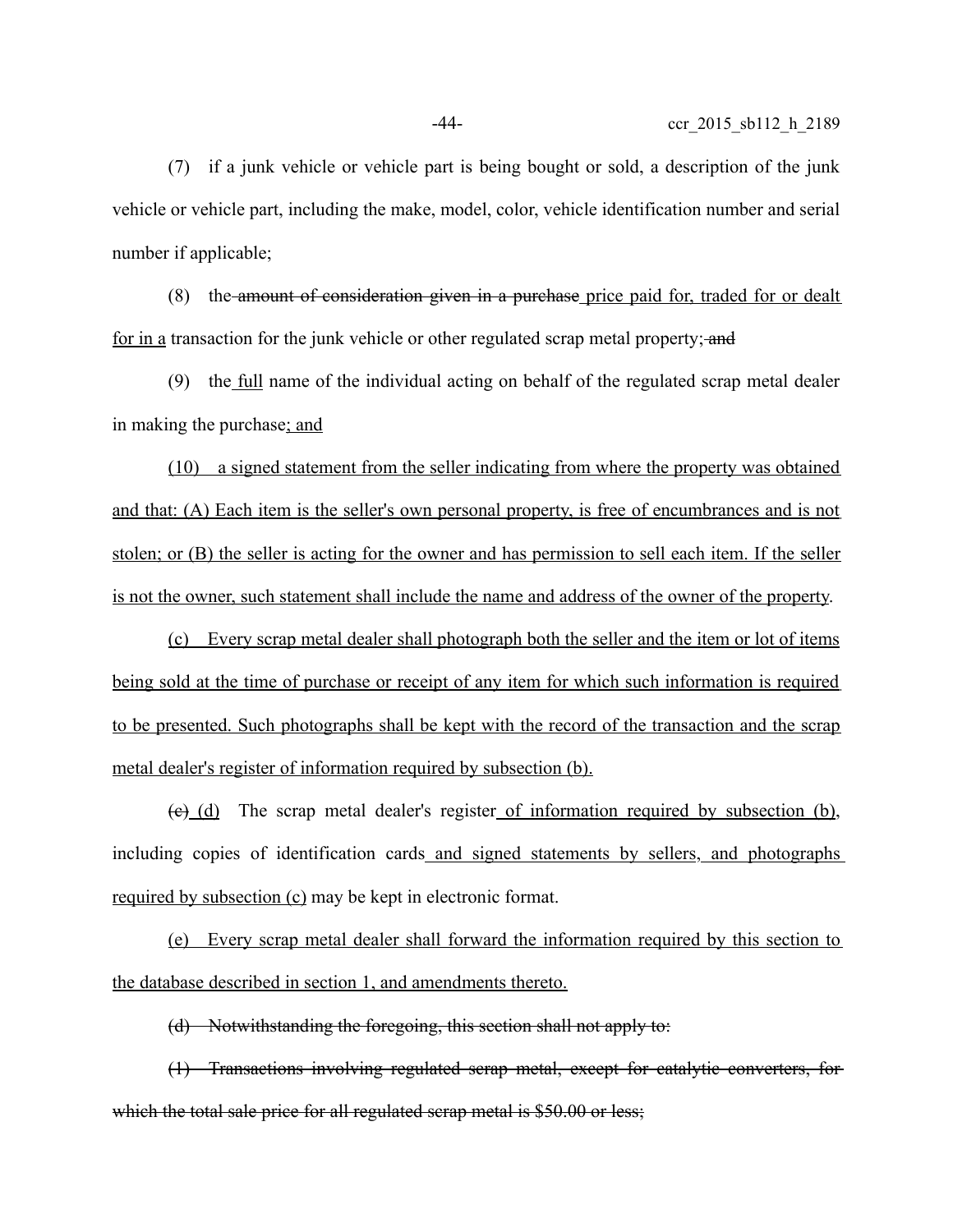(2) transactions involving only catalytic converters for which the total sale price is \$30.00 or less;

(3) transactions in which the seller is also a scrap metal dealer; or

(4) transactions for which the seller is known to the purchasing scrap metal dealer to be an established business that operates out of a fixed business location and that can reasonably be expected to generate regulated scrap metal.

(e) The exceptions contained in subsections  $(d)(1)$  and  $(d)(2)$  shall not apply to any purchase from any seller of the following materials:

(1) Catalytic converters purchased separate from a vehicle;

(2) coated or insulated wire or stripped wire or burnt wire;

(3) refrigeration condensing units or air conditioning coils of any type; or

(4) copper tubing, bars, plate, buss bar and sheet copper.

(f) It shall be unlawful for any scrap metal dealer, or employee or agent of the dealer, to pay for any of the items described in subsections  $(e)(1)$  through  $(4)$  by any means other than:

(1) A prenumbered check drawn on a regular bank account in the name of the scrap metal dealer and with such check made payable to the person documented as the seller in accordance with subsection (b); or

(2) a system for automated cash or electronic payment distribution which photographs or videotapes the payment recipient and identifies the payment with a distinct transaction in the register maintained in accordance with subsection (b).

(f) Notwithstanding any other provision to the contrary, this section shall not apply to transactions in which the seller is a:

(1) Registered scrap metal dealer;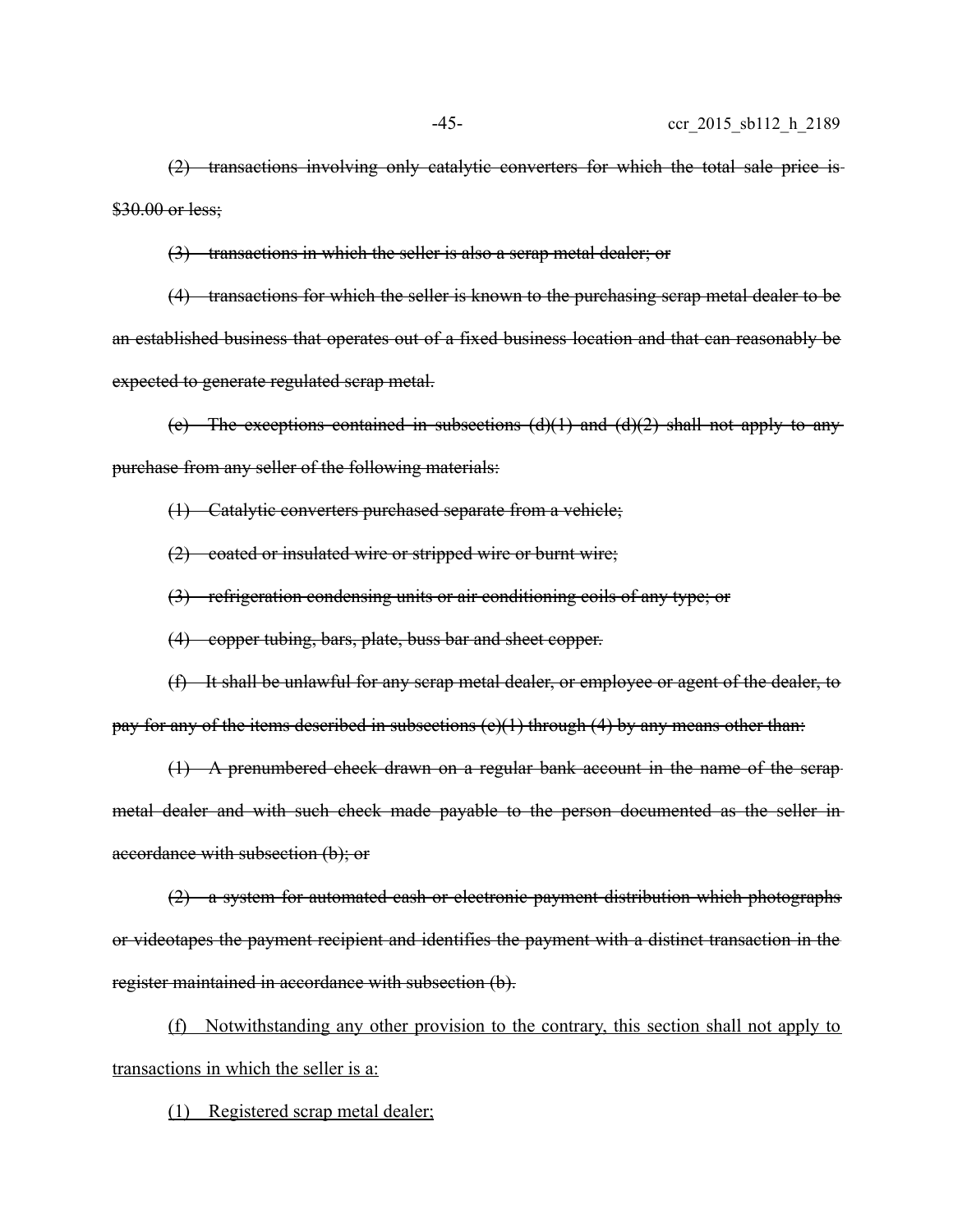(2) vehicle dealer licensed under chapter 8 of the Kansas Statutes Annotated, and amendments thereto; or

(3) scrap metal dealer or vehicle dealer registered or licensed in another state.

(g) (1) Except as provided in subsection (g)(2), this section shall not apply to transactions in which the seller is known to the purchasing scrap metal dealer to be a licensed business that operates out of a fixed business location and that can reasonably be expected to generate regulated scrap metal.

(2) The attorney general may determine, by rules and regulations, which of the requirements of this section shall apply to transactions described in subsection  $(g)(1)$ .

Sec. 14. K.S.A. 2014 Supp. 50-6,111 is hereby amended to read as follows: 50-6,111. (a) It shall be unlawful for any such scrap metal dealer, or employee or agent of the dealer, to purchase any item or items of regulated scrap metal in a transaction for which K.S.A. 2014 Supp. 50-6,110, and amendments thereto, requires information to be presented by the seller, without demanding and receiving from the seller that information. Every scrap metal dealer shall file and maintain a record of information obtained in compliance with the requirements in K.S.A. 2014 Supp. 50-6,110, and amendments thereto. All records kept in accordance with the provisions of this the scrap metal theft reduction act shall be open at all times to-peace or law enforcement officers and shall be kept for two years. If the required information is maintained in electronic format, the scrap metal dealer shall provide a printout of the information to peace or law enforcement officers upon request.

(b) It shall be unlawful for any scrap metal dealer, or employee or agent of the dealer, to purchase any item or items of regulated scrap metal in a transaction for which K.S.A. 2014 Supp. 50-6,110, and amendments thereto, requires information to be presented by the seller, without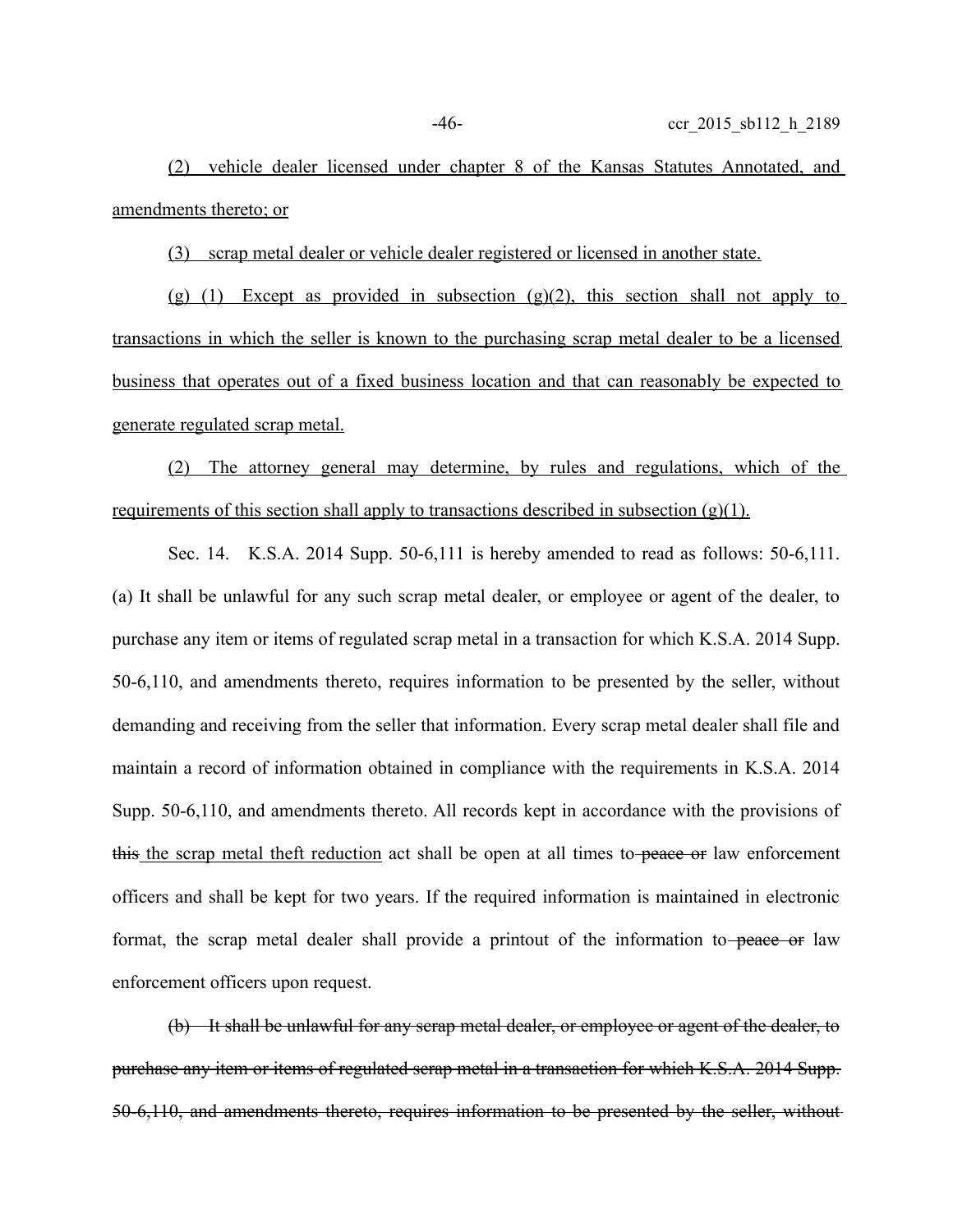obtaining from the seller a signed statement that: (1) Each item is the seller's own personal property, is free of encumbrances and is not stolen; or (2) that the seller is acting for the owner and has permission to sell each item.

 $(e)$  (b) It shall be unlawful for any scrap metal dealer, or employee or agent of the dealer, to purchase any junk vehicle in a transaction for which K.S.A. 2014 Supp. 50-6,110, and amendments thereto, requires information to be presented by the seller, without:

(1) Inspecting the vehicle offered for sale and recording the vehicle identification number; and

(2) obtaining an appropriate vehicle title or bill of sale issued by a governmentally operated vehicle impound facility if the vehicle purchased has been impounded by such facility or agency.

 $(d)$  (c) It shall be unlawful for any scrap metal dealer, or employee or agent of the dealer, to purchase or receive any regulated scrap metal from a minor unless such minor is accompanied by a parent or guardian or such minor is a licensed scrap metal dealer.

 $(e)$  (d) It shall be unlawful for any scrap metal dealer, or employee or agent of the dealer, to purchase any of the following items of regulated serap metal property without obtaining proof that the seller is an employee, agent or person who is authorized to sell the item of regulated scrap metal property on behalf of the governmental entity, utility provider, railroad, cemetery, civic organization; manufacturing, industrial or other commercial vendor that generates or sells such items in the regular course of business; or scrap metal dealer:

(1) Utility access cover;

- (2) street light poles or fixtures;
- (3) road or bridge guard rails;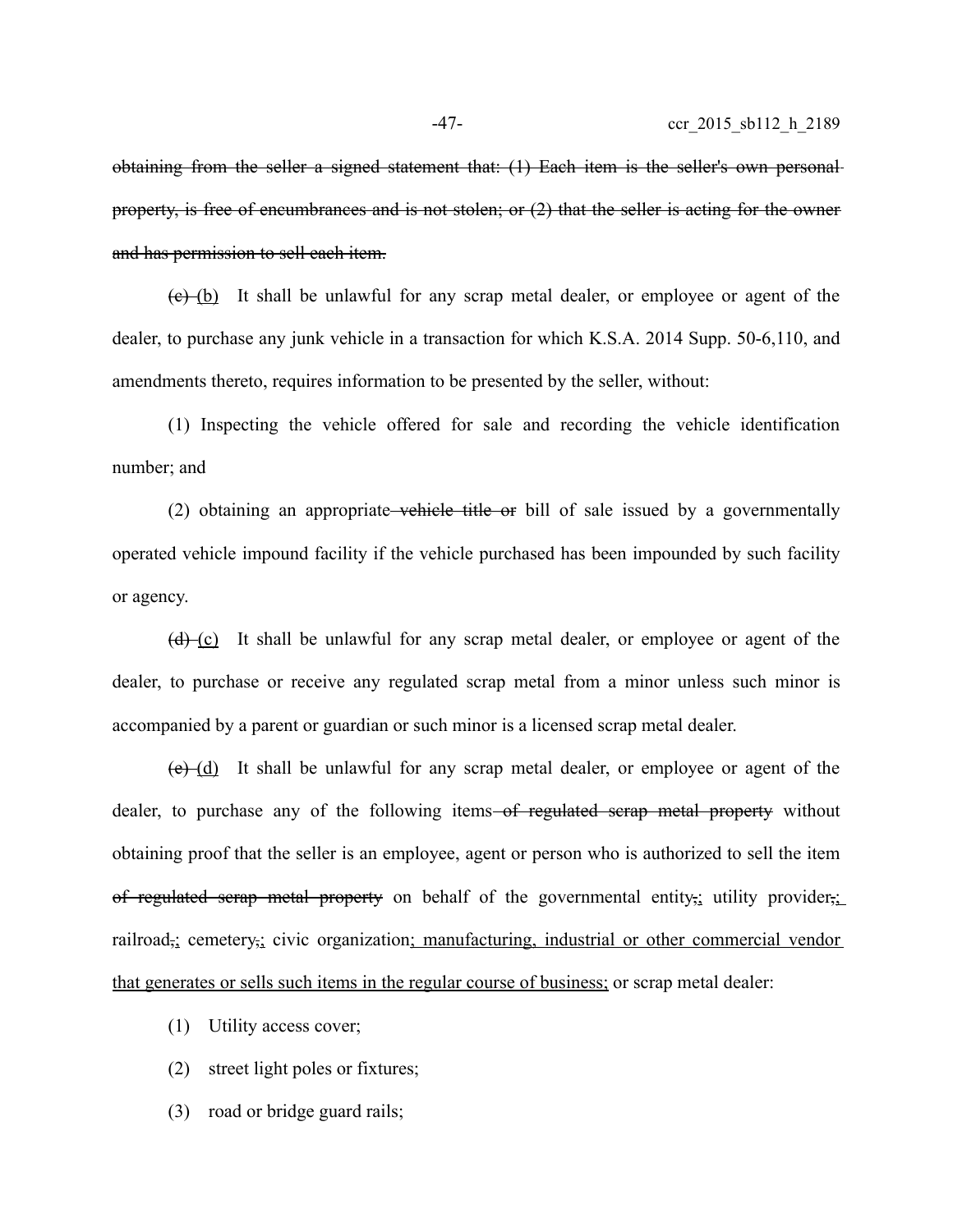- (4) highway or street sign;
- (5) water meter cover;
- (6) traffic directional or traffic control signs;
- (7) traffic light signals;
- (8) any metal marked with any form of the name or initials of a governmental entity;
- (9) property owned and marked by a telephone, cable, electric, water or other utility

## provider;

- (10) property owned and marked by a railroad;
- (11) funeral markers or vases;
- (12) historical markers;
- (13) bales of regulated metal;
- (14) beer kegs;
- (15) manhole covers;
- (16) fire hydrants or fire hydrant caps;
- (17) junk vehicles with missing or altered vehicle identification numbers;
- (18) real estate signs;
- (19) bleachers or risers, in whole or in part; and
- (20) twisted pair copper telecommunications wiring of 25 pair or greater existing in 19,

22, 24 or 26 gauge; and

#### (21) burnt wire.

 $(f)$  (e) It shall be unlawful for any scrap metal dealer, or employee or agent of the dealer, to sell, trade, melt or crush, or in any way dispose of, alter or destroy any regulated scrap metal, junk vehicle or vehicle part upon notice from any law enforcement agency, or any of their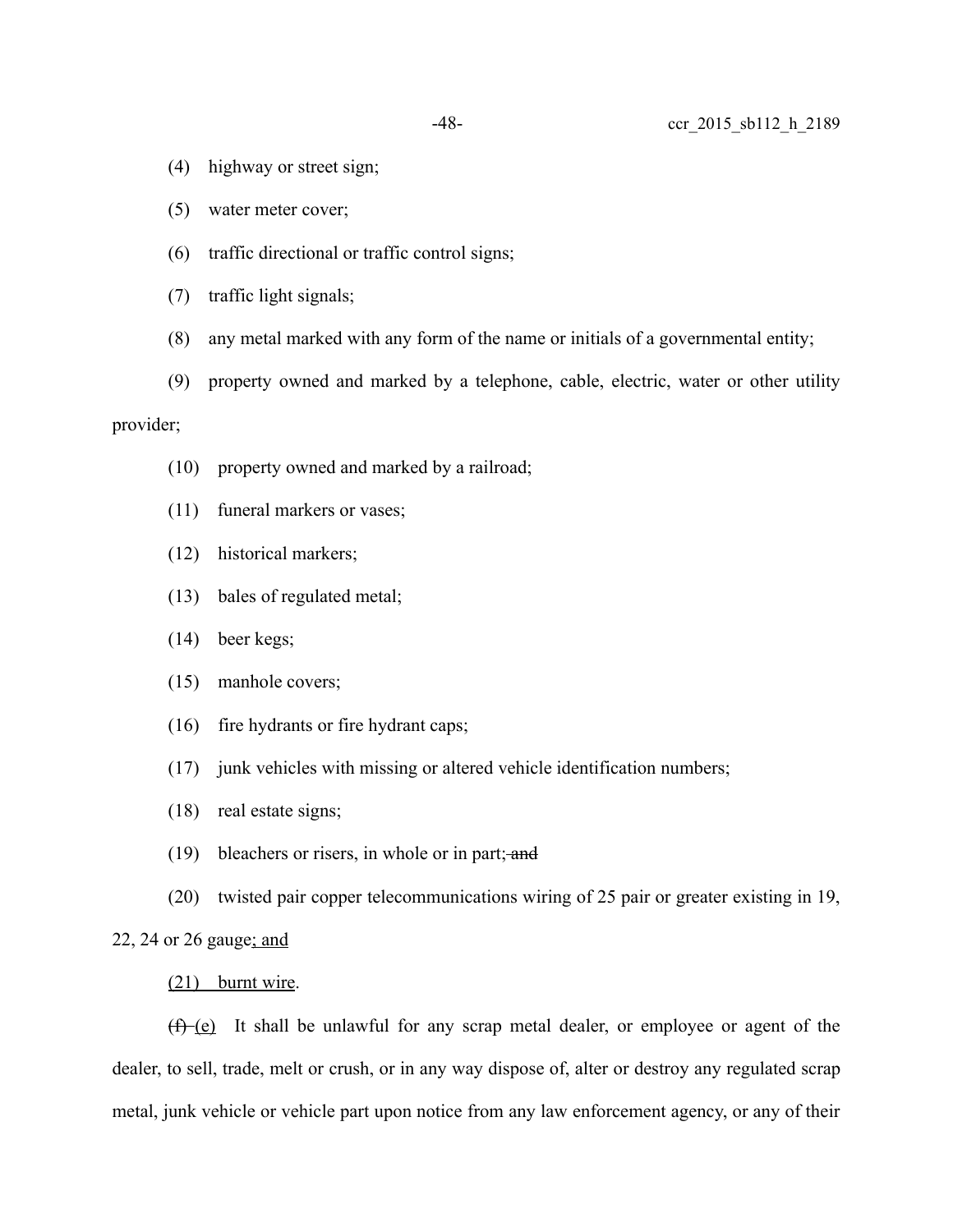agents or employees, that they have cause to believe an item has been stolen. A scrap metal dealer shall hold any of the items that are designated by or on behalf of the law enforcement agency for 30 days, exclusive of weekends and holidays.

Sec. 15. K.S.A. 2014 Supp. 50-6,112a is hereby amended to read as follows: 50-6,112a. (a) No business shall A scrap metal dealer shall not purchase any regulated scrap metal without having first registered each place of business with the attorney general as herein provided. He case such place of business is located within the corporate limits of a city, the registration shall be made to the governing body of such city. In all other cases, the registration shall be made to the board of county commissioners in the county in which such place of business is to be located.

(b) A board of county commissioners shall provide the clerk of the township with written notice of the filing of a registration by a serap metal dealer within 10 days of registration or renewal.

(c) The governing body of any city and the board of county commissioners shall provide the sheriff, chief of police or director of all law enforcement agencies in the county written notice of the filing of registration by a serap metal dealer within 10 days of registration or renewal.

(b) The attorney general shall establish a system for the public to confirm scrap metal dealer registration certificates. Such system shall include a listing of valid registration certificates and such other information collected pursuant to the scrap metal theft reduction act, as the attorney general may determine is appropriate. Disclosure of any information through use of the system established by the attorney general shall not be deemed to be an endorsement of any scrap metal dealer or determination of any facts, qualifications, information or reputation of any scrap metal dealer by the attorney general, the state, or any of their respective agents, officers,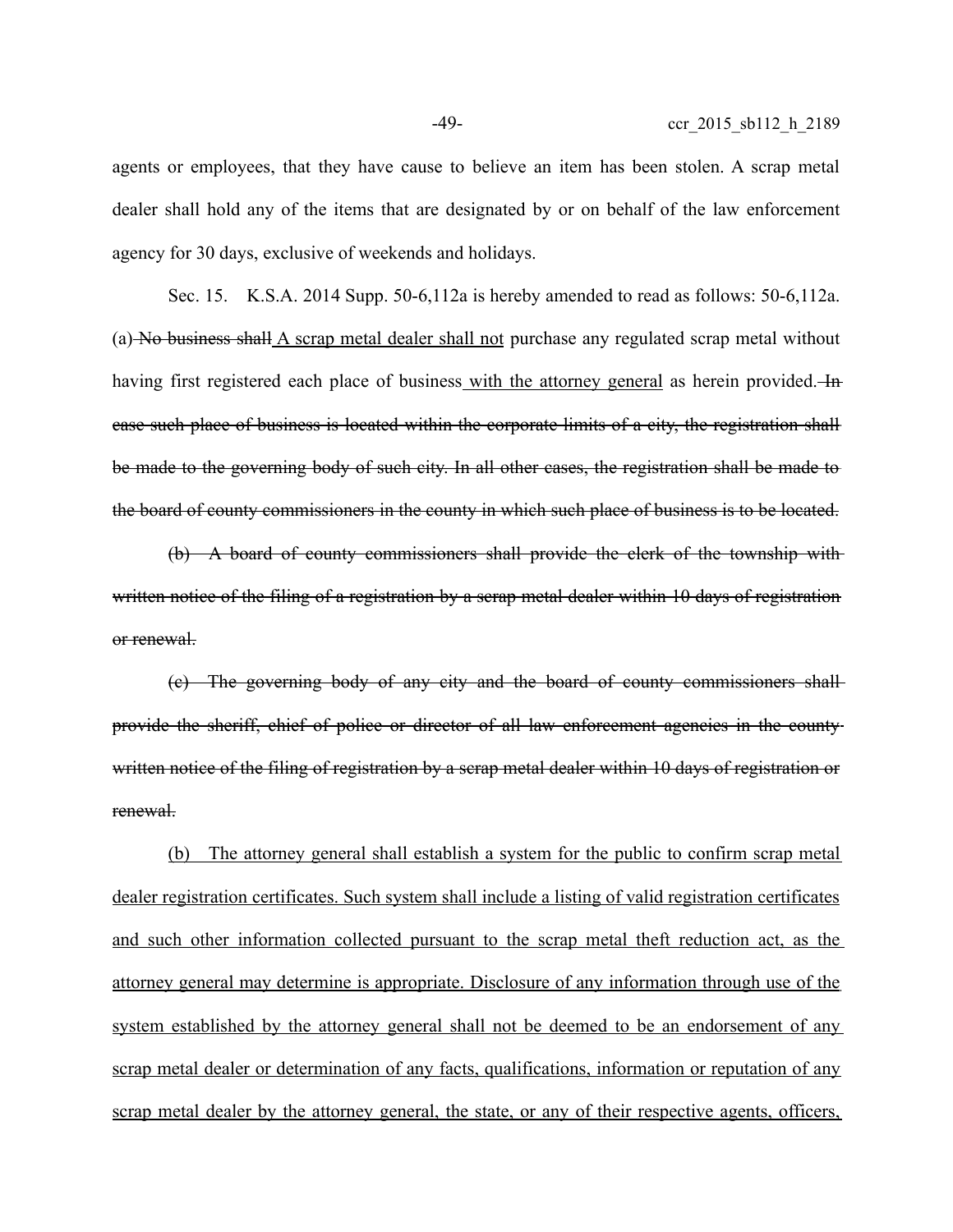employees or assigns.

 $(d)$  (c) A registration for a scrap metal dealer shall be verified and upon a form approved by the attorney general and contain:

 $(1)$  (A) The name and residence of the applicant, including all previous names and aliases; or

(B) if the applicant is a: Corporation, the name and address of each manager, officer or director thereof, and each stockholder owning in the aggregate more than 25% of the stock of such corporation; or partnership or limited liability company, the name and address of each partner or member;

(2) the length of time that the applicant has resided within the state of Kansas and a list of all residences outside the state of Kansas during the previous 10 years;

(3) the particular place of business for which a registration is desired, the name of the business, the address where the business is to be conducted, the hours of operation and the days of the week during which the applicant proposes to engage in business;

(4) the name of the owner of the premises upon which the place of business is located; and

(5) the applicant shall disclose any prior convictions within 10 years immediately preceding the date of making the registration for Fheft, as defined in K.S.A. 21-3701, prior to its repeal, or K.S.A. 2014 Supp. 21-5801, and amendments thereto, theft of property lost, mislaid or delivered by mistake, as defined in K.S.A. 21-3703, prior to its repeal, or K.S.A. 2014 Supp 21- 5802, and amendments thereto, theft of services, as defined in K.S.A. 21-3704, prior to its repeal, criminal deprivation of property, as defined in K.S.A. 21-3705, prior to its repeal, or K.S.A. 2014 Supp. 21-5803, and amendments thereto, or any other crime involving possession of stolen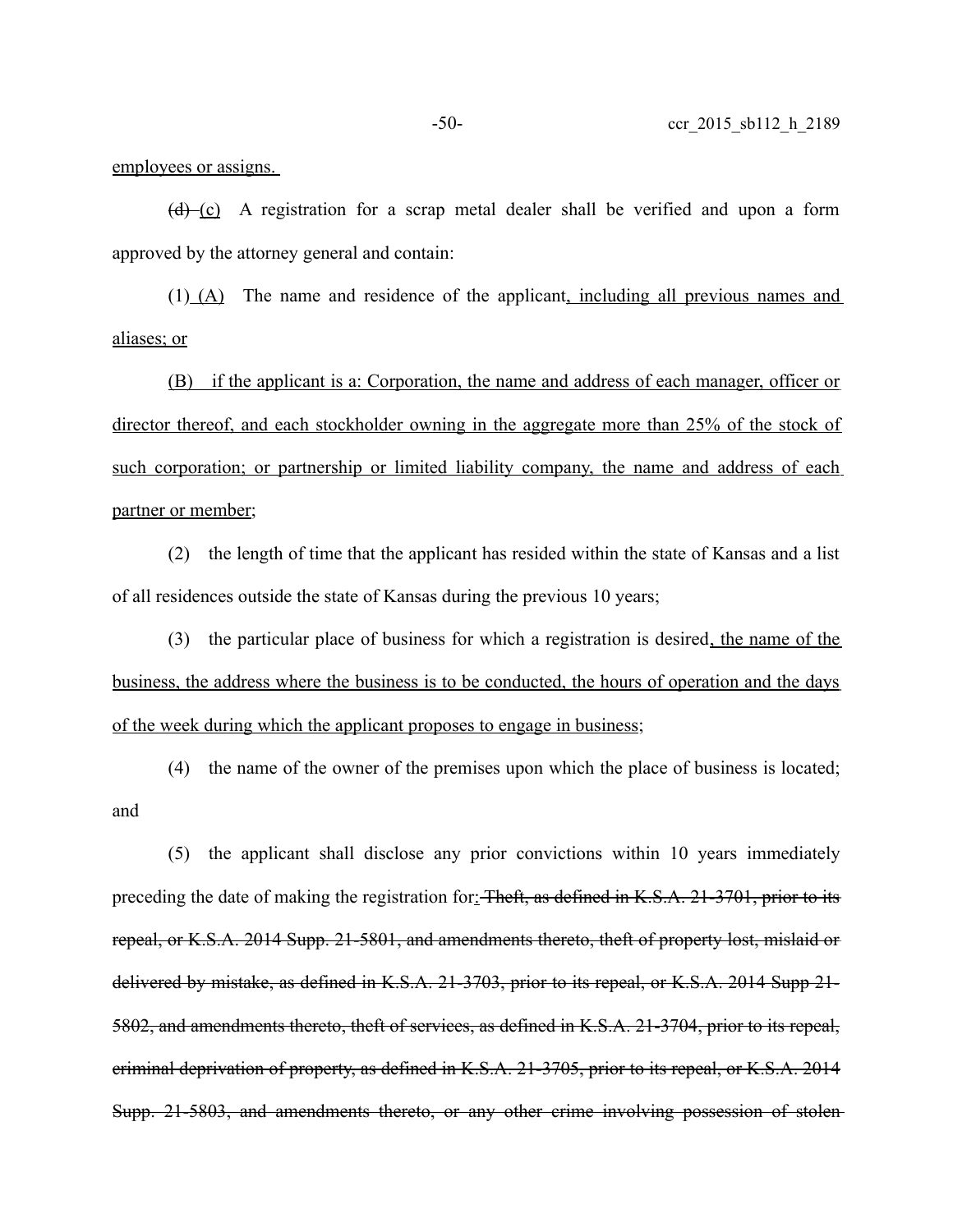property A violation of article 37 of chapter 21 of the Kansas Statutes Annotated, prior to their repeal, or K.S.A. 2014 Supp. 21-5801 through 21-5839 or K.S.A. 2014 Supp. 21-6412(a)(6), and amendments thereto; perjury, K.S.A. 21-3805, prior to its repeal, or K.S.A. 2014 Supp. 21-5903, and amendments thereto; compounding a crime, K.S.A. 21-3807, prior to its repeal; obstructing legal process or official duty, K.S.A. 21-3808, prior to its repeal; falsely reporting a crime, K.S.A. 21-3818, prior to its repeal; interference with law enforcement, K.S.A. 2014 Supp. 21- 5904, and amendments thereto; interference with judicial process, K.S.A. 2014 Supp. 21-5905, and amendments thereto; or any crime involving dishonesty or false statement or any substantially similar offense pursuant to the laws of any city, state or of the United States.

 $(e)$  (d) Each registration for a scrap metal dealer to purchase regulated scrap metal shall be accompanied by a fee of not less than \$100 nor more than \$400, as prescribed by the board of county commissioners or the governing body of the city, as the case may be \$500 nor more than \$1,500, as prescribed by the attorney general for each particular place of business for which a registration is desired.

(f) (e) The board of county commissioners or the governing body of a city attorney general shall accept a registration for a scrap metal dealer as otherwise provided for herein, from any scrap metal dealer-engaged in business in such county or city and qualified to file such registration, to purchase regulated scrap metals. Such registration shall be issued for a period of 10 years one year.

 $\left(\frac{g}{g}\right)$  (f) If an original registration is accepted, the governing body of the city or the board of county commissioners attorney general shall grant and issue renewals thereof upon application of the registration holder, if the registration holder is qualified to receive the same and the registration has not been revoked as provided by law. The registration fee for such renewal shall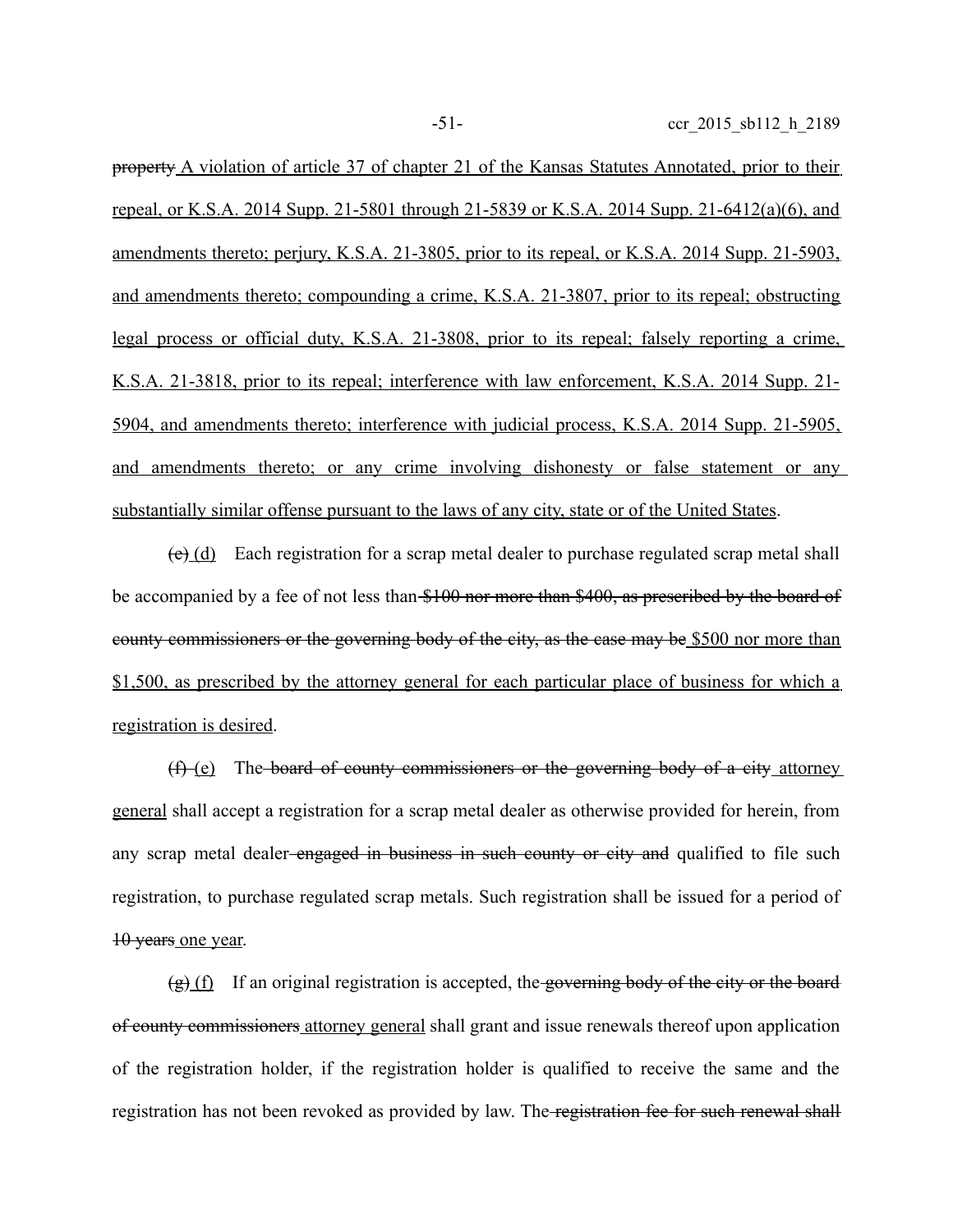be not less than \$25 nor more than \$50 renewal fee shall be not more than \$1,500, as prescribed by the attorney general.

 $(h)$  (g) No Any registration issued under this the scrap metal theft reduction act shall not be transferable.

(i) Violation of subsection (a) is a class A nonperson misdemeanor.

 $(j)$  This section shall not apply to a business licensed under the provisions of K.S.A. 8-2404, and amendments thereto, unless such business buys or recycles regulated scrap metal that are not motor vehicle components.

Sec. 16. On and after January 1, 2016, K.S.A. 2014 Supp. 50-6,112b is hereby amended to read as follows: 50-6,112b. (a) After examining the information contained in a filing for a scrap metal dealer registration and determining the registration meets the statutory requirements for such registration, the governing body of the city or the board of county commissioners attorney general shall accept such filing and the scrap metal dealer shall be deemed to be properly registered.

- (b) No scrap metal registration shall be accepted for:
- (1) A person who is not a citizen or legal permanent resident of the United States.

(2) A person who is under 18 years of age and whose parents or legal guardians have been convicted of a felony or other crime which would disqualify a person from registration under this section and such crime was committed during the time that such parents or legal guardians held a registration under this the scrap metal theft reduction act.

 $(2)$  (3) A person who, within five 10 years immediately preceding the date of filing, has pled guilty to, entered into a diversion agreement for, been convicted of, released from incarceration for or released from probation or parole for committing, attempting to commit, or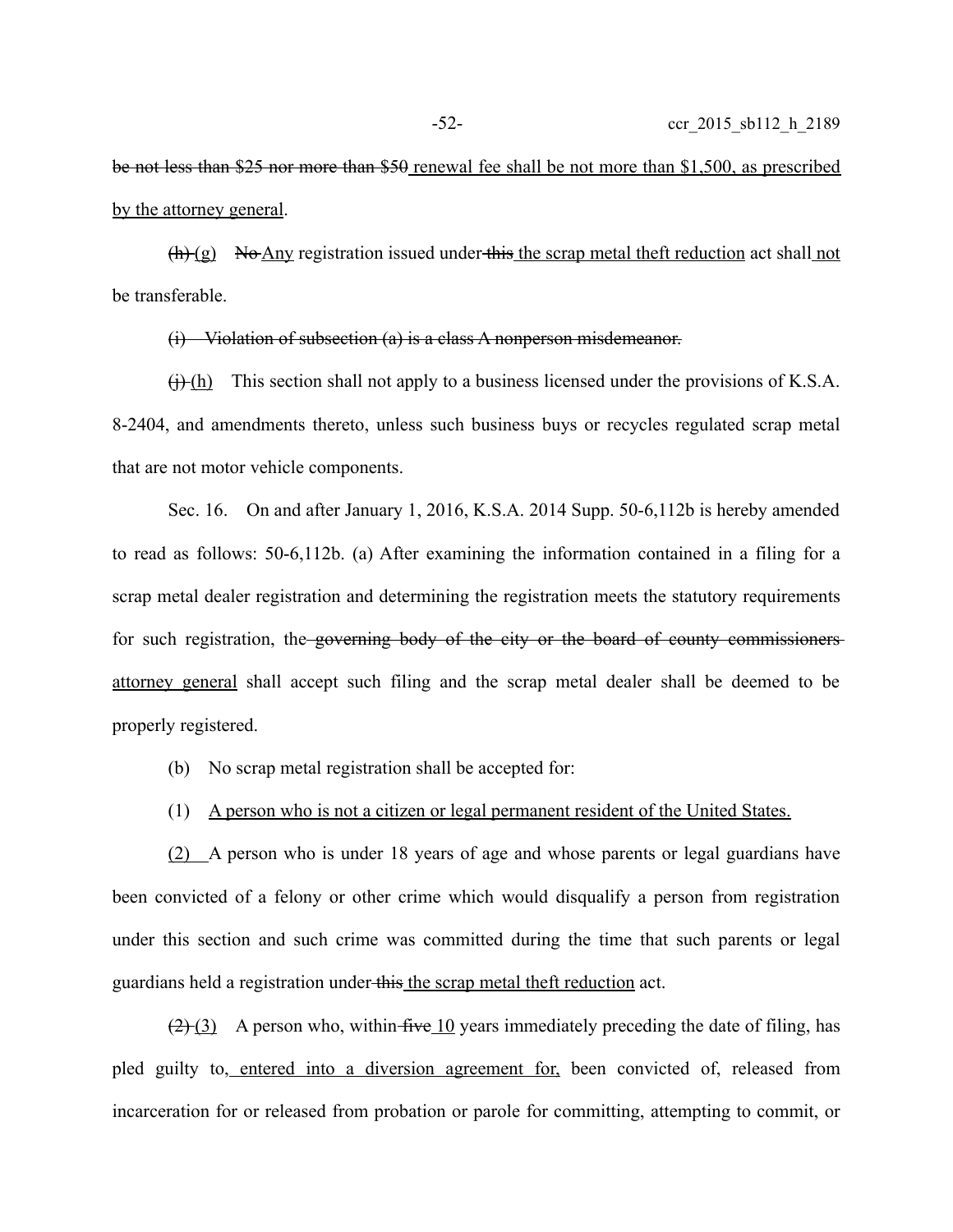conspiring to commit a violation of: Article 37 of chapter 21 of the Kansas Statutes Annotated, prior to their repeal, or K.S.A. 2014 Supp. 21-5801 through 21-5839 and subsection  $(a)(6)$  of or K.S.A. 2014 Supp. 21-6412, $(a)(6)$ , and amendments thereto; perjury, K.S.A. 21-3805, prior to its repeal, or K.S.A. 2014 Supp. 21-5903, and amendments thereto; compounding a crime, K.S.A. 21-3807, prior to its repeal,; obstructing legal process or official duty, K.S.A. 21-3808, prior to its repeal, falsely reporting a crime, K.S.A. 21-3818, prior to its repeal, interference with law enforcement, K.S.A. 2014 Supp. 21-5904, and amendments thereto; interference with judicial process, K.S.A. 2014 Supp. 21-5905, and amendments thereto; or any crime involving moral turpitude dishonesty or false statement or any substantially similar offense pursuant to the laws of any city, state or of the United States.

(3) A person who, within the five years immediately preceding the date of registration, has pled guilty to, been found guilty of, or entered a diversion agreement for violating the provisions of K.S.A. 2014 Supp. 50-6,112a, and amendments thereto, K.S.A. 50-6,109 et seq., and amendments thereto, the laws of another state comparable to such provisions or laws of any county or city regulating the sale or purchase of regulated scrap metal three or more times.

(4) A person who within the  $t$ hree 10 years immediately preceding the date of registration held a scrap metal dealer registration which was revoked, or managed a facility for a scrap metal dealer whose registration was revoked, or was an employee whose conduct led to or contributed to the revocation of such registration.

(5) A person who makes a materially false statement on the registration application or has made a materially false statement on a registration or similar filing within the last-three 10 years.

(6) A partnership or limited liability company, unless all partners or members of the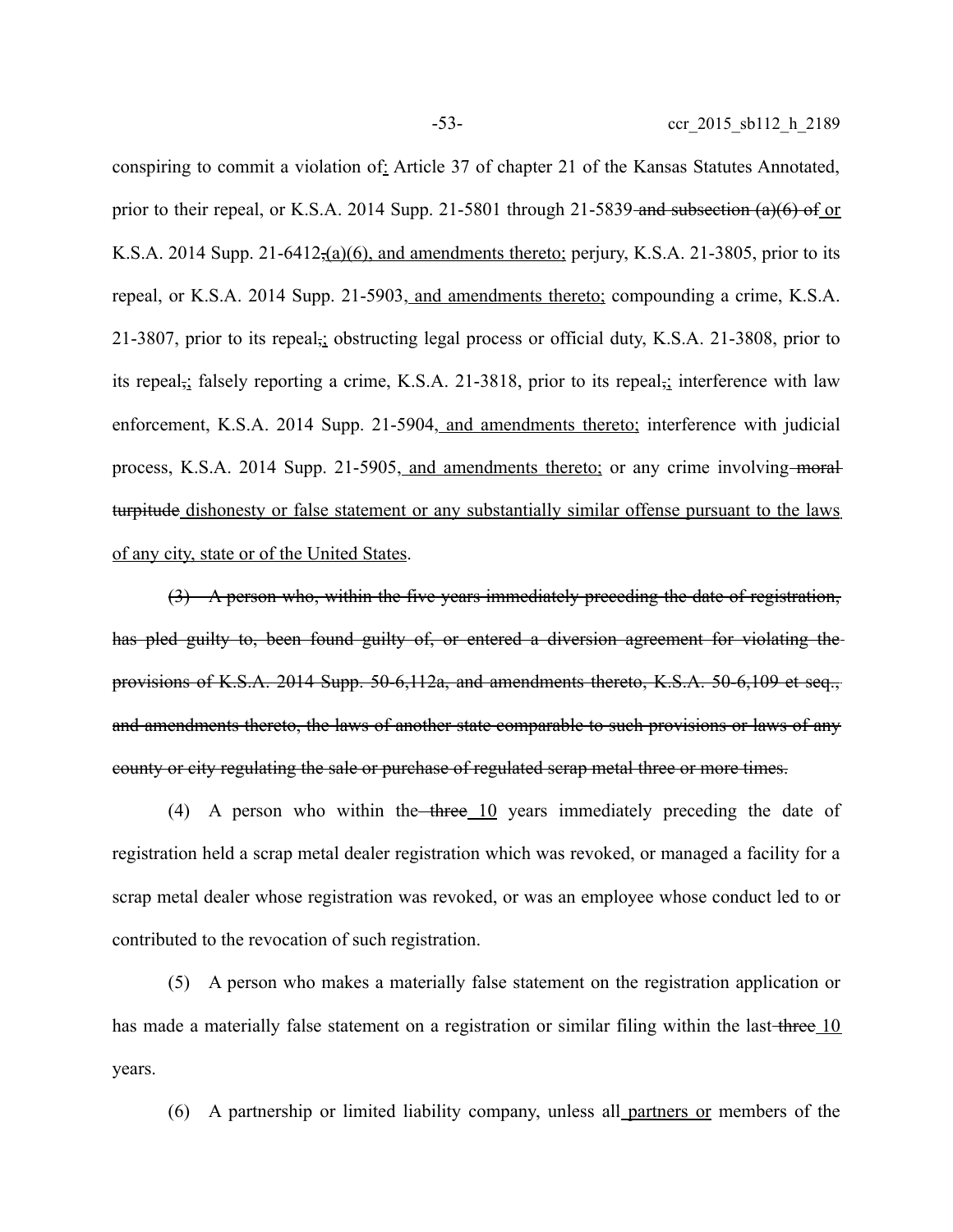partnership or limited liability company are otherwise qualified to file a registration.

(7) A corporation, if any manager, officer or director thereof, or any stockholder owning in the aggregate more than 25% of the stock of such corporation, would be ineligible to receive a license hereunder for any reason.

(8) A person whose place of business is conducted by a manager or agent unless the manager or agent possesses all of the qualifications for registration.

(9) A person whose spouse has been convicted of a felony or other crime which would disqualify a person from registration under this section and such crime was committed during the time that the spouse held a registration under this the scrap metal theft reduction act.

(10) A person who does not own the premises upon which the place of business is located for which a license is sought, unless the person has a written lease for at least  $\frac{3}{4}$  of the period for which the license is to be issued.

(c) Any person filing a scrap metal dealer registration may be subject to a criminal history records check and may be given a written notice that a criminal history records check is required. The attorney general may require such applicant to be fingerprinted and submit to a state and national criminal history record check. If required, such fingerprints shall be used to identify the applicant and to determine whether the applicant has a record of criminal history in this state or another jurisdiction. The attorney general shall submit any fingerprints provided to the Kansas bureau of investigation and the federal bureau of investigation for a state and national criminal history record check. Local and state law enforcement officers and agencies shall assist the attorney general in the taking and processing of fingerprints of applicants. The attorney general may use the information obtained from fingerprinting and the criminal history for purposes of verifying the identification of the applicant and in the official determination of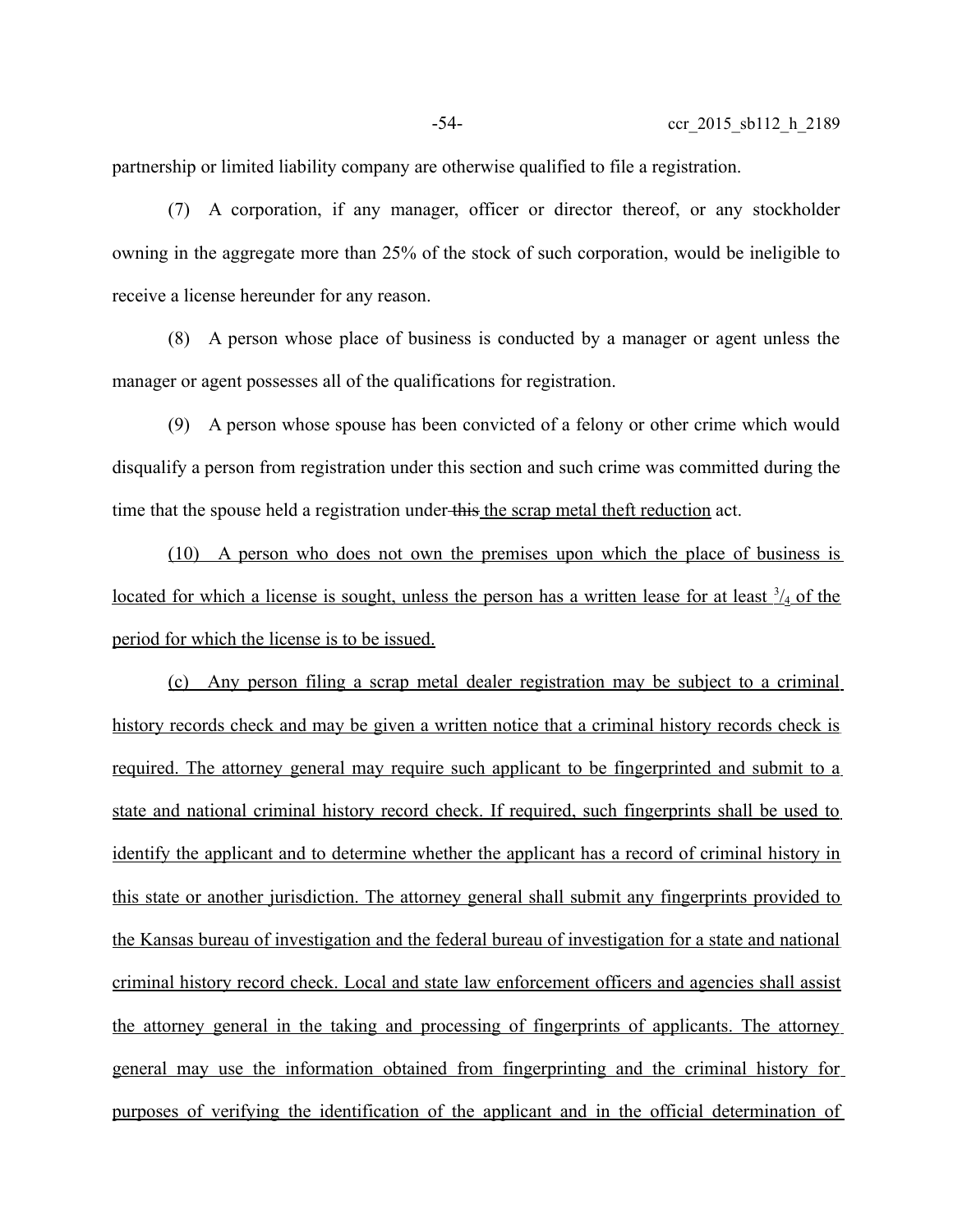whether the scrap metal dealer registration shall be accepted. If the criminal history record information is used to disqualify an applicant, the applicant shall be informed in writing of that decision.

Sec. 17. On and after January 1, 2016, K.S.A. 2014 Supp. 50-6,112c is hereby amended to read as follows: 50-6,112c. (a) The board of county commissioners or the governing body of any city attorney general, upon five days notice to the persons holding a registration, may suspend the scrap metal dealer's registration for up to 30 days for any one of the following reasons:

(1) The registrant has been-convicted of violating found to have violated any of the provisions of K.S.A. 50-6,109 et seq., and amendments thereto the scrap metal theft reduction act, or any similar ordinance, resolution or rules or regulations made by the board or the city, as the case may be;

(2) the employment or continuation in employment of a person if the registered scrap metal dealer knows such person has, within the 24 months prior to the notice of suspension or revocation action, been convicted of violating found to have violated any of the provisions of K.S.A. 50-6,109 et seq., and amendments thereto the scrap metal theft reduction act, or the laws of another state comparable to such provisions, or any city or county ordinance or resolution, or regulation controlling scrap metal sale or purchase in Kansas or any other state; or

(3) permitting any criminal activity under the Kansas criminal code, or similar ordinance, resolution or rules or regulations made by the board or city, as the case may be, in or upon the registrant's place of business.

(b) (c) The board of county commissioners or the governing body of any city attorney general may revoke the registration of a scrap metal dealer who has had its registration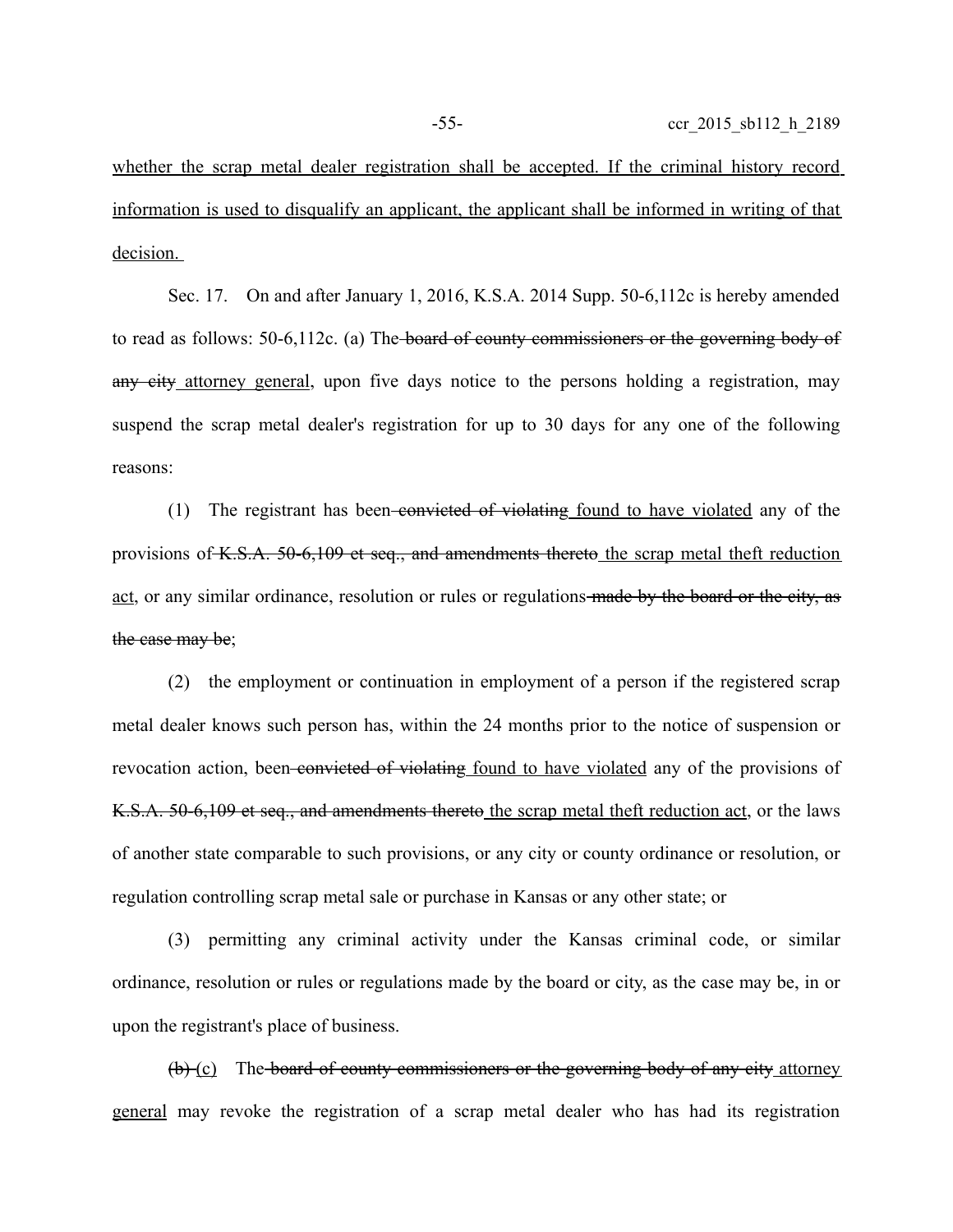suspended three or more times within a 24-month period.

(c) (d) The board of county commissioners or the governing body of any city attorney general, upon five days' notice to the person holding the registration, shall revoke or suspend the registration for any one of the following reasons:

(1) The registrant has fraudulently registered by knowingly giving materially false information on the registration form;

(2) the registrant has become ineligible to obtain a registration under-this the scrap metal theft reduction act;

(3) the nonpayment of any registration fees after receiving written notice that such registration fees are more than 30 days past due; or

(4) within 20 days after the order of the board denying, revoking or suspending any registration, the registrant may appeal to the district court and the district court shall proceed to hear such appeal as though the court had original jurisdiction of the matter. Upon request by the registrant, the district court may enjoin the revocation or suspension of a registration until final disposition of any action brought under this act the nonpayment of any civil penalty after receiving written notice that such penalty is more than 30 days past due.

(d) (e) Any action brought under subsections (a), (b) or (e) this section shall be brought individually against a single registrant's site place of business and not against any other serap metal sites or locations place of business registered by the same individual, company or business entity.

(f) Any person aggrieved by the decision of the attorney general to suspend or revoke a registration under this section may appeal such decision in accordance with rules and regulations promulgated by the attorney general to implement the scrap metal theft reduction act.